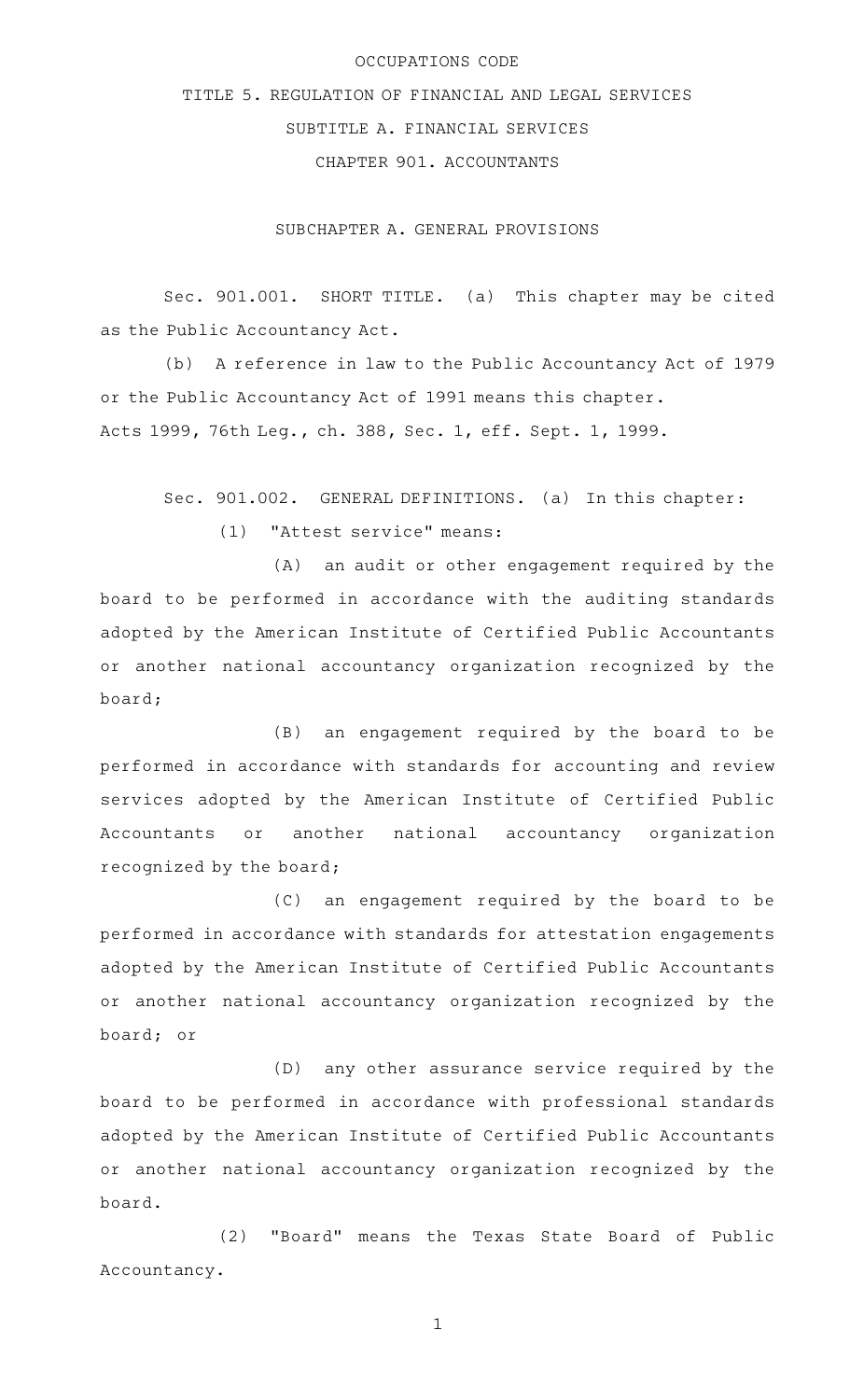(3) "Certificate" means a certificate issued to a certified public accountant.

(4) "Certified public accountant" means a person who holds a certificate issued under this chapter or who practices in this state under Section [901.462](https://statutes.capitol.texas.gov/GetStatute.aspx?Code=OC&Value=901.462).

(5) "Certified public accountancy firm" means a person who holds a firm license or a firm that practices in this state under Section [901.461](https://statutes.capitol.texas.gov/GetStatute.aspx?Code=OC&Value=901.461).

(6) "Client" means a person who enters into an agreement with a license holder or a license holder 's employer to receive a professional accounting service.

(7) "Corporation" means a corporation authorized by a statute applicable to this state or by an equivalent law of another state or a foreign country, including a professional public accounting corporation organized under The Texas Professional Corporation Act (Article 1528e, Vernon 's Texas Civil Statutes).

(8) "Firm" means a sole proprietorship, partnership, corporation, limited liability company, or other business entity engaged in the practice of public accountancy.

(9) "Firm license" means a license issued under Subchapter H.

(10) "License" means a license issued under Subchapter I.

(11) "Peer review" means the study, appraisal, or review of the professional accounting work of a public accountancy firm that performs attest services by a certificate holder who is not affiliated with the firm.

(12) "Professional accounting services" or "professional accounting work" means services or work that requires the specialized knowledge or skills associated with certified public accountants, including:

(A) issuing reports on financial statements;

(B) providing management or financial advisory or consulting services;

- (C) preparing tax returns; and
- (D) providing advice in tax matters.

(13) "Public accountant" means a person authorized to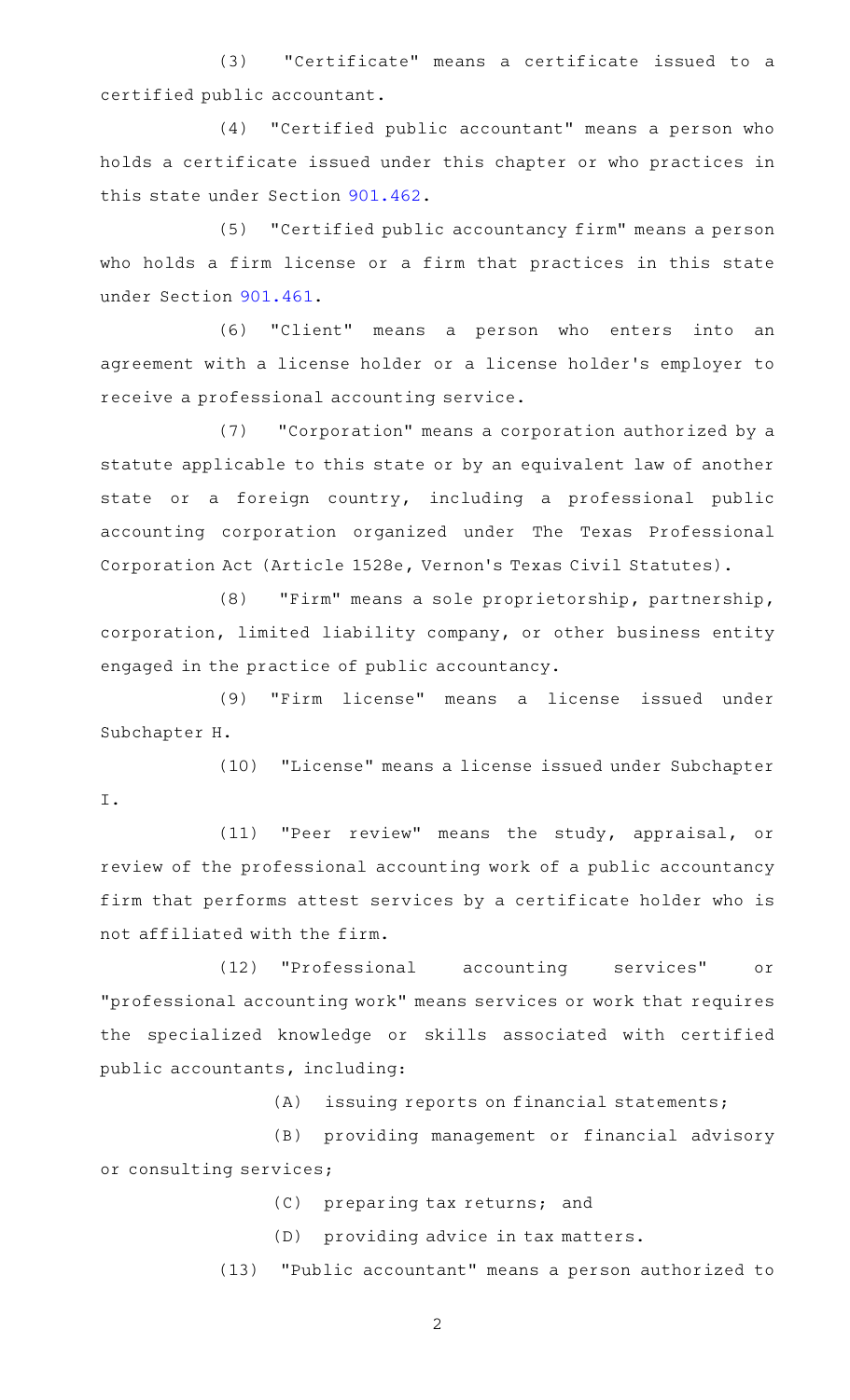practice public accountancy under the Public Accountancy Act of 1945 (Article 41a, Vernon 's Texas Civil Statutes).

(b) The board by rule may define "financial statement" to comply with the standards adopted by generally recognized bodies responsible for setting accounting standards.

Acts 1999, 76th Leg., ch. 388, Sec. 1, eff. Sept. 1, 1999. Amended by Acts 2001, 77th Leg., ch. 1497, Sec. 1, eff. Sept. 1, 2001. Amended by:

Acts 2007, 80th Leg., R.S., Ch. 315 (H.B. [2144](http://www.legis.state.tx.us/tlodocs/80R/billtext/html/HB02144F.HTM)), Sec. 1, eff. September 1, 2007.

Sec. 901.0021. MEANING AND IMPLICATION OF REPORT. (a) In this chapter, a reference to a report used with respect to a financial statement means an opinion, report, or other document, including an assurance prepared in accordance with standards for accounting and review services adopted by the American Institute of Certified Public Accountants or another national accountancy organization recognized by the board, that:

(1) states or implies assurance as to the reliability of the financial statement; and

(2) includes or is accompanied by a statement or implication that the person issuing the opinion, report, or other document has special knowledge or competence in accounting or auditing.

(b) A statement or implication of assurance as to the reliability of a financial statement or as to the special knowledge or competence of the person issuing the opinion, report, or other document includes any form of language that is conventionally understood to constitute such a statement or implication.

(c)AAA statement or implication of special knowledge or competence in accounting or auditing may arise from:

(1) the use by the issuer of the opinion, report, or other document of a name or title indicating that the person is an accountant or auditor; or

(2) the language of the opinion, report, or other document itself.

Added by Acts 2001, 77th Leg., ch. 1497, Sec. 2, eff. Sept. 1, 2001.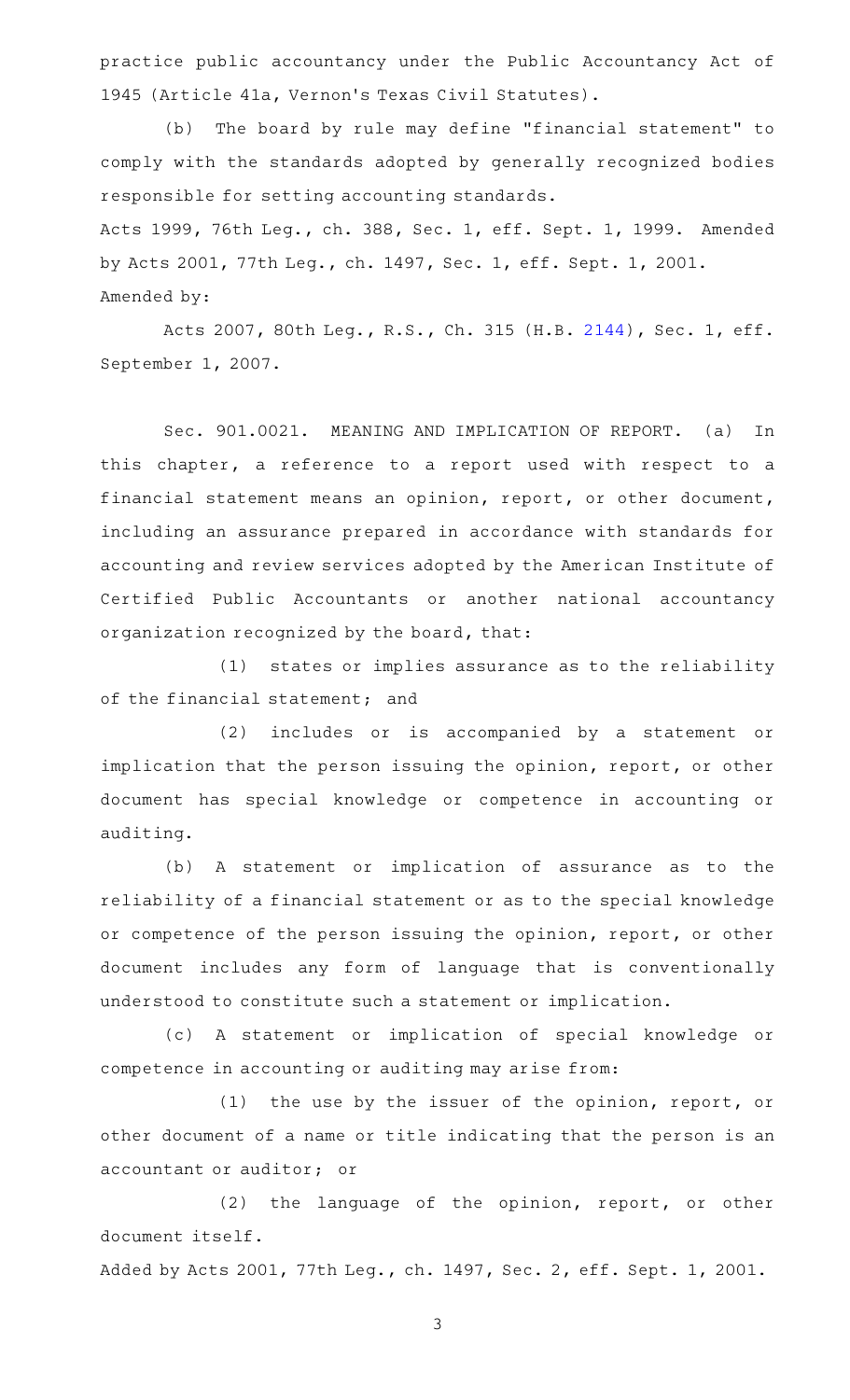Sec. 901.003. PRACTICE OF PUBLIC ACCOUNTANCY. (a) In this chapter, "practice of public accountancy" means:

 $(1)$  the performance for a client by a person who is certified, licensed, or registered under this chapter of a service that involves the use of accounting, attesting, or auditing skills;

(2) the performance or offer of performance for a client or potential client by a person who represents to the public that the person is certified, licensed, or registered under this chapter of a service that involves the use of accounting, attesting, or auditing skills;

(3) the performance of activities of a person or practice unit licensed under this chapter in:

(A) preparing or reporting on a financial statement or report that is to be used by an investor, the management of an organization, a third party, or a financial institution, unless the report is prepared for internal use only; or

(B) preparing a tax return that is filed with a taxing authority; or

(4) the supervision of an activity described by Subdivision (3).

(b) For purposes of this section, a service that involves the use of accounting, attesting, or auditing skills includes:

(1) issuing a report on or preparing a financial statement;

(2) providing management or financial advisory or consulting services; and

(3) preparing a tax return or advising or consulting on a tax matter.

(c) For purposes of this section, a person represents to the public that the person is certified, licensed, or registered under this chapter if the person makes an oral or written representation that the person is certified, licensed, or registered. A written representation includes a representation communicated by office sign, business card, letterhead, or advertisement. A representation does not include: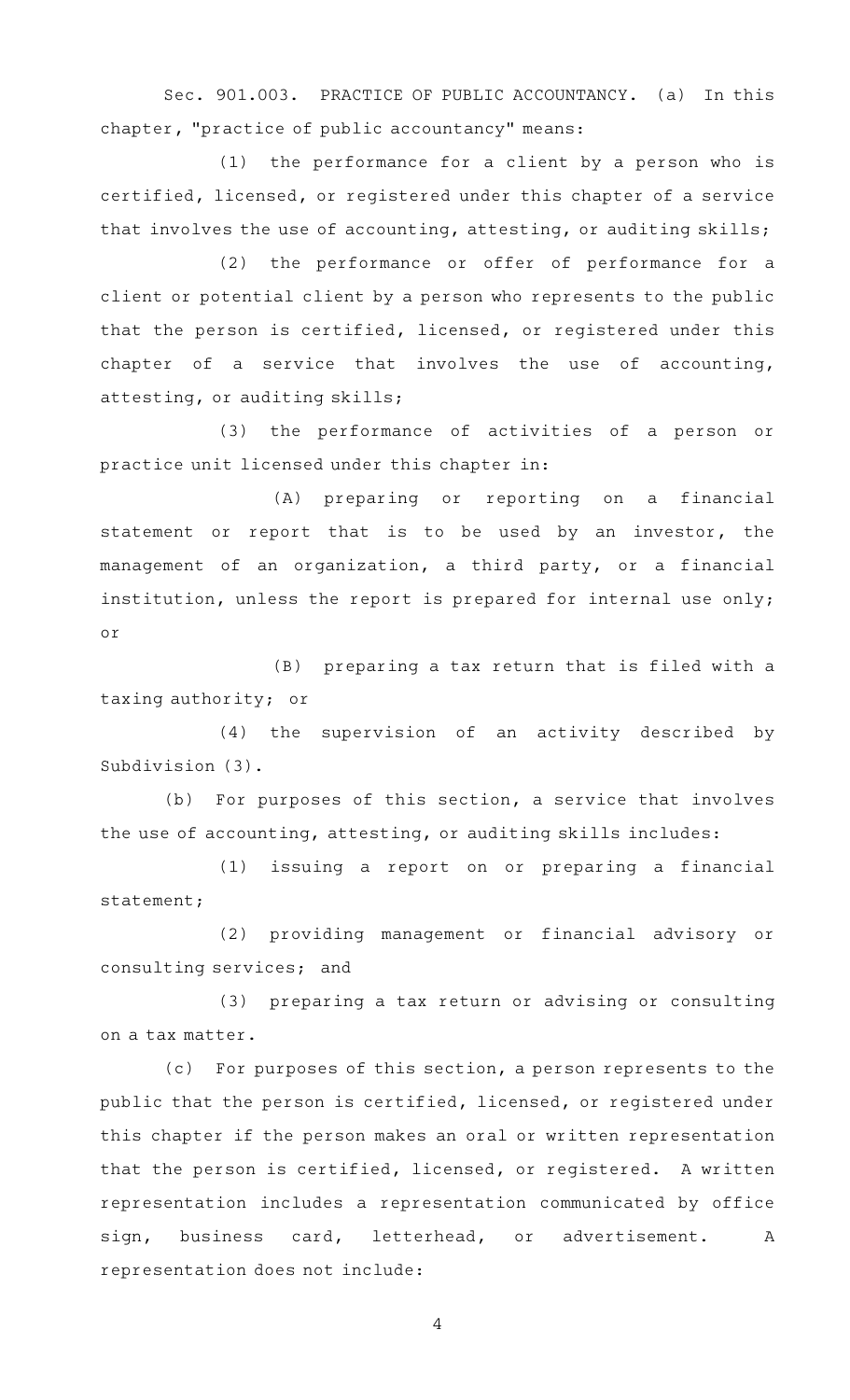(1) the display of an original certificate or registration unless a license is also displayed;

(2) a representation made by a faculty member of an educational institution solely in connection with the duties of the person as a faculty member; or

(3) a representation in a book, article, or other publication, or a representation made in connection with the promotion of the publication, unless the representation includes an offer to perform a service or to sell a product other than the publication.

Acts 1999, 76th Leg., ch. 388, Sec. 1, eff. Sept. 1, 1999. Amended by Acts 2001, 77th Leg., ch. 1497, Sec. 3, eff. Sept. 1, 2001.

Sec. 901.004. CONSTRUCTION; LIMITATIONS. (a) This chapter does not:

 $(1)$  restrict an official act of a person acting in the person 's capacity as:

 $(A)$  an officer of the state or of a county, municipality, or other political subdivision, including a county auditor;

(B) an officer of a federal department or agency; or

(C) an assistant, deputy, or employee of a person described by Paragraph (A) or (B);

 $(2)$  prohibit a person who is not a certified public accountant or public accountant from serving as an employee of:

(A) a certified public accountant or public accountant licensed by the board; or

(B) a firm composed of certified public accountants or public accountants licensed by the board;

(3) prohibit a person licensed by the federal government as an enrolled agent from performing an act or using a designation authorized by federal law;

(4) prohibit an attorney or firm of attorneys from preparing or presenting records or documents customarily prepared by an attorney or firm of attorneys in connection with the attorney 's or firm 's professional work in the practice of law; or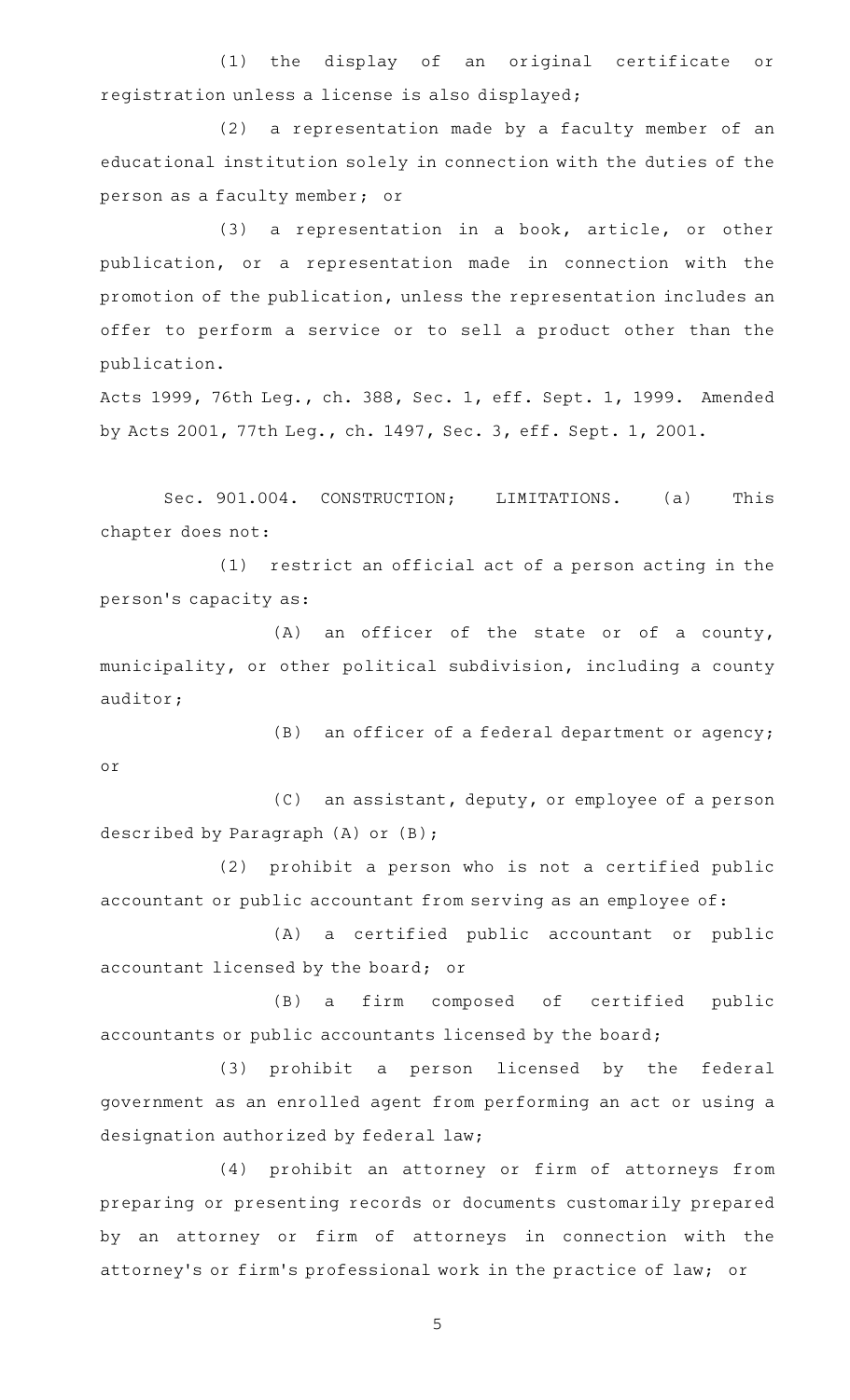(5) prohibit an employee, officer, or director of a financial institution, as defined by Section [201.101,](https://statutes.capitol.texas.gov/GetStatute.aspx?Code=FI&Value=201.101) Finance Code, from preparing or presenting records or documents when lawfully acting within the scope of the activities of the institution.

(b) A person who serves as an employee as described by Subsection (a)(2) may not issue an accounting or financial statement over the employee 's name.

Acts 1999, 76th Leg., ch. 388, Sec. 1, eff. Sept. 1, 1999. Amended by Acts 2001, 77th Leg., ch. 1497, Sec. 4, eff. Sept. 1, 2001.

Sec. 901.005. FINDINGS; PUBLIC POLICY; PURPOSE. (a) The practice of public accountancy is a learned profession that requires specialized education and experience. That practice has historically been defined to include a broad range of financial, advisory, and attest services, including:

- $(1)$  issuing a report on a financial statement;
- (2) preparing a tax return;
- (3) providing advice in a tax matter;

(4) providing management or financial advisory or consulting services;

(5) recommending the sale of a product if the recommendation requires or implies accounting or auditing skill; and

(6) providing litigation support services.

(b) The attest service is part of the practice of public accountancy. That service provides assurance to the public, especially the public markets, that the management of commercial entities has reasonably described the financial status of those entities. That assurance contributes to the strength of the economy and public markets of this state and to the soundness and reliability of the financial system. The strength of the financial system in this state is supported by the competence, integrity, and expertise of the persons who attest to financial statements in this state.

(c) Notwithstanding Subsection (b), the public relies on the competence and integrity of certified public accountants in all of its dealings with certified public accountants and not merely in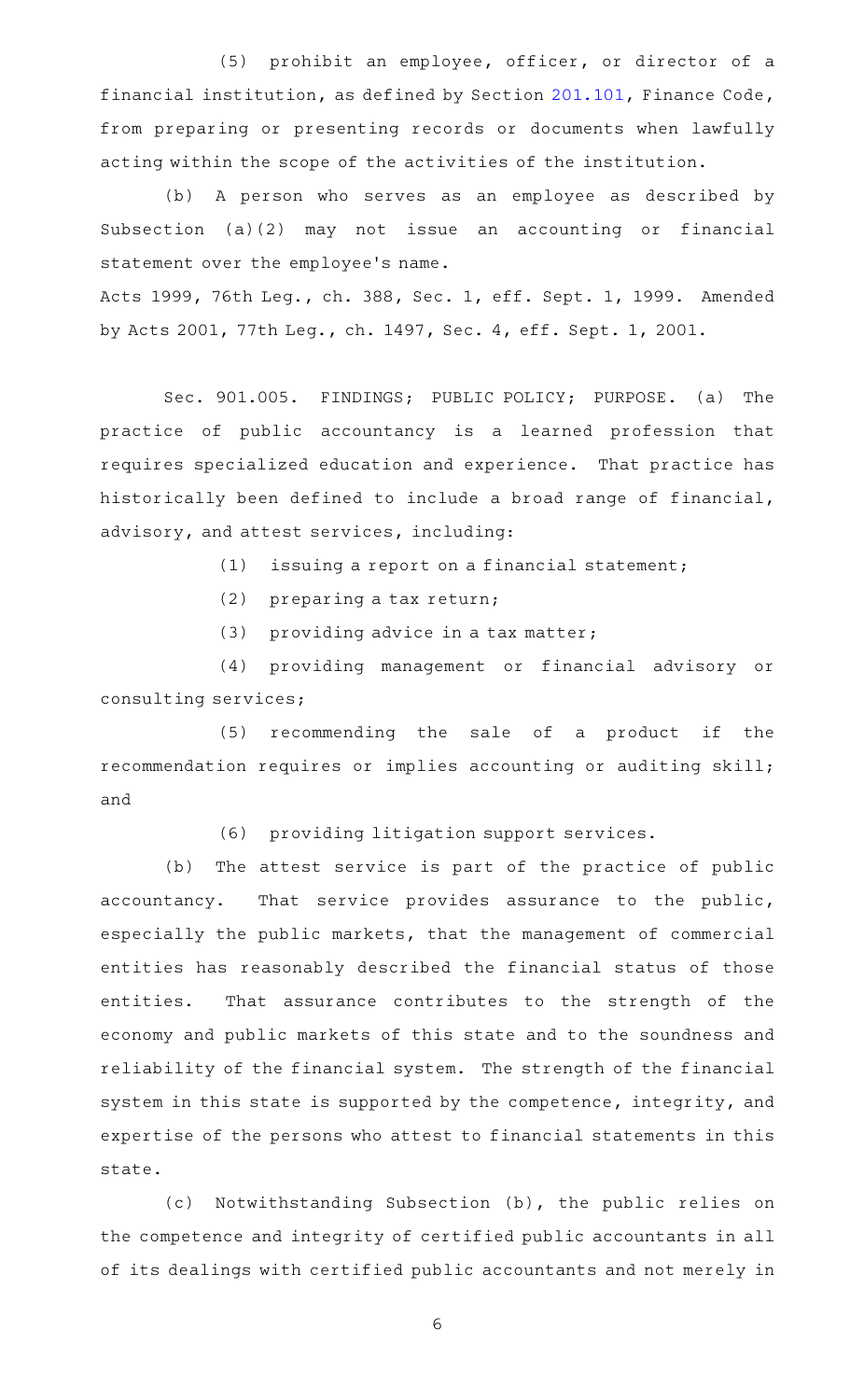connection with their performance of the attest service.

(d) The terms "accountant" and "auditor," and derivations, combinations, and abbreviations of those terms, have an implication of competence in the profession of public accountancy on which the public relies in personal, business, and public activities and enterprises.

(e) The policy of this state and the purpose of this chapter are to provide that:

(1) the admission of persons to the practice of public accountancy require education and experience commensurate with the requirements of the profession;

(2) a person who represents that the person practices public accountancy be qualified to do so;

(3) a person licensed as a certified public accountant:

(A) maintain high standards of professional competence, integrity, and learning; and

(B) demonstrate competence and integrity in all dealings with the public that rely on or imply the special skills of a certified public accountant and not merely in connection with the performance of the attest service;

(4) areas of specialized practice require special training; and

(5) the activities and competitive practices of persons practicing public accountancy be regulated to be free of commercial exploitation to provide the public with a high level of professional competence at reasonable fees by independent, qualified persons.

Acts 1999, 76th Leg., ch. 388, Sec. 1, eff. Sept. 1, 1999. Amended by Acts 2001, 77th Leg., ch. 1497, Sec. 5, eff. Sept. 1, 2001.

Sec. 901.006. APPLICATION OF SUNSET ACT. The Texas State Board of Public Accountancy is subject to Chapter [325,](https://statutes.capitol.texas.gov/GetStatute.aspx?Code=GV&Value=325) Government Code (Texas Sunset Act). Unless continued in existence as provided by that chapter, the board is abolished and this chapter expires September 1, 2031.

Acts 1999, 76th Leg., ch. 388, Sec. 1, eff. Sept. 1, 1999. Amended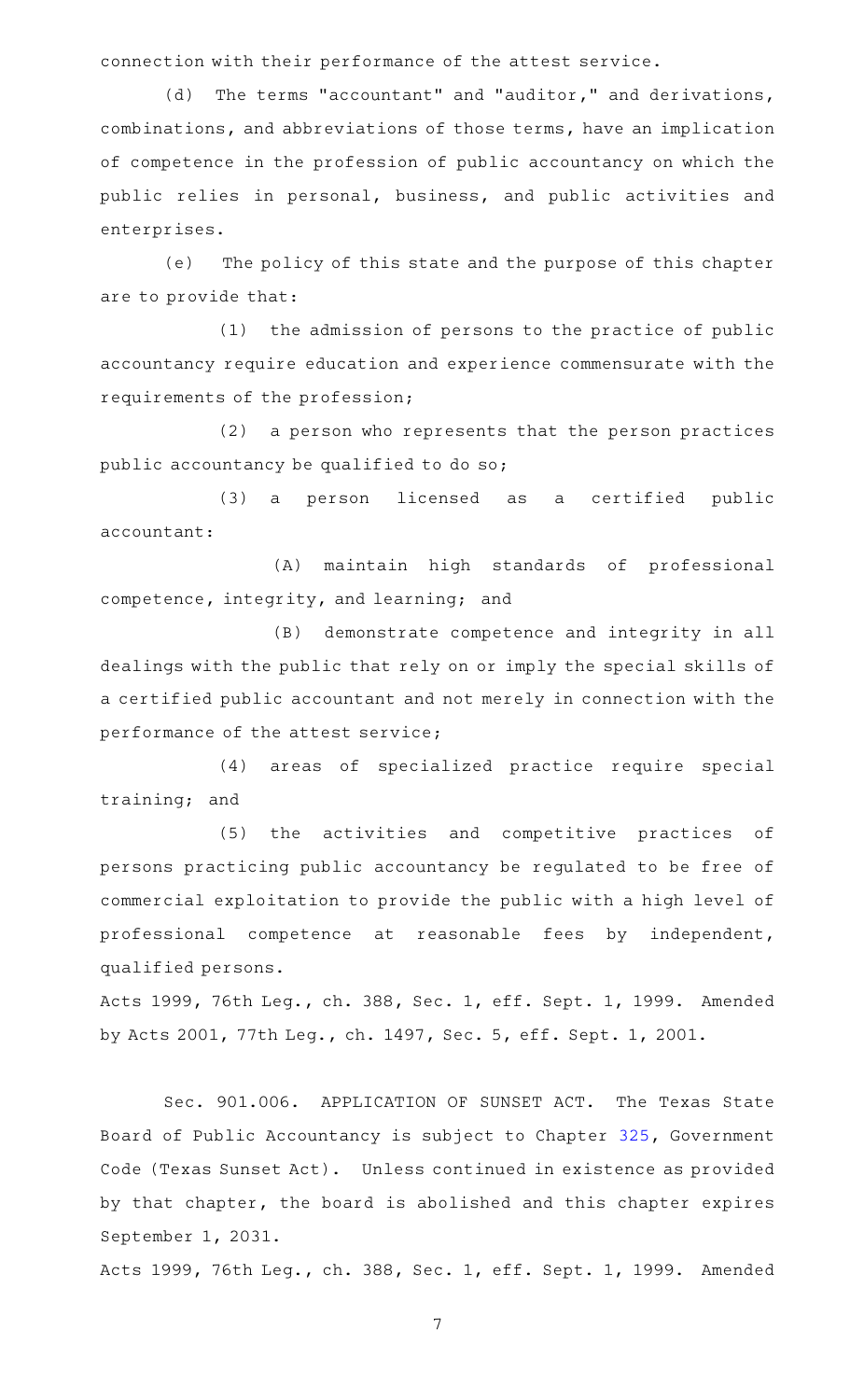by Acts 2003, 78th Leg., ch. 525, Sec. 1, eff. Sept. 1, 2003. Amended by:

Acts 2013, 83rd Leg., R.S., Ch. 1279 (H.B. [1675](http://www.legis.state.tx.us/tlodocs/83R/billtext/html/HB01675F.HTM)), Sec. 3.08, eff. June 14, 2013.

Acts 2019, 86th Leg., R.S., Ch. 181 (H.B. [1520](http://www.legis.state.tx.us/tlodocs/86R/billtext/html/HB01520F.HTM)), Sec. 1, eff. September 1, 2019.

# SUBCHAPTER B. TEXAS STATE BOARD OF PUBLIC ACCOUNTANCY

Sec. 901.051. BOARD MEMBERSHIP. (a) The Texas State Board of Public Accountancy consists of 15 members appointed by the governor with the advice and consent of the senate as follows:

(1) 10 certified public accountant members, at least eight of whom are, on the date of appointment:

(A) a sole practitioner; or

(B) an owner or employee of a certified public accountancy firm; and

 $(2)$  five public members who are not:

(A) licensed under this chapter; or

(B) financially involved in an organization subject to board regulation.

(b) Each member of the board must be a United States citizen.

(c) Appointments to the board shall be made without regard to the race, color, disability, sex, religion, age, or national origin of the appointee.

Acts 1999, 76th Leg., ch. 388, Sec. 1, eff. Sept. 1, 1999. Amended by Acts 2001, 77th Leg., ch. 1497, Sec. 6, eff. Sept. 1, 2001.

Sec. 901.052. ELIGIBILITY OF PUBLIC MEMBERS. A person is not eligible for appointment as a public member of the board if the person or the person 's spouse:

(1) is registered, certified, or licensed by an occupational regulatory agency in the field of public accountancy;

(2) is employed by or participates in the management of a business entity or other organization regulated by the board or receiving funds from the board;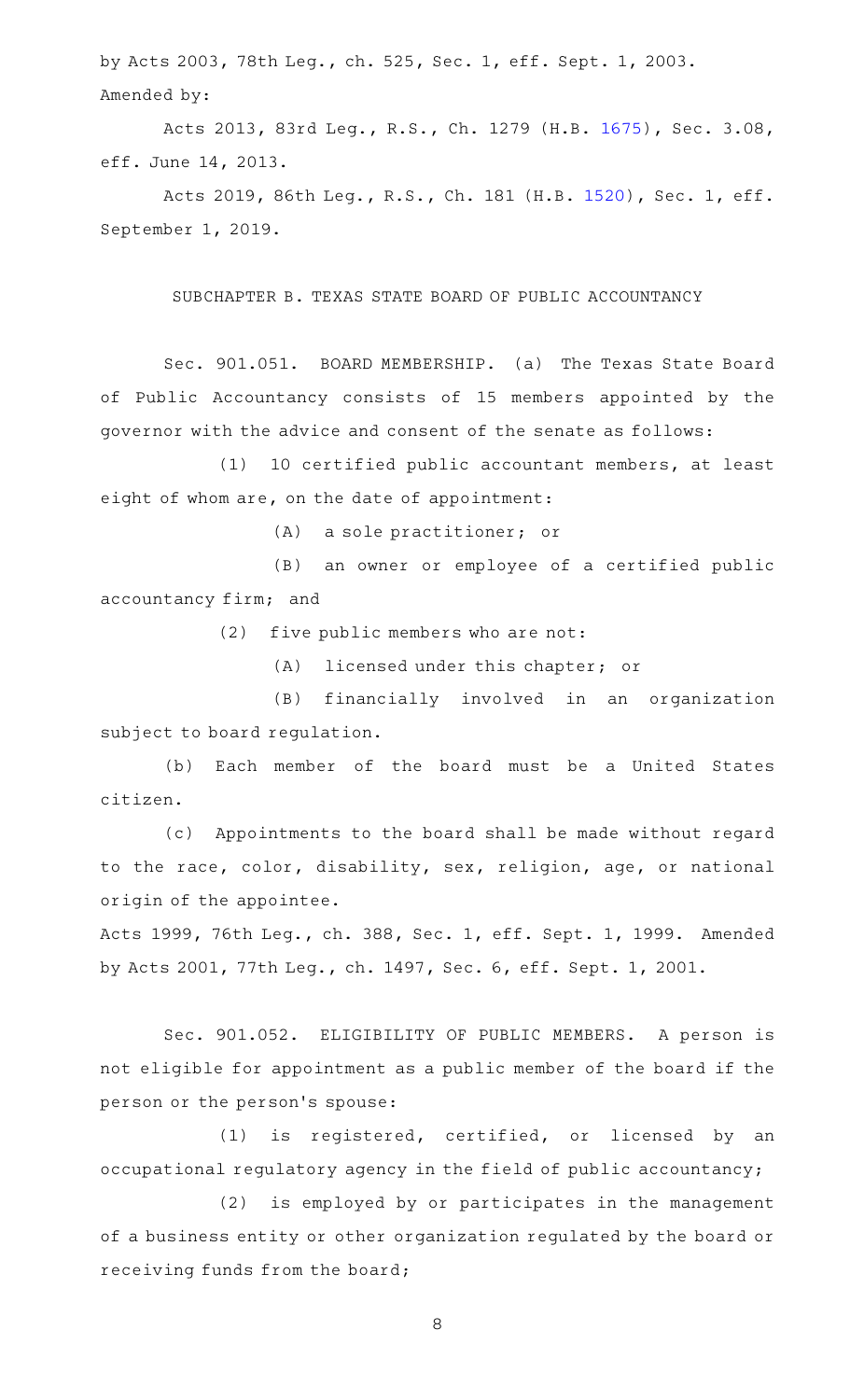(3) owns or controls, directly or indirectly, more than a 10 percent interest in a business entity or other organization regulated by the board or receiving funds from the board; or

(4) uses or receives a substantial amount of tangible goods, services, or funds from the board, other than compensation or reimbursement authorized by law for board membership, attendance, or expenses.

Acts 1999, 76th Leg., ch. 388, Sec. 1, eff. Sept. 1, 1999.

Sec. 901.053. MEMBERSHIP AND EMPLOYEE RESTRICTIONS. (a) In this section, "Texas trade association" means a cooperative and voluntarily joined statewide association of business or professional competitors in this state designed to assist its members and its industry or profession in dealing with mutual business or professional problems and in promoting their common interest.

(b) A person may not be a member of the board and may not be a board employee employed in a "bona fide executive, administrative, or professional capacity," as that phrase is used for purposes of establishing an exemption to the overtime provisions of the federal Fair Labor Standards Act of 1938 (29 U.S.C. Section 201 et seq.), and its subsequent amendments, if:

(1) the person is acting in the capacity of an officer, executive board or executive committee member, employee, or paid consultant of a Texas trade association in the field of public accountancy; or

(2) the person's spouse is acting in the capacity of an officer, executive board or executive committee member, manager, or paid consultant of a Texas trade association in the field of public accountancy.

(c) A person may not be a member of the board or act as the general counsel to the board if the person is required to register as a lobbyist under Chapter [305](https://statutes.capitol.texas.gov/GetStatute.aspx?Code=GV&Value=305), Government Code, because of the person 's activities for compensation on behalf of a profession related to the operation of the board.

Acts 1999, 76th Leg., ch. 388, Sec. 1, eff. Sept. 1, 1999. Amended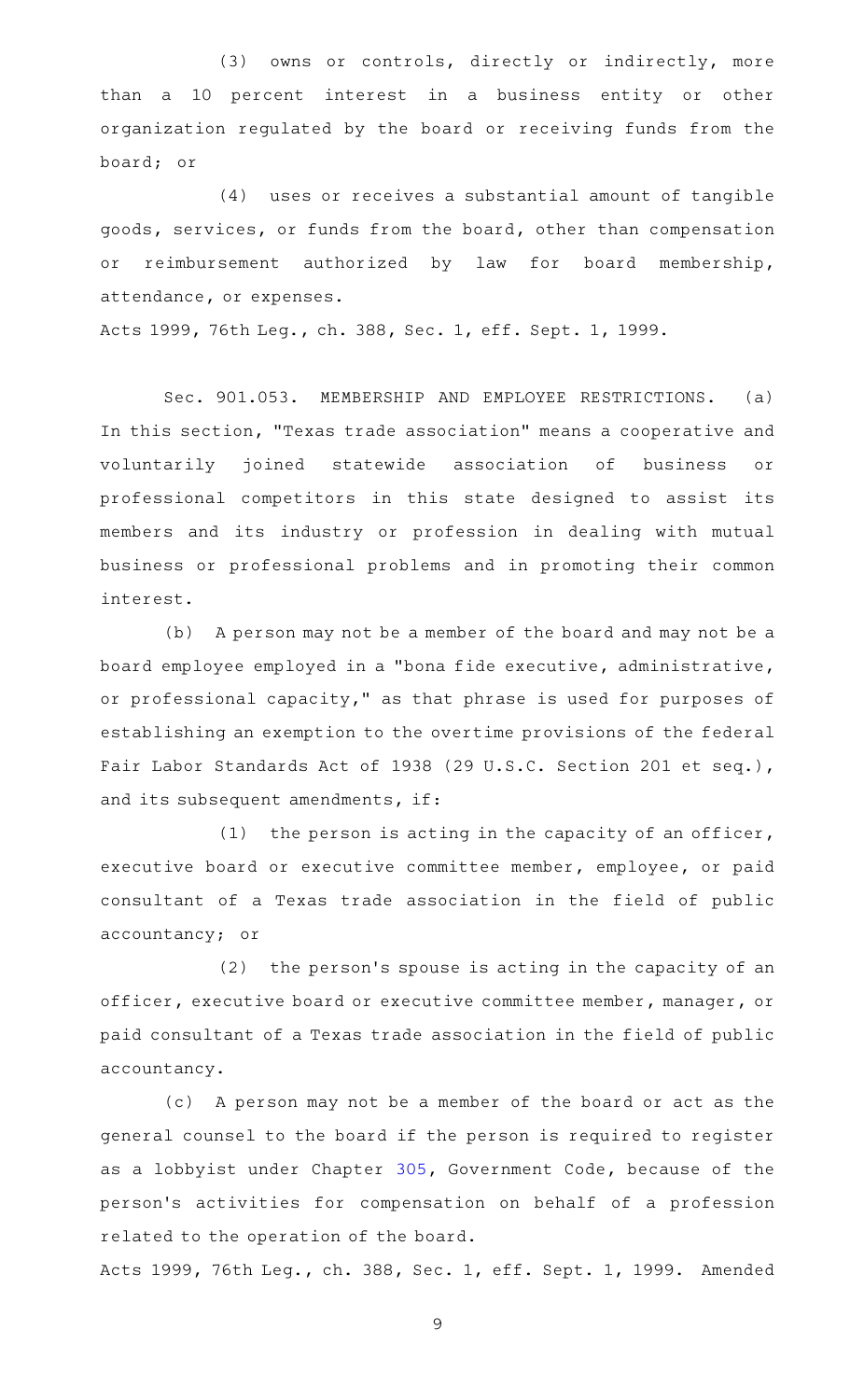by Acts 2003, 78th Leg., ch. 525, Sec. 2, eff. Sept. 1, 2003.

Sec. 901.054. TERMS. (a) Board members serve staggered six-year terms.

(b) A board member who has served all or part of six consecutive years is not eligible for reappointment until the second anniversary of the expiration date of the member 's most recent term.

Acts 1999, 76th Leg., ch. 388, Sec. 1, eff. Sept. 1, 1999.

Sec. 901.055. OFFICERS; EXECUTIVE COMMITTEE. (a) The governor shall designate a member of the board as presiding officer. The presiding officer serves in that capacity at the will of the governor.

(b) The board shall annually elect from its members an assistant presiding officer, secretary, treasurer, and other officers the board considers necessary to serve with the presiding officer on the executive committee.

Acts 1999, 76th Leg., ch. 388, Sec. 1, eff. Sept. 1, 1999.

Sec. 901.056. GROUNDS FOR REMOVAL. (a) It is a ground for removal from the board that a member:

(1) does not have at the time of taking office the qualifications required by Section [901.051;](https://statutes.capitol.texas.gov/GetStatute.aspx?Code=OC&Value=901.051)

(2) does not maintain during service on the board the qualifications required by Section [901.051;](https://statutes.capitol.texas.gov/GetStatute.aspx?Code=OC&Value=901.051)

(3) is ineligible for membership under Section [901.052](https://statutes.capitol.texas.gov/GetStatute.aspx?Code=OC&Value=901.052) or [901.053;](https://statutes.capitol.texas.gov/GetStatute.aspx?Code=OC&Value=901.053)

(4) cannot, because of illness or disability, discharge the member 's duties for a substantial part of the member 's term; or

(5) is absent from more than half of the regularly scheduled board meetings that the member is eligible to attend during a calendar year without an excuse approved by a majority vote of the board.

(b) The validity of an action of the board is not affected by the fact that it is taken when a ground for removal of a board member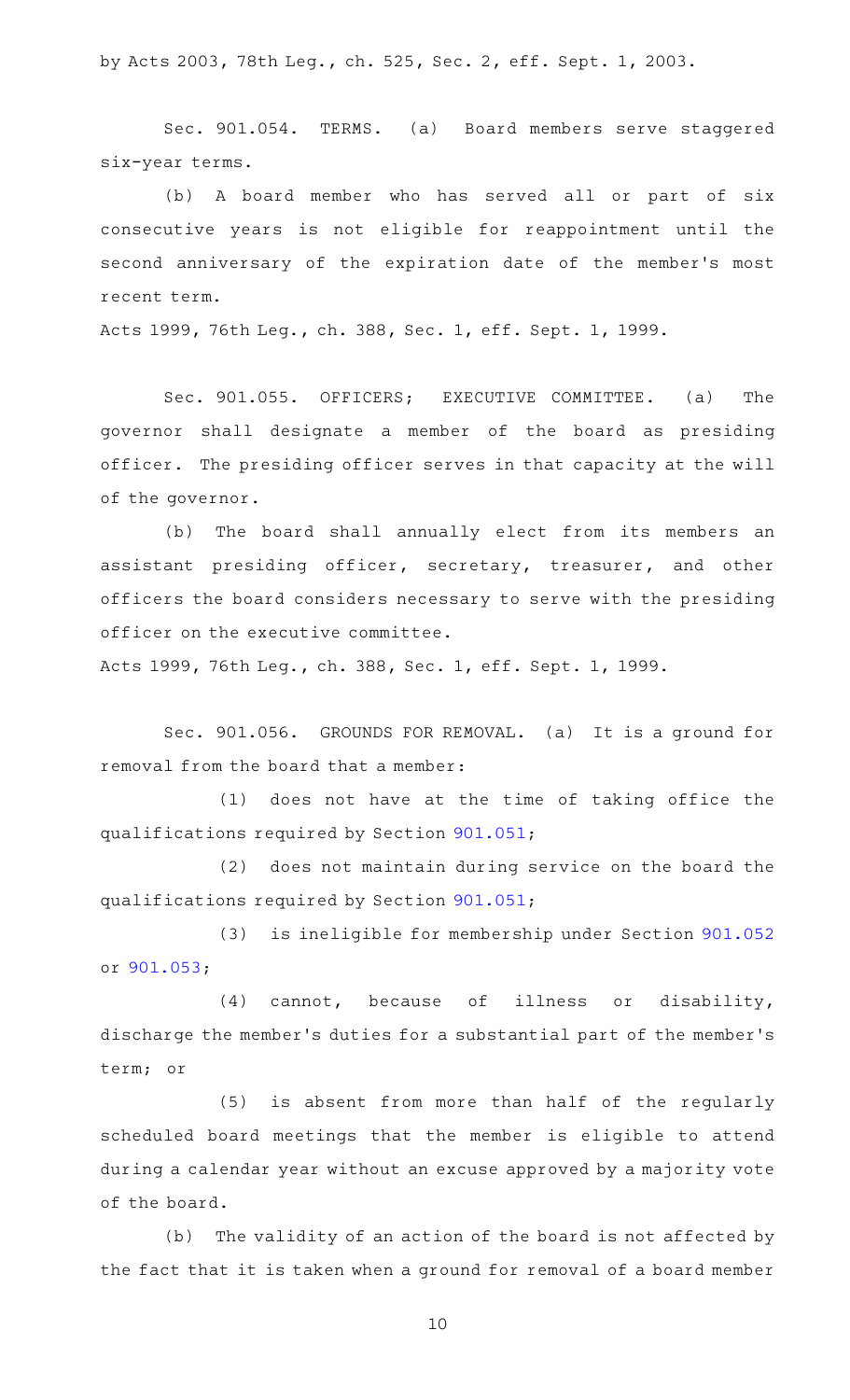exists.

(c) If the executive director has knowledge that a potential ground for removal exists, the executive director shall notify the presiding officer of the board of the potential ground. The presiding officer shall then notify the governor and the attorney general that a potential ground for removal exists. If the potential ground for removal involves the presiding officer, the executive director shall notify the next highest ranking officer of the board, who shall then notify the governor and the attorney general that a potential ground for removal exists. Acts 1999, 76th Leg., ch. 388, Sec. 1, eff. Sept. 1, 1999. Amended by Acts 2003, 78th Leg., ch. 525, Sec. 3, eff. Sept. 1, 2003.

Sec. 901.057. PER DIEM; REIMBURSEMENT. (a) A board member is entitled to receive:

(1) \$100 for each day that the member conducts board business; and

(2) reimbursement for actual and necessary expenses incurred in performing board functions.

(b) The board by rule may determine the activities that constitute board business.

Acts 1999, 76th Leg., ch. 388, Sec. 1, eff. Sept. 1, 1999.

Sec. 901.058. MEMBER EQUALITY. A board member who is not a certified public accountant has the same authority, responsibility, and duties as any other board member. Acts 1999, 76th Leg., ch. 388, Sec. 1, eff. Sept. 1, 1999.

Sec. 901.059. TRAINING. (a) A person who is appointed to and qualifies for office as a member of the board may not vote, deliberate, or be counted as a member in attendance at a meeting of the board until the person completes a training program that complies with this section.

(b) The training program must provide the person with information regarding:

 $(1)$  the law governing board operations;

(2) the programs, functions, rules, and budget of the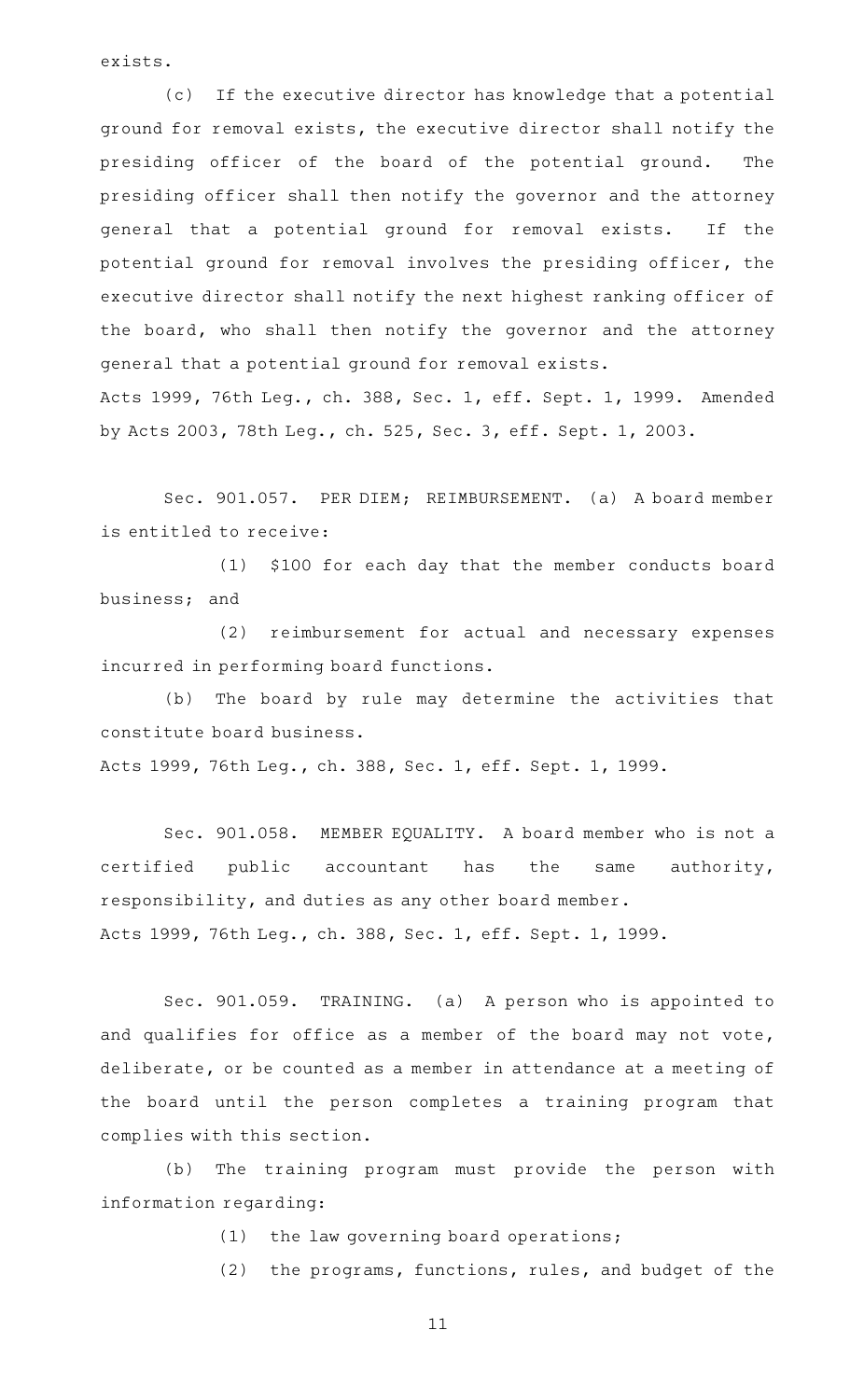board;

(3) the scope of and limitations on the rulemaking authority of the board;

(4) the types of board rules, interpretations, and enforcement actions that may implicate federal antitrust law by limiting competition or impacting prices charged by persons engaged in a profession or business the board regulates, including any rule, interpretation, or enforcement action that:

(A) regulates the scope of practice of persons in a profession or business the board regulates;

(B) restricts advertising by persons in a profession or business the board regulates;

(C) affects the price of goods or services provided by persons in a profession or business the board regulates; or

(D) restricts participation in a profession or business the board regulates;

(5) the results of the most recent formal audit of the board;

 $(6)$  the requirements of:

(A) laws relating to open meetings, public information, administrative procedure, and disclosure of conflicts of interest; and

(B) other laws applicable to members of the board in performing their duties; and

(7) any applicable ethics policies adopted by the board or the Texas Ethics Commission.

(c)AAA person appointed to the board is entitled to reimbursement, as provided by the General Appropriations Act, for the travel expenses incurred in attending the training program regardless of whether the attendance at the program occurs before or after the person qualifies for office.

(d) The executive director of the board shall create a training manual that includes the information required by Subsection (b). The executive director shall distribute a copy of the training manual annually to each member of the board. Each member of the board shall sign and submit to the executive director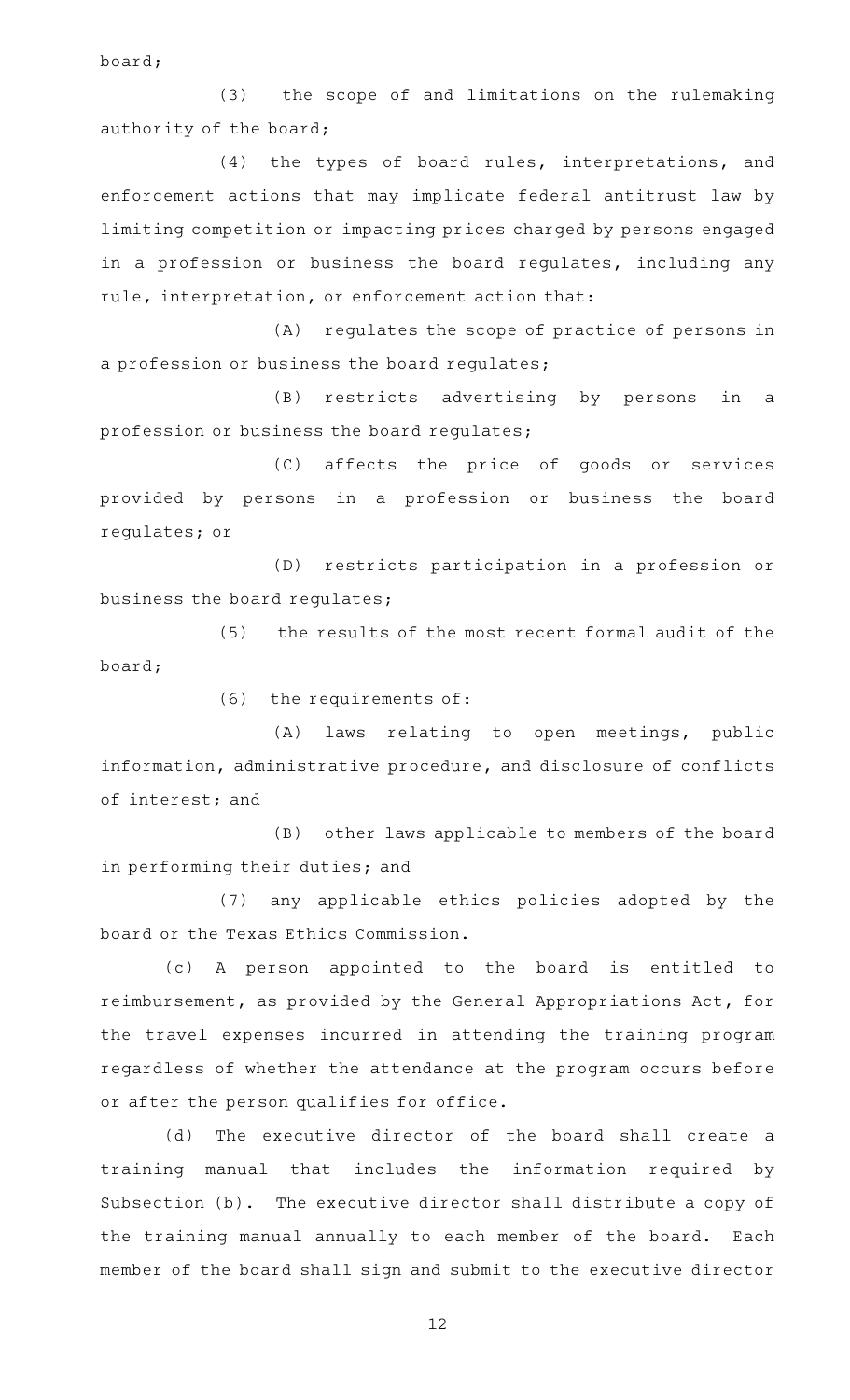a statement acknowledging that the member received and has reviewed the training manual.

Added by Acts 2003, 78th Leg., ch. 525, Sec. 4, eff. Sept. 1, 2003. Amended by:

Acts 2019, 86th Leg., R.S., Ch. 181 (H.B. [1520](http://www.legis.state.tx.us/tlodocs/86R/billtext/html/HB01520F.HTM)), Sec. 2, eff. September 1, 2019.

SUBCHAPTER C. EXECUTIVE DIRECTOR AND OTHER BOARD PERSONNEL

Sec. 901.101. EXECUTIVE DIRECTOR AND PERSONNEL. The board shall employ an executive director, independent contractors, and personnel selected by the executive director as necessary to assist the board in performing its duties.

Acts 1999, 76th Leg., ch. 388, Sec. 1, eff. Sept. 1, 1999.

Sec. 901.102. DIVISION OF RESPONSIBILITIES. The board shall develop and implement policies that clearly separate the policy-making responsibilities of the board and the management responsibilities of the executive director and the staff of the board.

Acts 1999, 76th Leg., ch. 388, Sec. 1, eff. Sept. 1, 1999. Amended by Acts 2003, 78th Leg., ch. 525, Sec. 5, eff. Sept. 1, 2003.

Sec. 901.103. QUALIFICATIONS AND STANDARDS OF CONDUCT INFORMATION. The board shall provide, as often as necessary, to its members and employees information regarding their:

(1) qualifications for office or employment under this chapter; and

(2) responsibilities under applicable laws relating to standards of conduct for state officers or employees. Acts 1999, 76th Leg., ch. 388, Sec. 1, eff. Sept. 1, 1999.

Sec. 901.104. CAREER LADDER PROGRAM; PERFORMANCE EVALUATIONS. (a) The executive director or the executive director 's designee shall develop an intra-agency career ladder program. The program must require intra-agency postings of all nonentry level positions concurrently with any public posting.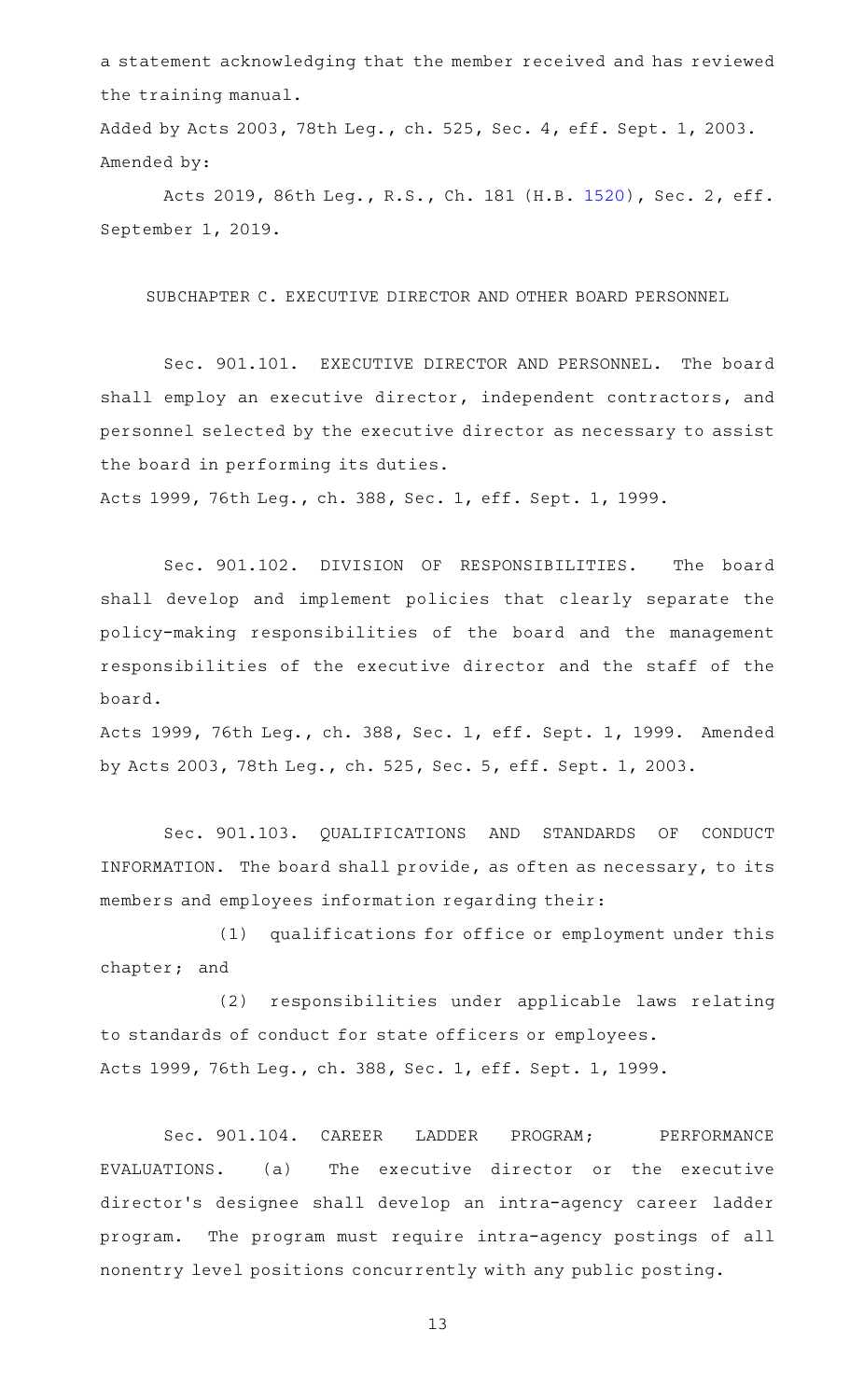(b) The executive director or the executive director's designee shall develop a system of annual performance evaluations. All merit pay for board employees must be based on the system established under this subsection.

Acts 1999, 76th Leg., ch. 388, Sec. 1, eff. Sept. 1, 1999.

Sec. 901.105. EQUAL EMPLOYMENT OPPORTUNITY POLICY; REPORT. (a) The executive director or the executive director 's designee shall prepare and maintain a written policy statement that implements a program of equal employment opportunity to ensure that all personnel decisions are made without regard to race, color, disability, sex, religion, age, or national origin.

(b) The policy statement must include:

(1) personnel policies, including policies relating to recruitment, evaluation, selection, training, and promotion of personnel, that show the intent of the board to avoid the unlawful employment practices described by Chapter [21,](https://statutes.capitol.texas.gov/GetStatute.aspx?Code=LA&Value=21) Labor Code; and

 $(2)$  an analysis of the extent to which the composition of the board's personnel is in accordance with federal and state law and a description of reasonable methods to achieve compliance with federal and state law.

(c) The policy statement must:

 $(1)$  be updated annually;

(2) be reviewed by the Commission on Human Rights for compliance with Subsection (b)(1); and

(3) be filed with the governor's office.

Acts 1999, 76th Leg., ch. 388, Sec. 1, eff. Sept. 1, 1999. Amended by Acts 2003, 78th Leg., ch. 525, Sec. 6, eff. Sept. 1, 2003.

# SUBCHAPTER D. BOARD POWERS AND DUTIES

Sec. 901.151. GENERAL POWERS AND DUTIES OF BOARD. (a) The board shall:

 $(1)$  administer this chapter;

(2) adopt rules the board determines are necessary or advisable to administer this chapter;

(3) keep a record of each proceeding conducted before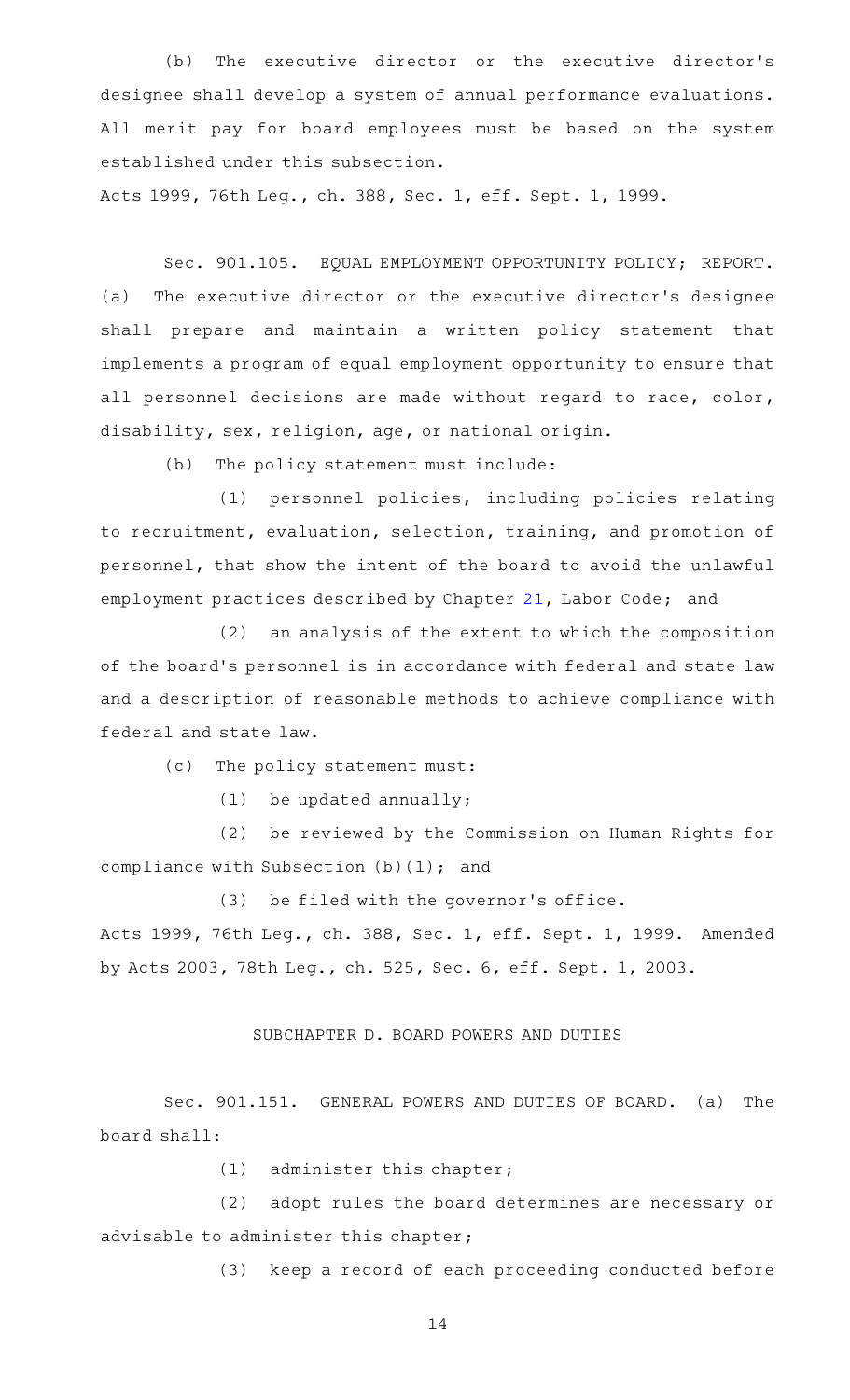or action taken by the board; and

(4) keep an official seal.

(b) On its own motion or on the complaint of any person, the board may initiate:

(1) proceedings to determine the eligibility of a person for examination, certification, registration, or licensing under this chapter; or

(2) disciplinary proceedings under Subchapter K.

(c) The board may solicit, contract for, and accept money and other assistance from any source to administer this chapter. Acts 1999, 76th Leg., ch. 388, Sec. 1, eff. Sept. 1, 1999.

Sec. 901.152. ADVISORY COMMITTEES. (a) The board may appoint advisory committees to perform the advisory functions assigned to the committees by the board.

(b) A member of an advisory committee who is not a member of the board may not receive compensation for service on the committee. The member may receive reimbursement for actual and necessary expenses incurred in performing committee functions as provided by Section [2110.004,](https://statutes.capitol.texas.gov/GetStatute.aspx?Code=GV&Value=2110.004) Government Code.

(c) A member of an advisory committee serves at the will of the board.

Acts 1999, 76th Leg., ch. 388, Sec. 1, eff. Sept. 1, 1999.

Sec. 901.1525. APPOINTMENT OF BOARD COMMITTEES. (a) The board may appoint policy-making and working committees to assist the board in performing its responsibilities under this chapter. The board's policy-making committees shall assist the board in establishing policies, drafting rules, setting budgets, representing the board, and performing other oversight duties necessary to administer this chapter. The board's working committees shall assist the board in carrying out the board's functions, including reviewing enforcement cases and other licensing matters. In establishing committees, the board shall maintain the distinction between the types of committees authorized by this section.

(b) A person may not serve on a policy-making committee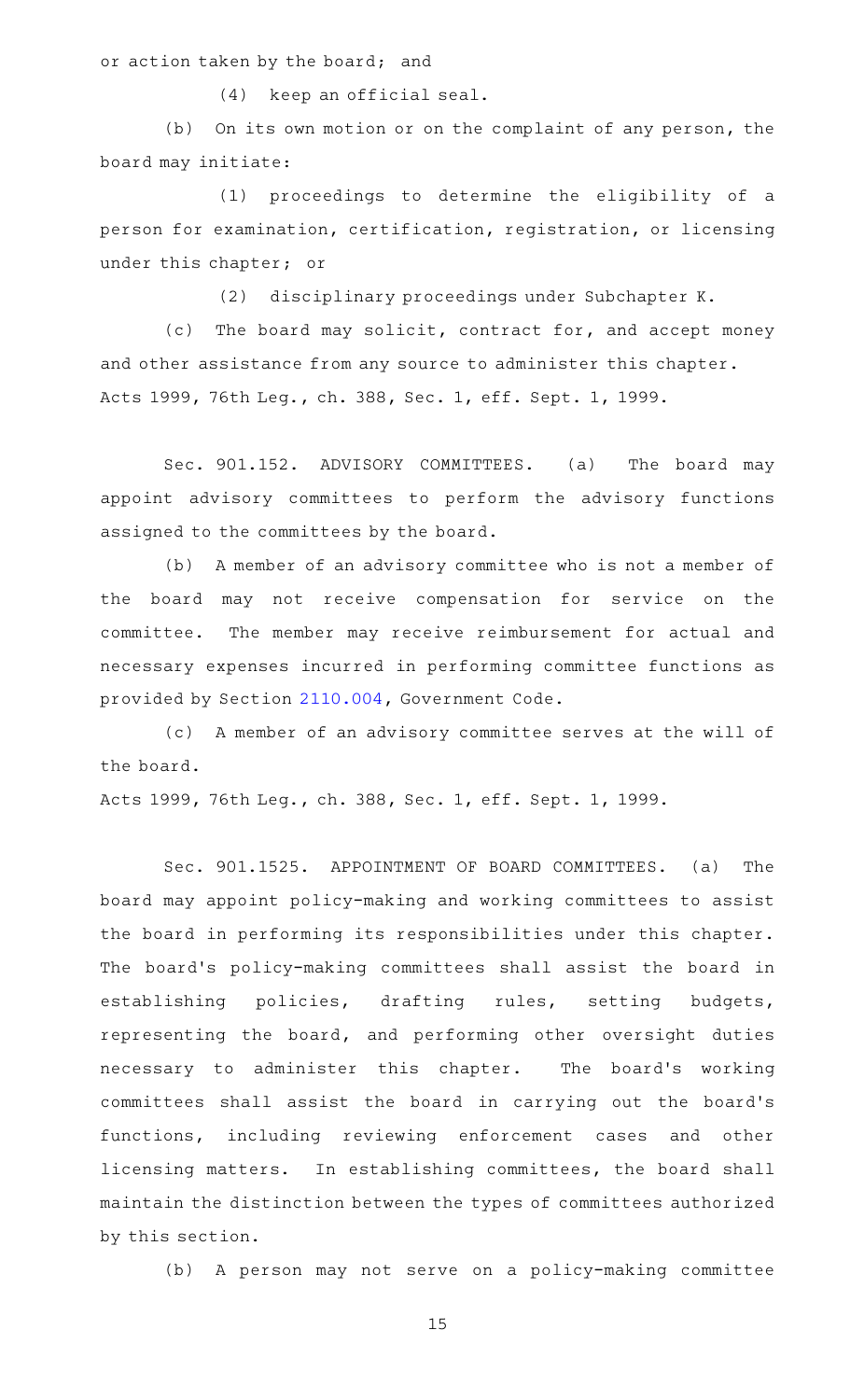unless the person is a board member. A working committee may consist of members who are members of the board and members who are not board members. A member of a working committee who is not a board member may participate as a full voting member of the committee.

(c) A person may not be a non-board member of a committee if:

(1) the person is acting in the capacity of an officer, executive board or executive committee member, employee, or paid consultant of a Texas trade association in the field of public accountancy;

(2) the person's spouse is acting in the capacity of an officer, executive board or executive committee member, manager, or paid consultant of a Texas trade association in the field of public accountancy; or

(3) the person is required to register as a lobbyist under Chapter [305,](https://statutes.capitol.texas.gov/GetStatute.aspx?Code=GV&Value=305) Government Code, because of the person's activities for compensation on behalf of a profession related to the operation of the board.

(d) For purposes of Subsection (c), "Texas trade association" has the meaning assigned by Section [901.053](https://statutes.capitol.texas.gov/GetStatute.aspx?Code=OC&Value=901.053).

(e) A committee member who is not a member of the board is subject to the same financial disclosure requirements that apply to a member of the board, except that the financial disclosures shall be maintained by the executive director.

 $(f)$  A committee member who is not a member of the board may not serve on the committee if the member:

(1) violates Subsection  $(c)$ ;

(2) cannot, because of illness or disability, discharge the member 's duties for a substantial time;

(3) is absent from more than half of the regularly scheduled meetings of the committee that the member is eligible to attend during a calendar year unless the absence is excused by a majority vote of the committee; or

(4) does not comply with Subsection (e).

(g) The board shall adopt rules that provide that a committee member shall refrain from participating in the discussion of and may not vote on an issue before a committee in which the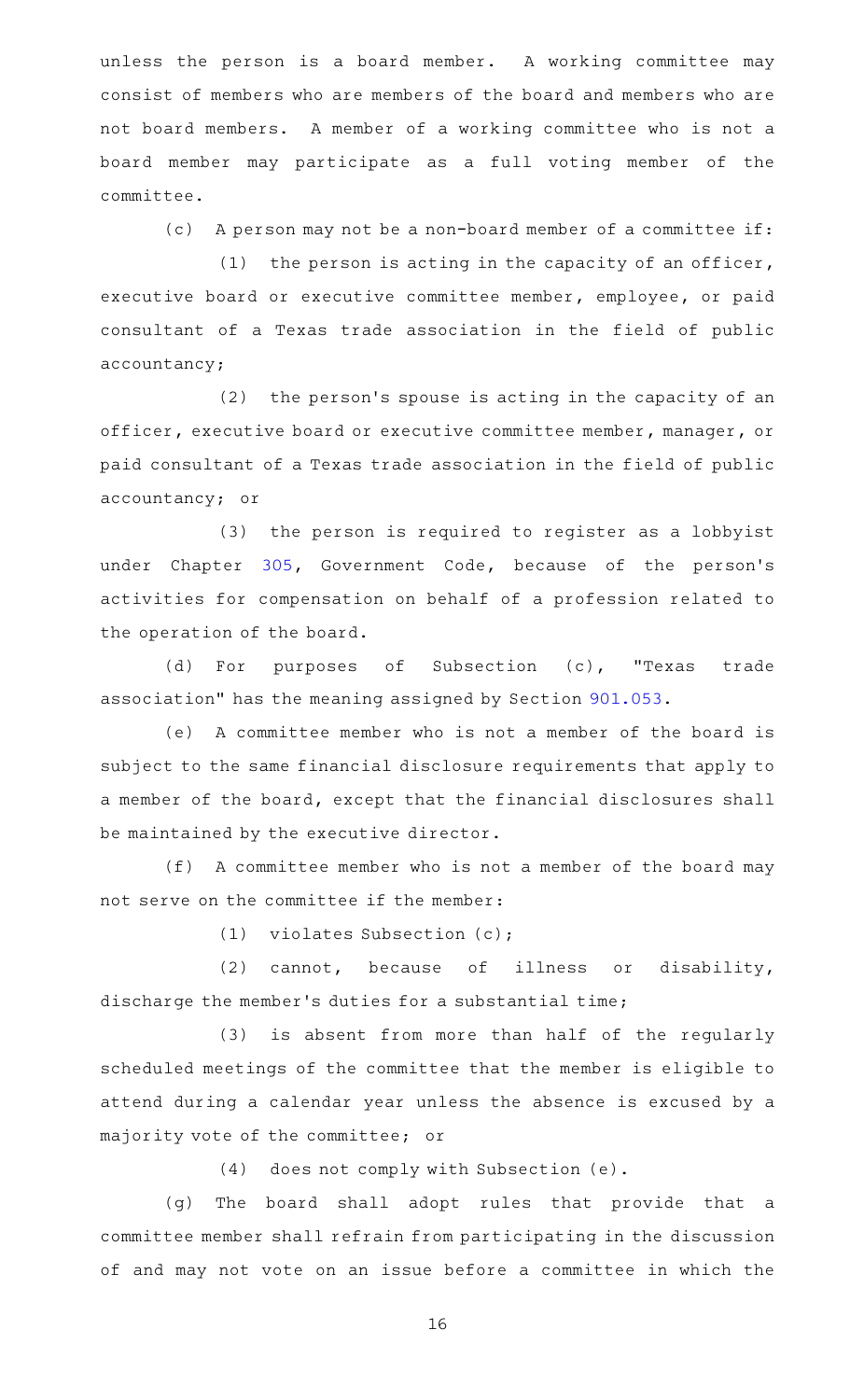member has a personal or financial interest. A committee member who is not permitted to vote on a matter described by this subsection shall state at the time of the vote the reason why the member is not voting on the matter.

Added by Acts 2003, 78th Leg., ch. 525, Sec. 8, eff. Sept. 1, 2003.

Sec. 901.153. ENFORCEMENT COMMITTEES. (a) The board may appoint enforcement committees. An enforcement committee operates as a board working committee. The membership of each enforcement committee must include at least one public member of the board.

(b) An enforcement committee shall consider and make recommendations to the board on matters relating to the enforcement of this chapter and board rules.

(c) The board may adopt rules necessary for the performance of each enforcement committee 's duties.

(d) In appointing the members of an enforcement committee, the board must determine whether a prospective committee member who is a license holder under this chapter has been the subject of any disciplinary action under this chapter. A license holder who has been found in violation of this chapter may not serve on an enforcement committee.

(e)AAA board member who serves on an enforcement committee that participates in the investigation of a specific complaint may not participate in any subsequent disciplinary proceeding of the board that pertains to the complaint and may not vote on the final disposition of the case. The board shall adopt rules necessary to implement the requirements of this subsection.

(f) An enforcement committee may hold a closed meeting as provided by Section [551.090,](https://statutes.capitol.texas.gov/GetStatute.aspx?Code=GV&Value=551.090) Government Code, to investigate and deliberate a disciplinary action under Subchapter K relating to the enforcement of this chapter or board rules.

Acts 1999, 76th Leg., ch. 388, Sec. 1, eff. Sept. 1, 1999. Amended by Acts 2003, 78th Leg., ch. 525, Sec. 9, eff. Sept. 1, 2003. Amended by:

Acts 2013, 83rd Leg., R.S., Ch. 36 (S.B. [228](http://www.legis.state.tx.us/tlodocs/83R/billtext/html/SB00228F.HTM)), Sec. 1, eff. September 1, 2013.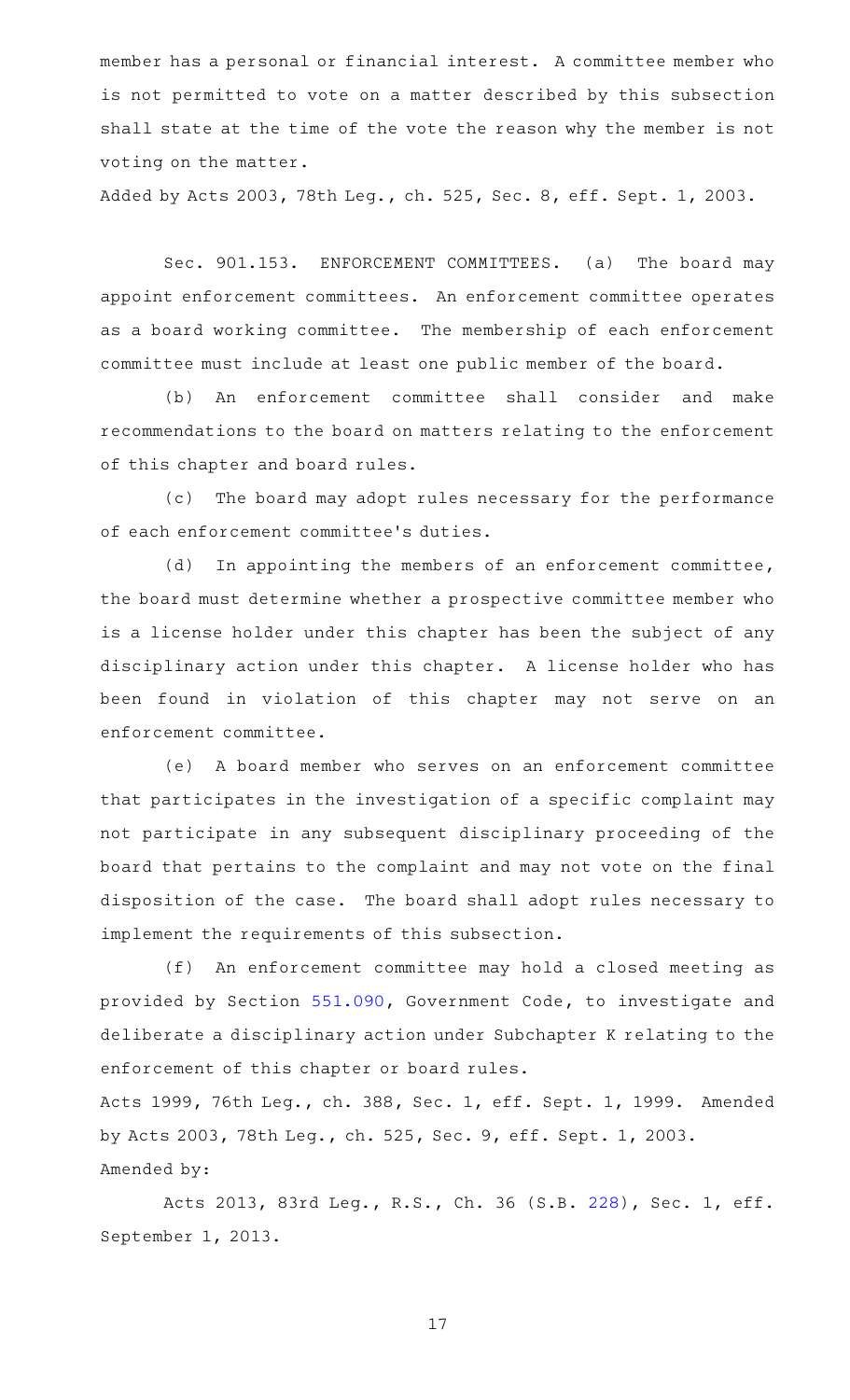Sec. 901.154. FEES. (a) The board shall set the fee for the issuance of a certificate under this chapter and the fee for the issuance or renewal of a license under this chapter in an amount not to exceed \$250.

(b) The board may increase the fee for the issuance or renewal of a license as necessary to cover the costs of enforcing this chapter.

(c) Repealed by Acts 2013, 83rd Leg., R.S., Ch. 36, Sec. 4(1), eff. September 1, 2013. Acts 1999, 76th Leg., ch. 388, Sec. 1, eff. Sept. 1, 1999.

Amended by:

Acts 2013, 83rd Leg., R.S., Ch. 36 (S.B. [228\)](http://www.legis.state.tx.us/tlodocs/83R/billtext/html/SB00228F.HTM), Sec. 4(1), eff. September 1, 2013.

Sec. 901.155. SCHOLARSHIP TRUST FUND FOR FIFTH-YEAR ACCOUNTING STUDENTS.

(a) The fee for the issuance or renewal of a license under this chapter consists of:

(1) the amount of the fee set by the board under Section [901.154;](https://statutes.capitol.texas.gov/GetStatute.aspx?Code=OC&Value=901.154) and

 $(2)$  an additional \$10 annual fee to be deposited to the credit of the scholarship trust fund for fifth-year accounting students.

(b) The scholarship trust fund for fifth-year accounting students is held by the board outside the state treasury and may be used only to:

(1) provide scholarships under Subchapter N to accounting students in the fifth year of a program designed to qualify each student to apply for certification as a certified public accountant; and

(2) pay administrative costs under Subsection (c).

(c) The administrative costs incurred to collect the fee imposed under Subsection (a)(2) and to disburse the money may not exceed 10 percent of the total money collected.

(d) Notwithstanding Section [404.071,](https://statutes.capitol.texas.gov/GetStatute.aspx?Code=GV&Value=404.071) Government Code, interest earned on amounts in the scholarship trust fund for fifth-year accounting students shall be credited to that fund.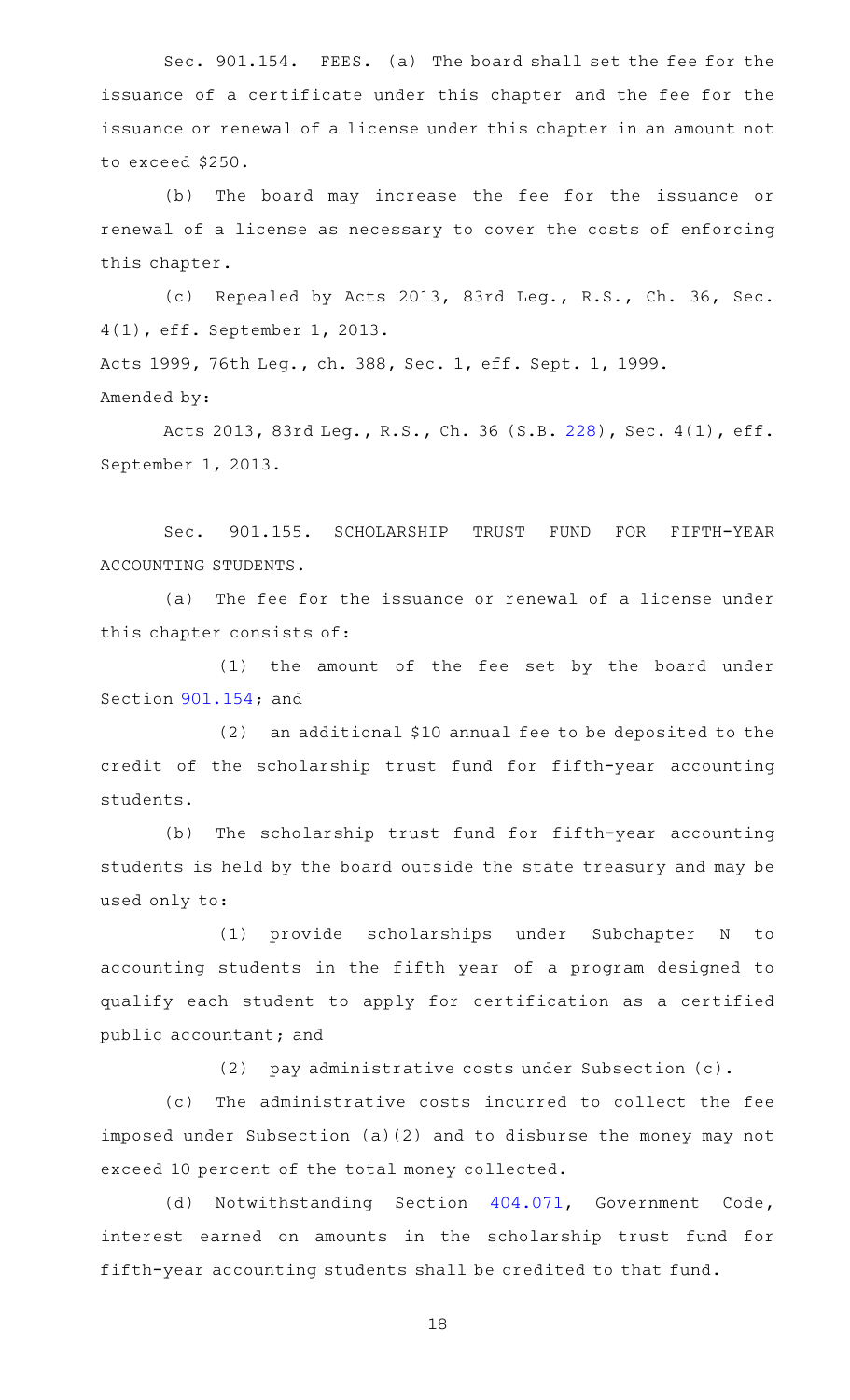Acts 1999, 76th Leg., ch. 388, Sec. 1, eff. Sept. 1, 1999. Amended by:

Acts 2009, 81st Leg., R.S., Ch. 119 (H.B. [2440](http://www.legis.state.tx.us/tlodocs/81R/billtext/html/HB02440F.HTM)), Sec. 1, eff. September 1, 2009.

Acts 2011, 82nd Leg., R.S., Ch. 33 (S.B. [777](http://www.legis.state.tx.us/tlodocs/82R/billtext/html/SB00777F.HTM)), Sec. 1, eff. May 9, 2011.

Acts 2011, 82nd Leg., R.S., Ch. 33 (S.B. [777](http://www.legis.state.tx.us/tlodocs/82R/billtext/html/SB00777F.HTM)), Sec. 2, eff. May 9, 2011.

Acts 2011, 82nd Leg., R.S., Ch. 33 (S.B. [777](http://www.legis.state.tx.us/tlodocs/82R/billtext/html/SB00777F.HTM)), Sec. 3, eff. May 9, 2011.

Acts 2015, 84th Leg., R.S., Ch. 448 (H.B. [7](http://www.legis.state.tx.us/tlodocs/84R/billtext/html/HB00007F.HTM)), Sec. 31(f), eff. September 1, 2015.

Sec. 901.156. RULES OF PROFESSIONAL CONDUCT. The board shall adopt rules of professional conduct to:

(1) establish and maintain high standards of competence and integrity in the practice of public accountancy; and

(2) ensure that the conduct and competitive practices of license holders serve the purposes of this chapter and the best interest of the public.

Acts 1999, 76th Leg., ch. 388, Sec. 1, eff. Sept. 1, 1999.

Sec. 901.1565. RULES ON CONSEQUENCES OF CRIMINAL CONVICTION. (a) The board shall adopt rules necessary to comply with Chapter [53](https://statutes.capitol.texas.gov/GetStatute.aspx?Code=OC&Value=53).

(b) In its rules under this section, the board shall list the specific misdemeanor offenses for which a conviction would constitute grounds for the board to take action under Section [53.021](https://statutes.capitol.texas.gov/GetStatute.aspx?Code=OC&Value=53.021). With regard to a misdemeanor conviction in another state, the board shall develop a process for determining whether the conviction is for an offense listed in the rules required by this subsection.

Added by Acts 2003, 78th Leg., ch. 525, Sec. 10, eff. Sept. 1, 2003.

Sec. 901.157. RULES FOR SPECIALIZATION. The board by rule may recognize an area of specialization in the practice of public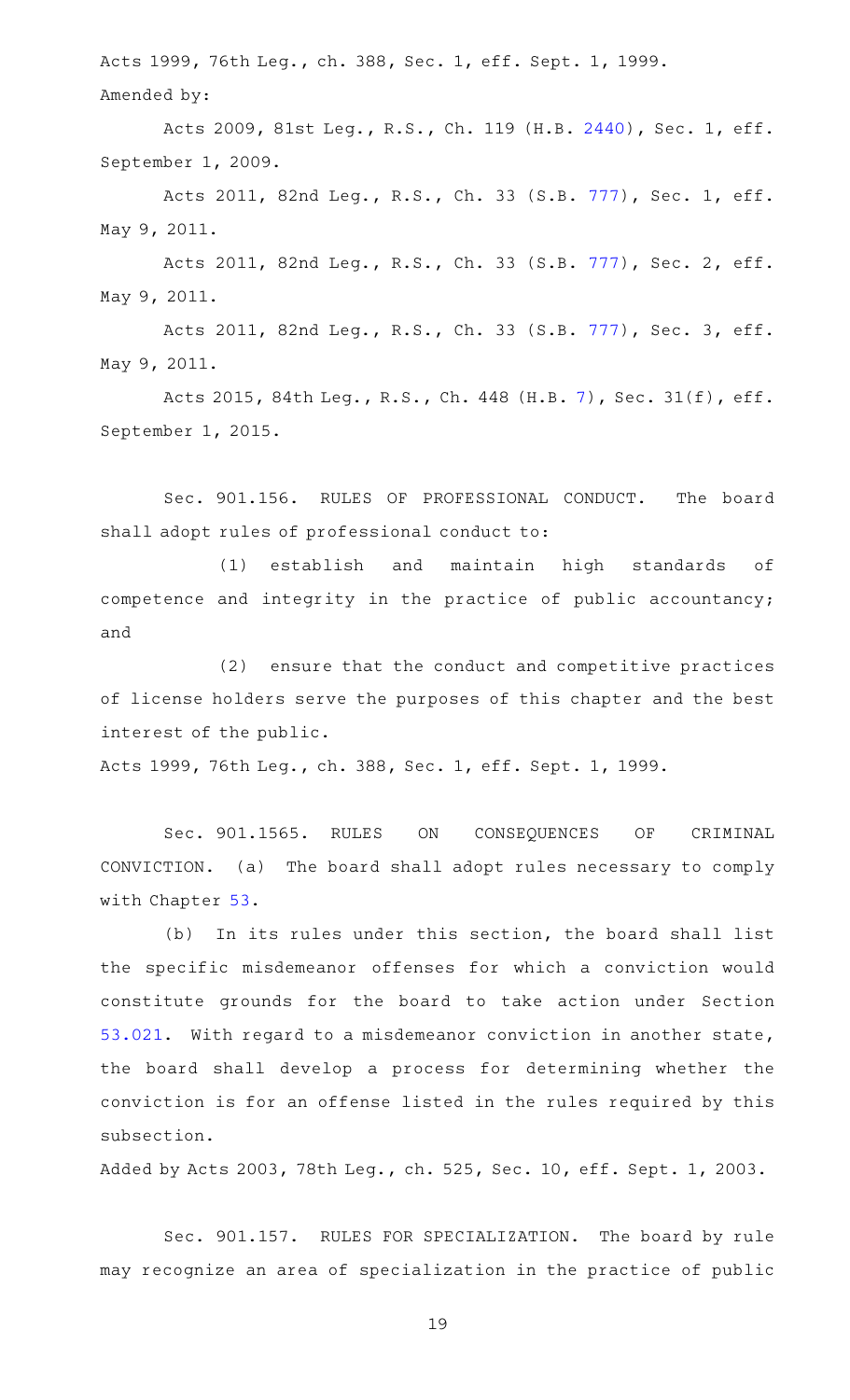accountancy if the area of specialization is generally recognized by other bodies that regulate or issue authoritative pronouncements in the field of public accountancy.

Acts 1999, 76th Leg., ch. 388, Sec. 1, eff. Sept. 1, 1999.

Sec. 901.158. RULES RESTRICTING COMPETITIVE PRACTICES. The board in its rules of professional conduct may regulate the competitive practices of a license holder as necessary to ensure that the license holder does not engage in a competitive practice that:

 $(1)$  impairs the independence or quality of a service provided by a license holder;

(2) impairs or restricts the public's opportunity to obtain professional accounting services of high quality at a reasonable price; or

(3) unreasonably restricts competition among license holders.

Acts 1999, 76th Leg., ch. 388, Sec. 1, eff. Sept. 1, 1999. Amended by Acts 2001, 77th Leg., ch. 1497, Sec. 7, eff. Sept. 1, 2001.

Sec. 901.159. PEER REVIEW. (a) The board by rule shall provide for a peer review program to review the work product of a license holder or of the certified public accountancy firm in which the license holder is a member, in lieu of the license holder, to the extent necessary to comply with any applicable standards adopted by generally recognized bodies responsible for setting accounting standards. Peer review must include a verification that each individual in a certified public accountancy firm who is responsible for supervising attest services and who signs or authorizes another person to sign an accountant's reports on financial statements on behalf of the firm meets the competency requirements of the professional standards that apply to those services.

(b) The board by rule shall establish a fee in an amount not to exceed \$200 to be paid by a certified public accountancy firm, or by a license holder who is not a member of a certified public accountancy firm, for each peer review required by the board under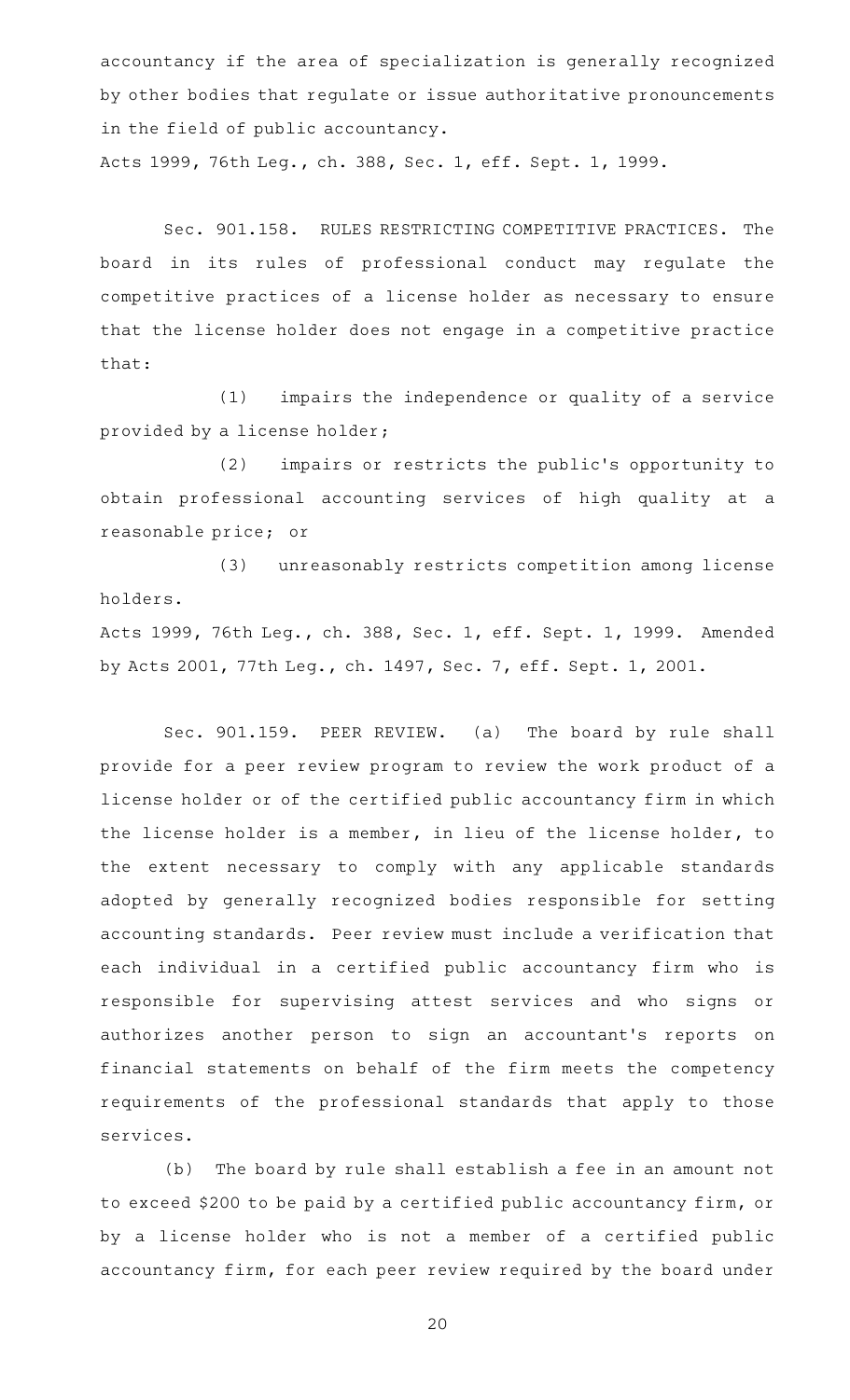this section.

Acts 1999, 76th Leg., ch. 388, Sec. 1, eff. Sept. 1, 1999. Amended by Acts 2001, 77th Leg., ch. 1497, Sec. 7, eff. Sept. 1, 2001.

Sec. 901.160. AVAILABILITY AND CONFIDENTIALITY OF CERTAIN BOARD FILES. (a) The board shall make available at the board's offices in Austin any file maintained or information gathered or received by the board from a third party regarding a license applicant or current or former license holder for inspection by the applicant or license holder during normal business hours.

(b) A license applicant or current or former license holder may authorize the board in writing to make available for inspection by a designated person or by the public any information gathered or received by the board from a third party regarding the applicant or license holder.

(c) Except on written authorization as provided by Subsection (b), the following information gathered or received by the board is confidential and not subject to disclosure under Chapter [552,](https://statutes.capitol.texas.gov/GetStatute.aspx?Code=GV&Value=552) Government Code:

 $(1)$  information regarding the qualifications of an applicant or license holder to be certified as a certified public accountant;

(2) information regarding the qualifications of an applicant or firm license holder to be issued a firm license as a certified public accountancy firm; and

(3) information regarding a disciplinary action under Subchapter K against a license holder or an applicant to take the uniform CPA examination, before a public hearing on the matter.

(d) A final order of the board relating to a disciplinary action against a license holder, including a reprimand, that results from an informal proceeding or a formal public hearing is subject to disclosure to the public and is available on request.

(e) The board may disclose information that is confidential under this section to another governmental, regulatory, or law enforcement agency engaged in an enforcement action. The board by rule shall adopt guidelines to assist the board in exercising its authority to share information under this subsection. Subsections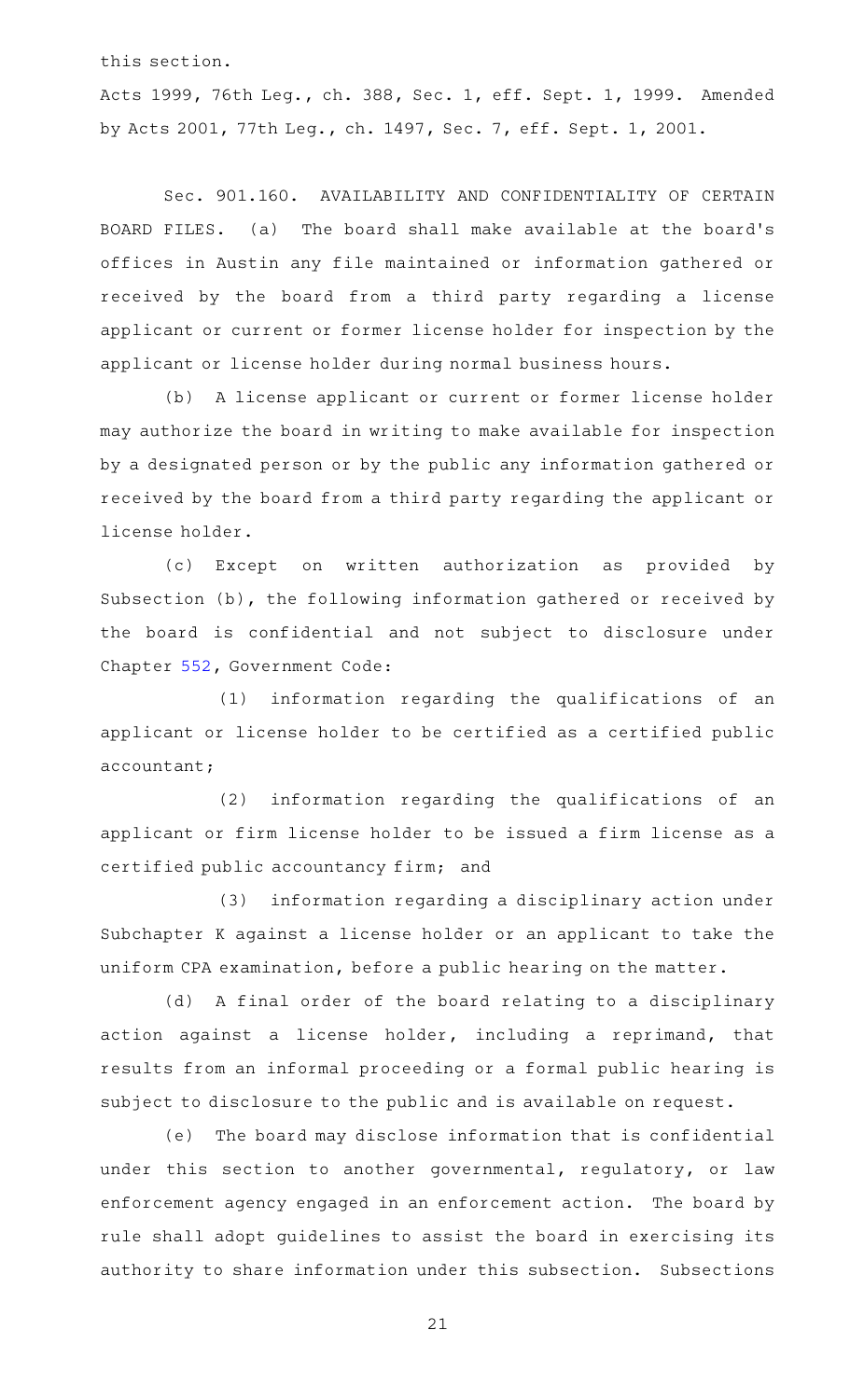(a) and (c) do not apply to information disclosed under this subsection.

Acts 1999, 76th Leg., ch. 388, Sec. 1, eff. Sept. 1, 1999. Amended by Acts 2001, 77th Leg., ch. 1497, Sec. 8, eff. Sept. 1, 2001; Acts 2003, 78th Leg., ch. 525, Sec. 11, eff. Sept. 1, 2003.

Sec. 901.161. PRIVILEGE FOR CERTAIN INFORMATION. (a) Any statement or record prepared or an opinion formed in connection with a positive enforcement or peer review is privileged and is not:

(1) subject to discovery, subpoena, or other means of legal compulsion for release to a person other than the board; or

(2) admissible as evidence in a judicial or administrative proceeding other than a board hearing.

(b) The privilege provided by Subsection (a) does not apply to information involved in a dispute between a reviewer and the person, including an entity, who is the subject of the review. Acts 1999, 76th Leg., ch. 388, Sec. 1, eff. Sept. 1, 1999. Amended by Acts 2001, 77th Leg., ch. 1497, Sec. 9, eff. Sept. 1, 2001.

Sec. 901.162. IMMUNITY FROM LIABILITY. (a) Each board member and each officer, director, or employee of a state agency, board, or commission is immune from liability arising out of a disclosure made to the board in connection with a complaint filed with the board.

(b) The board and each board member is immune from liability to a person for damages incident to:

 $(1)$  the board's investigation of the person; or

(2) any complaint, charge, or proceeding that results from the investigation.

(c) The state shall hold each board member, employee or agent of the board, and volunteer member of a constructive enforcement committee of the board harmless from any cost, damage, or attorney 's fees arising from a claim or suit against that person for an action taken by the person in good faith in the discharge of the board 's responsibilities.

Acts 1999, 76th Leg., ch. 388, Sec. 1, eff. Sept. 1, 1999. Amended by Acts 2001, 77th Leg., ch. 1497, Sec. 10, eff. Sept. 1, 2001.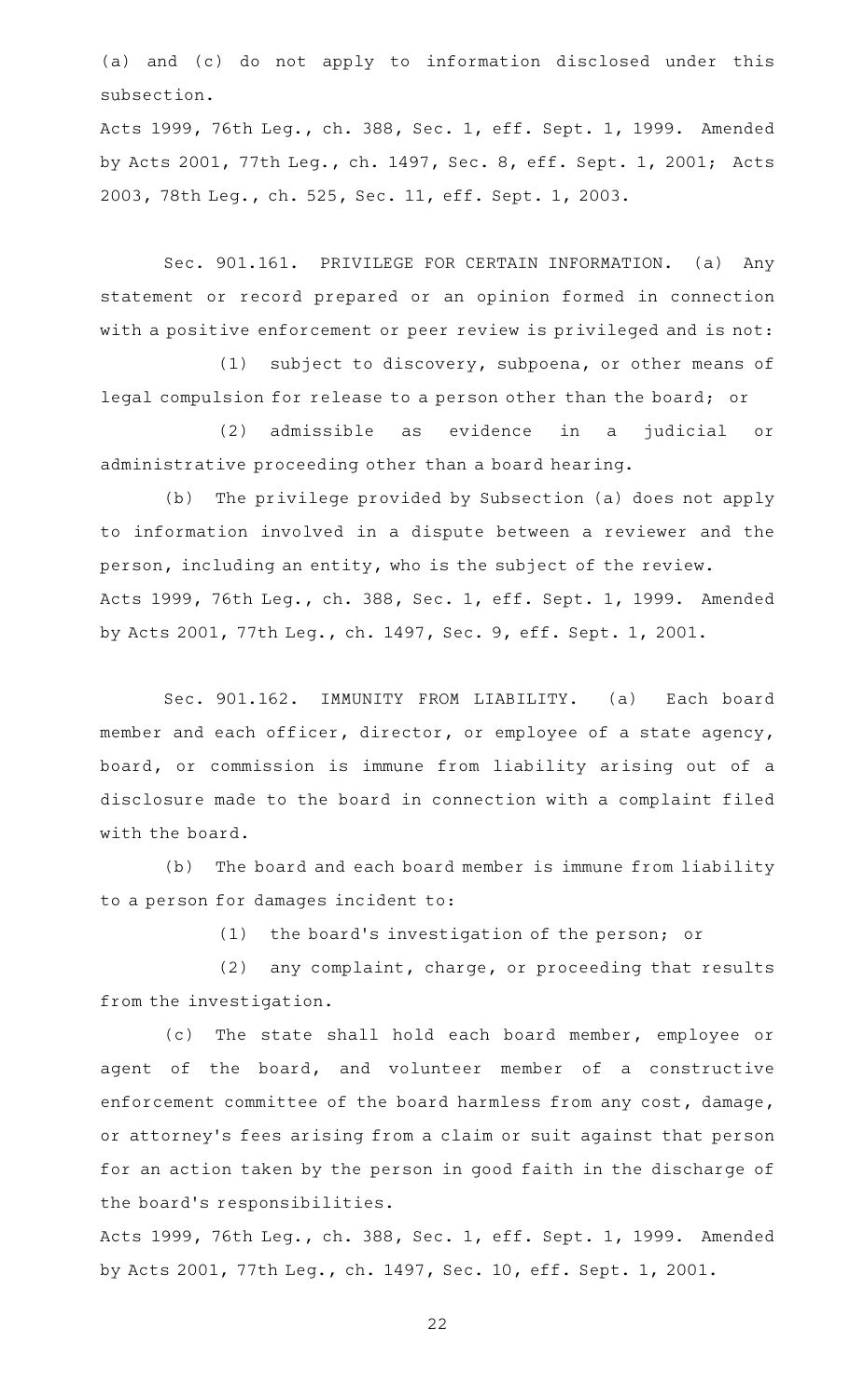Sec. 901.164. OUTSIDE LEGAL COUNSEL. The board may not contract with outside legal counsel to provide legal services to the board, including representation of the board in a matter referred to the State Office of Administrative Hearings, unless the contract is approved by the attorney general as provided by Section [402.0212](https://statutes.capitol.texas.gov/GetStatute.aspx?Code=GV&Value=402.0212), Government Code, regardless of the source of money to be used to pay the outside counsel.

Added by Acts 2019, 86th Leg., R.S., Ch. 181 (H.B. [1520](http://www.legis.state.tx.us/tlodocs/86R/billtext/html/HB01520F.HTM)), Sec. 3, eff. September 1, 2019.

Sec. 901.165. RULES FOR ATTEST SERVICES. (a) The board by rule shall specify those services that constitute attest services.

(b) Attest services are required to be performed in accordance with professional standards. The board may adopt by reference the standards developed for general application by the American Institute of Certified Public Accountants or another nationally recognized accountancy organization. Added by Acts 2001, 77th Leg., ch. 1497, Sec. 12, eff. Sept. 1,

2001.

Sec. 901.166. AUTHORITY TO ISSUE SUBPOENA, ADMINISTER OATH, AND RECEIVE EVIDENCE. (a) The board may issue a subpoena to compel the attendance of a relevant witness or the production, for inspection and copying, of relevant documents, records, and other evidence, maintained by electronic or other means, that is in this state.

(b) The board may administer oaths and take testimony and other evidence regarding any matter under the board 's jurisdiction.

(c) If a person fails to comply with a subpoena, the board, acting through the attorney general, may file suit to enforce the subpoena in a district court in Travis County or in a county in which a hearing conducted by the board may be held.

(d) On finding that good cause exists for issuing the subpoena, the court shall order the person to comply with the subpoena. The court may punish a person who fails to obey the court order.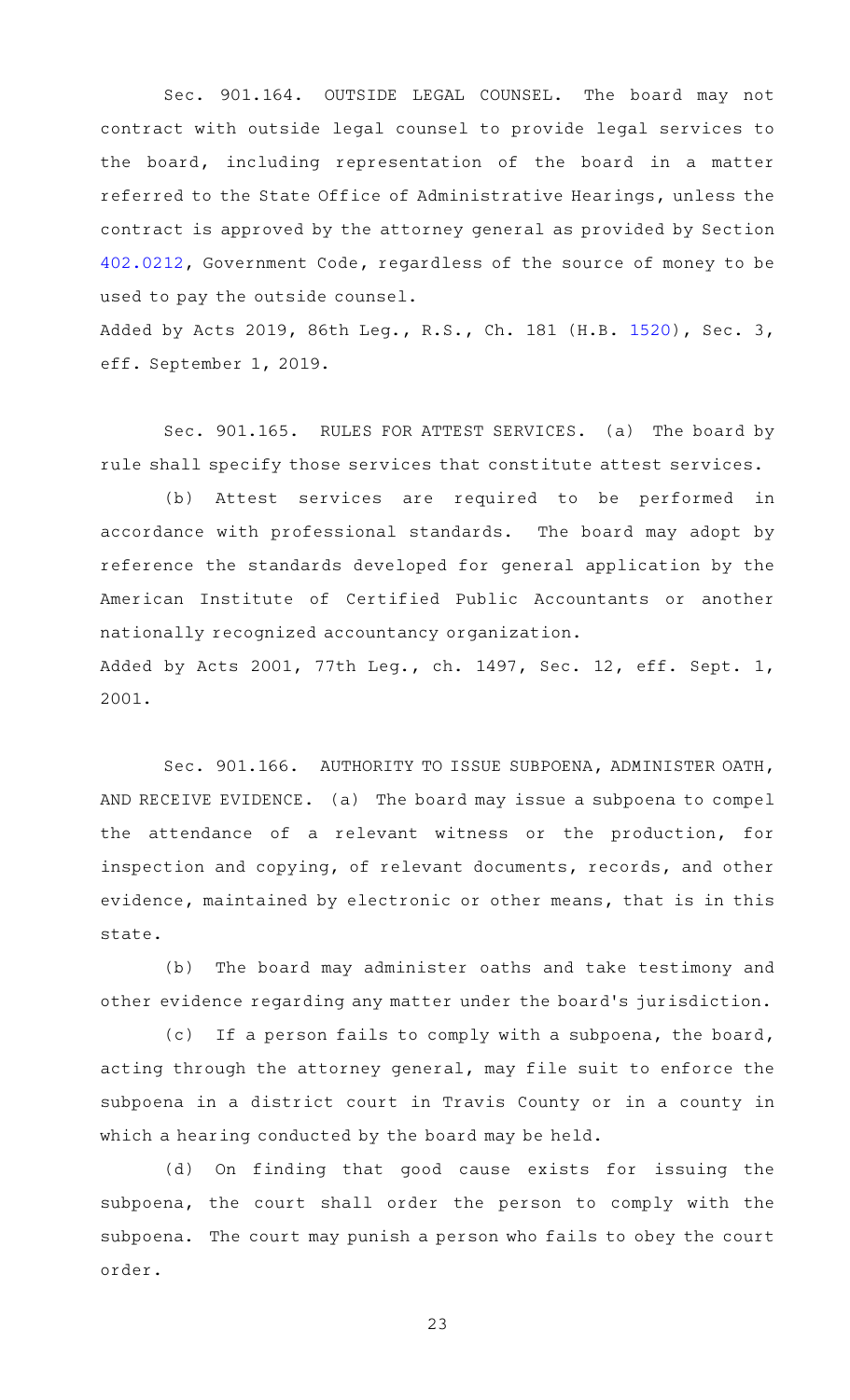(e) The board shall pay a reasonable fee for photocopies subpoenaed under this section in an amount not to exceed the amount the board may charge for copies of its own records.

(f) The reimbursement of the expenses of a witness whose attendance is compelled under this section is governed by Section [2001.103](https://statutes.capitol.texas.gov/GetStatute.aspx?Code=GV&Value=2001.103), Government Code.

Added by Acts 2003, 78th Leg., ch. 525, Sec. 12, eff. Sept. 1, 2003.

Sec. 901.167. NEGOTIATED RULEMAKING AND ALTERNATIVE DISPUTE RESOLUTION POLICY. (a) The board shall develop and implement a policy to encourage the use of:

(1) negotiated rulemaking procedures under Chapter [2008](https://statutes.capitol.texas.gov/GetStatute.aspx?Code=GV&Value=2008), Government Code, for the adoption of board rules; and

(2) appropriate alternative dispute resolution procedures under Chapter [2009,](https://statutes.capitol.texas.gov/GetStatute.aspx?Code=GV&Value=2009) Government Code, to assist in the resolution of internal and external disputes under the board's jurisdiction.

(b) The board's procedures relating to alternative dispute resolution must conform, to the extent possible, to any model guidelines issued by the State Office of Administrative Hearings for the use of alternative dispute resolution by state agencies.

(c) The board shall designate a trained person to:

(1) coordinate the implementation of the policy adopted under Subsection (a);

(2) serve as a resource for any training necessary for implementation of the negotiated rulemaking or alternative dispute resolution procedures; and

(3) collect data on the effectiveness of the procedures implemented by the board. Added by Acts 2003, 78th Leg., ch. 525, Sec. 13, eff. Sept. 1, 2003.

Sec. 901.168. TECHNOLOGY POLICY. The board shall develop and implement a policy requiring the executive director and board employees to research and propose appropriate technological solutions to improve the board's ability to perform its functions. The technological solutions must:

(1) ensure that the public is able to easily find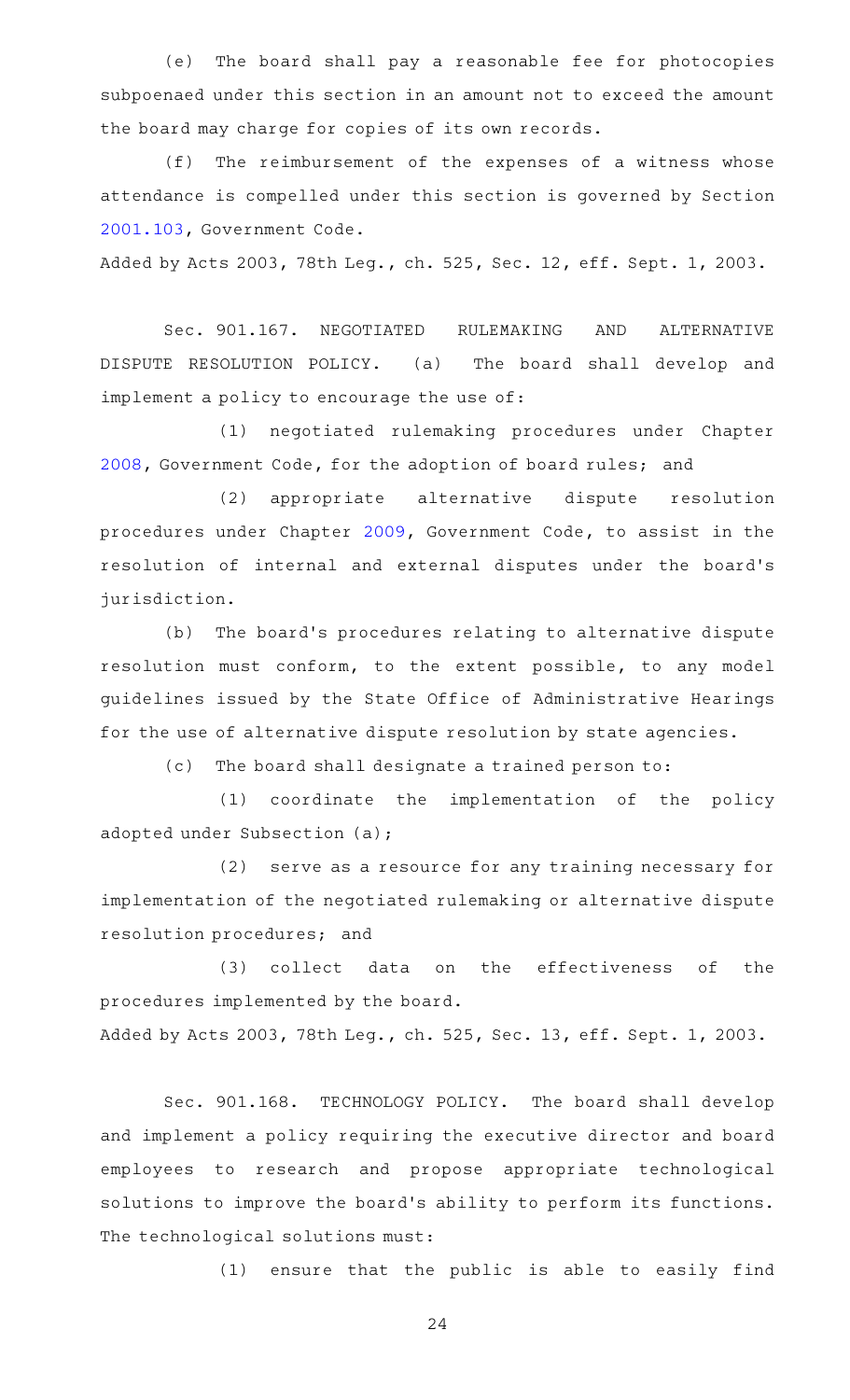information about the board on the Internet;

(2) ensure that persons who want to use the board's services are able to:

 $(A)$  interact with the board through the Internet; and

(B) access any service that can be provided effectively through the Internet; and

(3) be cost-effective and developed through the board's planning processes.

Added by Acts 2003, 78th Leg., ch. 525, Sec. 14, eff. Sept. 1, 2003.

Sec. 901.169. CRIMINAL HISTORY RECORD INFORMATION. (a) The board shall require an individual to submit a complete and legible set of fingerprints, on a form prescribed by the board, to the board or to the Department of Public Safety for the purpose of obtaining criminal history record information from the Department of Public Safety and the Federal Bureau of Investigation if:

(1) the individual has not previously submitted fingerprints for the purpose of the board obtaining criminal history record information; and

 $(2)$  the individual:

(A) is an applicant to take the uniform CPA examination;

 $(B)$  is an applicant for a certificate;

(C) is an owner or seeks to become an owner of a certified public accountancy firm and the individual is not a license holder, if requested by the board under Section [901.354\(](https://statutes.capitol.texas.gov/GetStatute.aspx?Code=OC&Value=901.354)e);

(D) is an applicant for a license under Subchapter I; or

(E) is an applicant for renewal of a license under Subchapter I, unless the applicant is an individual who does not engage in the practice of public accountancy because of retirement or permanent disability.

(b) The board may not allow an individual to take the uniform CPA examination or issue a certificate or license to an individual who does not comply with the requirement of Subsection (a).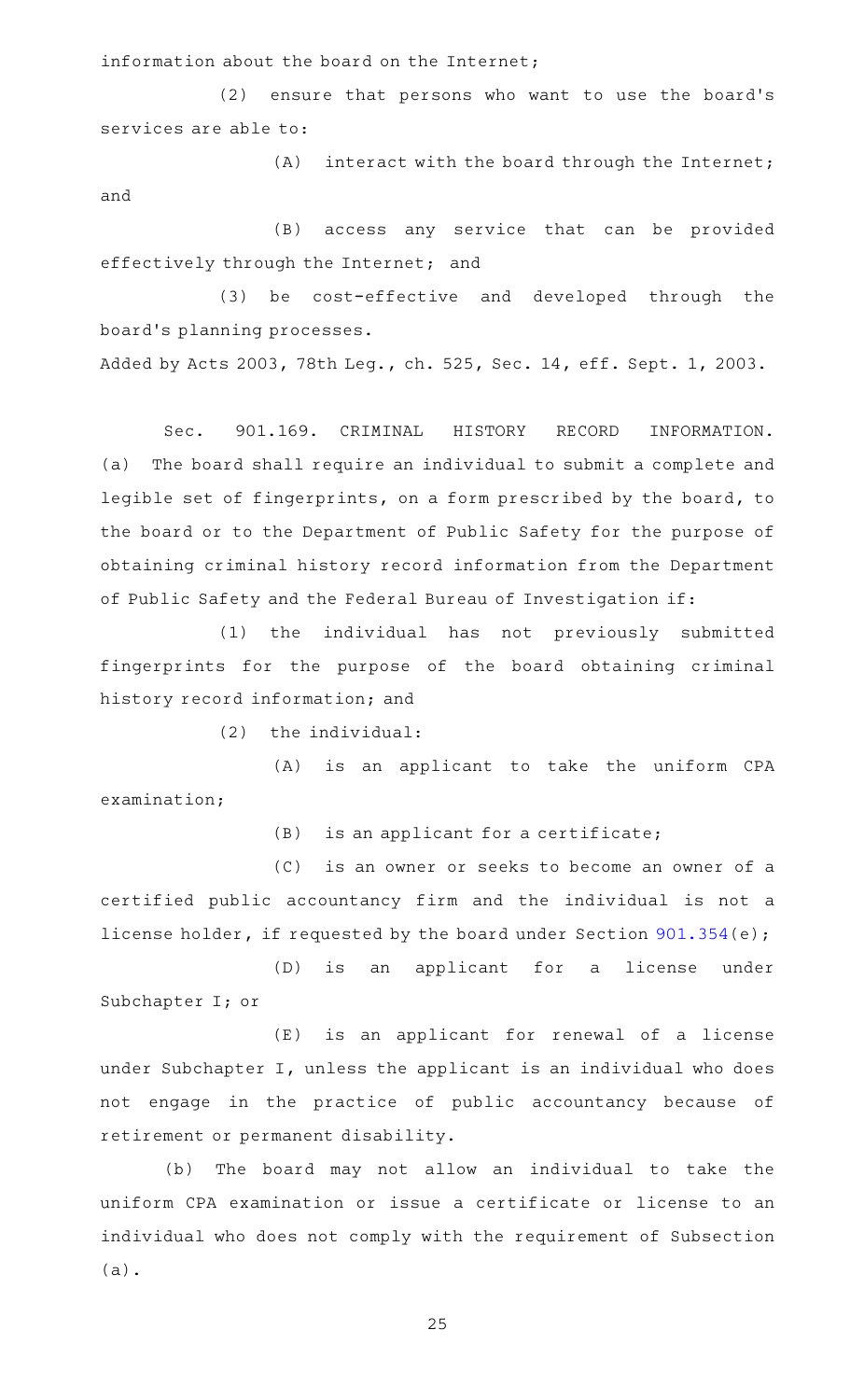(c) The board may administratively suspend or refuse to renew the license of an individual who is an applicant for renewal of a license under Subchapter I and who does not comply with the requirement of Subsection (a).

(d) The board shall require a license holder who qualified for an exemption described by Subsection (a)(2)(E) to comply with the requirement of Subsection (a) if the license holder no longer qualifies for the exemption.

(e) The board shall conduct a criminal history record information check of each individual required to submit fingerprints under Subsection (a) using information:

(1) provided by the individual under this section; and

(2) made available to the board by the Department of Public Safety, the Federal Bureau of Investigation, and any other criminal justice agency under Chapter [411,](https://statutes.capitol.texas.gov/GetStatute.aspx?Code=GV&Value=411) Government Code.

 $(f)$  The board may:

(1) enter into an agreement with the Department of Public Safety to administer a criminal history record information check required under this section; and

(2) authorize the Department of Public Safety to collect from each applicant the costs incurred by the Department of Public Safety in conducting the criminal history record information check.

Added by Acts 2019, 86th Leg., R.S., Ch. 181 (H.B. [1520](http://www.legis.state.tx.us/tlodocs/86R/billtext/html/HB01520F.HTM)), Sec. 3, eff. September 1, 2019.

SUBCHAPTER E. PUBLIC INTEREST INFORMATION AND COMPLAINT PROCEDURES

Sec. 901.201. PUBLIC INTEREST INFORMATION. (a) The board shall prepare information of public interest describing the functions of the board and the procedures by which complaints are filed with and resolved by the board.

(b) The board shall make the information available to the public and appropriate state agencies. Acts 1999, 76th Leg., ch. 388, Sec. 1, eff. Sept. 1, 1999.

Sec. 901.202. COMPLAINTS. The board by rule shall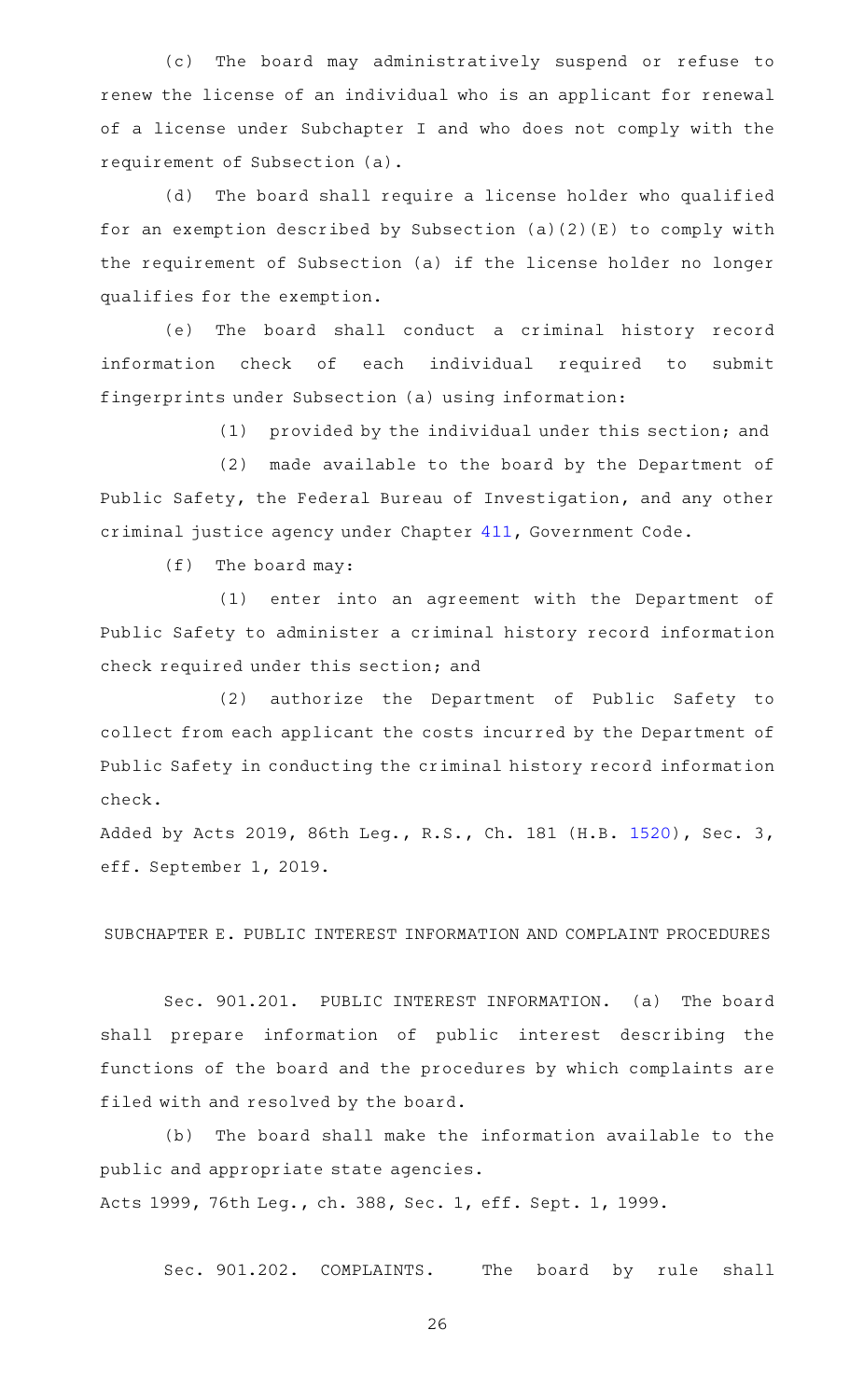establish methods by which consumers and service recipients are notified of the name, mailing address, and telephone number of the board for the purpose of directing a complaint to the board. The board may require that notice:

 $(1)$  on each registration form, application, or written contract for services of a person regulated under this chapter; or

(2) in a bill for service provided by a person regulated under this chapter.

Acts 1999, 76th Leg., ch. 388, Sec. 1, eff. Sept. 1, 1999.

Sec. 901.203. COMPLAINT INFORMATION. (a) The board shall maintain a system to promptly and efficiently act on complaints filed with the board. The board shall maintain information about parties to the complaint, the subject matter of the complaint, a summary of the results of the review or investigation of the complaint, and its disposition.

(b) The board shall make information available describing its procedures for complaint investigation and resolution.

(c) The board shall periodically notify the complaint parties of the status of the complaint until final disposition unless the notice would jeopardize an undercover investigation. Acts 1999, 76th Leg., ch. 388, Sec. 1, eff. Sept. 1, 1999. Amended by Acts 2003, 78th Leg., ch. 525, Sec. 15, eff. Sept. 1, 2003. Amended by:

Acts 2019, 86th Leg., R.S., Ch. 181 (H.B. [1520](http://www.legis.state.tx.us/tlodocs/86R/billtext/html/HB01520F.HTM)), Sec. 4, eff. September 1, 2019.

Sec. 901.204. PUBLIC PARTICIPATION. (a) The board shall develop and implement policies that provide the public with a reasonable opportunity to appear before the board and to speak on any issue under the board's jurisdiction.

(b) The board shall prepare and maintain a written plan that describes how a person who does not speak English or who has a physical, mental, or developmental disability may be provided reasonable access to the board 's programs.

(c) The board shall include on the agenda of each regular board meeting an opportunity for public comment on each agenda item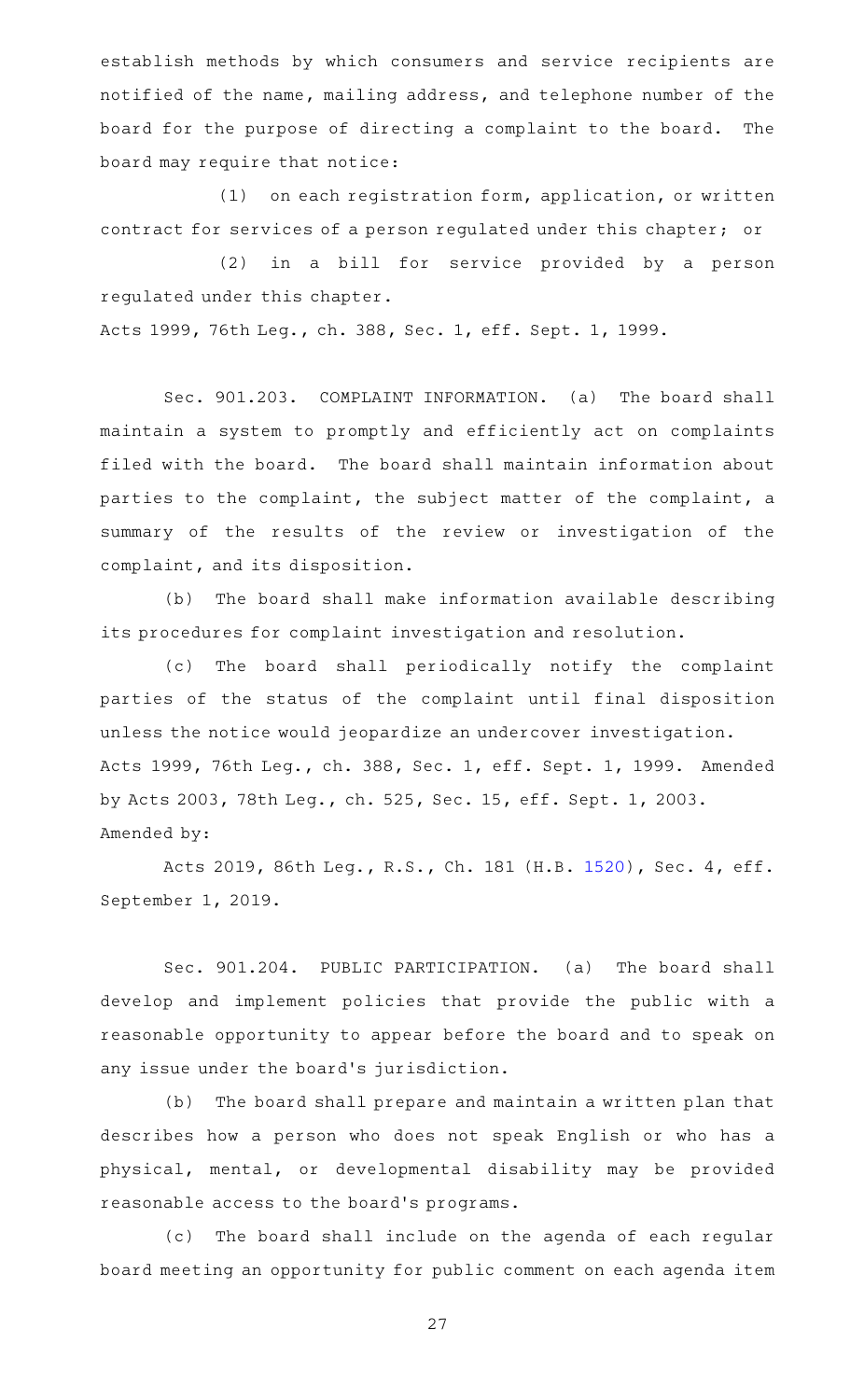or other issue before the board makes a decision on the item or issue, except as otherwise provided by Subsection (d).

(d) The board may prohibit public comment at a meeting of the board regarding an active investigation or enforcement proceeding by the board.

(e) The board may not require a person who wishes to make a public comment at a meeting of the board to notify the board in advance of the meeting.

Acts 1999, 76th Leg., ch. 388, Sec. 1, eff. Sept. 1, 1999. Amended by:

Acts 2019, 86th Leg., R.S., Ch. 181 (H.B. [1520](http://www.legis.state.tx.us/tlodocs/86R/billtext/html/HB01520F.HTM)), Sec. 5, eff. September 1, 2019.

# SUBCHAPTER F. CERTIFICATE REQUIREMENTS

Sec. 901.251. CERTIFICATE REQUIRED. (a) A person who is an individual may not engage in the practice of public accountancy unless the person holds a certificate issued under this chapter or practices in this state under a privilege under Section [901.462.](https://statutes.capitol.texas.gov/GetStatute.aspx?Code=OC&Value=901.462)

(b) The board shall issue a certificate to a person who meets the applicable requirements of this chapter. Acts 1999, 76th Leg., ch. 388, Sec. 1, eff. Sept. 1, 1999. Amended by:

Acts 2007, 80th Leg., R.S., Ch. 315 (H.B. [2144](http://www.legis.state.tx.us/tlodocs/80R/billtext/html/HB02144F.HTM)), Sec. 2, eff. September 1, 2007.

Sec. 901.252. ELIGIBILITY REQUIREMENTS. To be eligible to receive a certificate, a person must:

(1) satisfy the requirements of Section  $901.253$ ;

(2) meet the education requirements established under Section [901.254](https://statutes.capitol.texas.gov/GetStatute.aspx?Code=OC&Value=901.254) or [901.255;](https://statutes.capitol.texas.gov/GetStatute.aspx?Code=OC&Value=901.255)

 $(3)$  pass the uniform CPA examination;

(4) meet the work experience requirements established under Section [901.256](https://statutes.capitol.texas.gov/GetStatute.aspx?Code=OC&Value=901.256); and

(5) pass an examination on the rules of professional conduct as determined by board rule.

Acts 1999, 76th Leg., ch. 388, Sec. 1, eff. Sept. 1, 1999.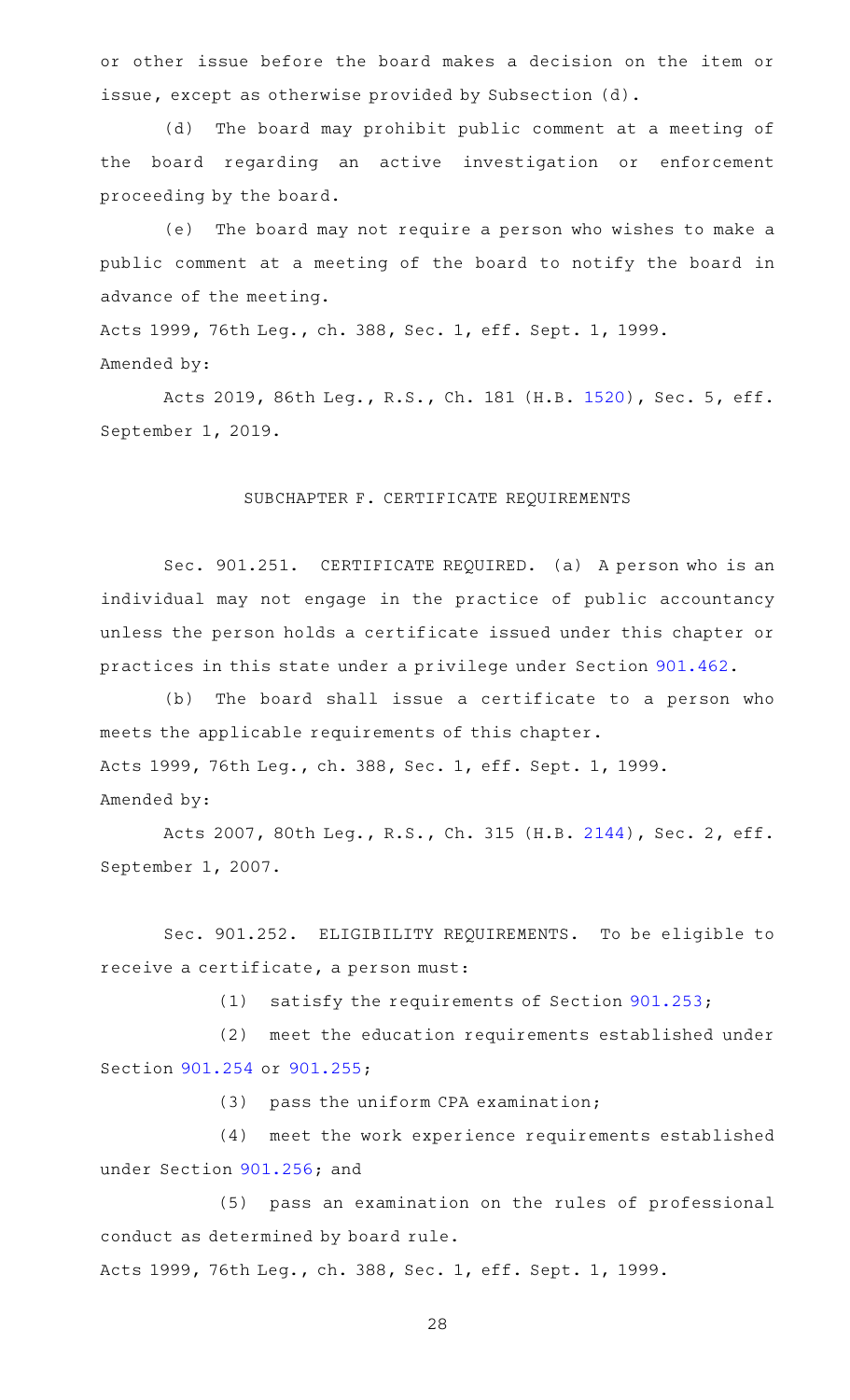#### Amended by:

Acts 2019, 86th Leg., R.S., Ch. 181 (H.B. [1520](http://www.legis.state.tx.us/tlodocs/86R/billtext/html/HB01520F.HTM)), Sec. 6, eff. September 1, 2019.

Sec. 901.253. BACKGROUND INVESTIGATION. (a) The board shall ensure that an applicant to take the uniform CPA examination or to receive a certificate lacks a history of dishonest or felonious acts. The board shall require each applicant to comply with the requirements of Section [901.169](https://statutes.capitol.texas.gov/GetStatute.aspx?Code=OC&Value=901.169)(a).

(b) Repealed by Acts 2019, 86th Leg., R.S., Ch. 181 (H.B. 1520), Sec. 21(2), eff. September 1, 2019.

(c) Repealed by Acts 2019, 86th Leg., R.S., Ch. 181 (H.B. 1520), Sec. 21(2), eff. September 1, 2019.

(d) The board may require the applicant to submit a complete set of fingerprints. If an applicant does not provide a complete set of fingerprints on request of the board, the board may:

(1) deny the applicant's application to take the uniform CPA examination; or

 $(2)$  refuse to issue a certificate to the applicant. Acts 1999, 76th Leg., ch. 388, Sec. 1, eff. Sept. 1, 1999. Amended by Acts 2001, 77th Leg., ch. 1497, Sec. 13, eff. Sept. 1, 2001. Amended by:

Acts 2019, 86th Leg., R.S., Ch. 181 (H.B. [1520](http://www.legis.state.tx.us/tlodocs/86R/billtext/html/HB01520F.HTM)), Sec. 7, eff. September 1, 2019.

Acts 2019, 86th Leg., R.S., Ch. 181 (H.B. [1520](http://www.legis.state.tx.us/tlodocs/86R/billtext/html/HB01520F.HTM)), Sec. 8, eff. September 1, 2019.

Acts 2019, 86th Leg., R.S., Ch. 181 (H.B. [1520\)](http://www.legis.state.tx.us/tlodocs/86R/billtext/html/HB01520F.HTM), Sec. 21(2), eff. September 1, 2019.

Sec. 901.254. EDUCATION REQUIREMENTS. To be eligible to take the uniform CPA examination, an applicant must:

(1) hold a baccalaureate or graduate degree, or its equivalent as determined by board rule, conferred by a board-recognized institution of higher education; and

(2) complete at least 150 semester hours or quarter-hour equivalents in board-recognized courses, including an accounting concentration or equivalent courses as determined by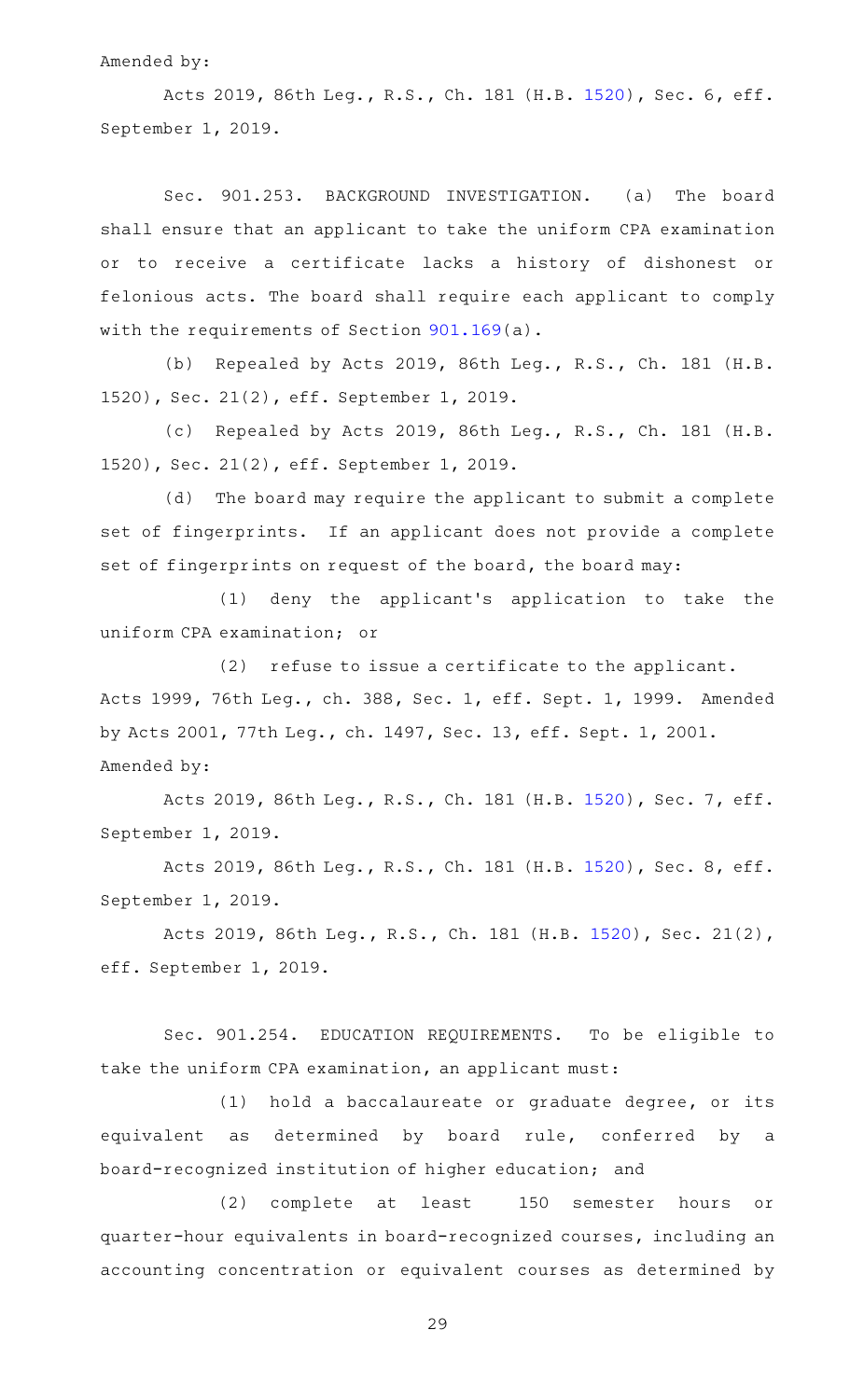board rule.

Acts 1999, 76th Leg., ch. 388, Sec. 1, eff. Sept. 1, 1999. Amended by Acts 2001, 77th Leg., ch. 1497, Sec. 14, eff. Sept. 1, 2001.

Sec. 901.255. SPECIAL EDUCATION REQUIREMENTS FOR PART-TIME STUDENT. (a) This section applies only to an applicant to take the uniform CPA examination who:

(1) was enrolled in an accounting program on September 1, 1994;

(2) notified the board not later than September 1, 1997, of the applicant 's intent to take the examination;

(3) is enrolled in fewer than 12 semester hours in each semester that the applicant attends a college or university; and

(4) completes the accounting program not later than September 1, 2002.

(b) To be eligible to take the uniform CPA examination, an applicant subject to this section must:

(1) hold a baccalaureate or graduate degree, or its equivalent as determined by board rule, conferred by a board-recognized institution of higher education; and

(2) complete at least:

(A) 30 semester hours or quarter-hour equivalents in board-recognized accounting courses, as defined by board rule; and

(B) 20 semester hours or quarter-hour equivalents in board-recognized accounting-related courses in other areas of business administration.

Acts 1999, 76th Leg., ch. 388, Sec. 1, eff. Sept. 1, 1999.

Sec. 901.256. WORK EXPERIENCE REQUIREMENTS. (a) To be eligible to receive a certificate, a person must complete:

(1) at least two years of work experience under the supervision of a certified public accountant; or

(2) at least one year of work experience acceptable to the board, including experience providing a service or advice involving accounting, attest services, management or financial advisory or consulting services, tax services, or other services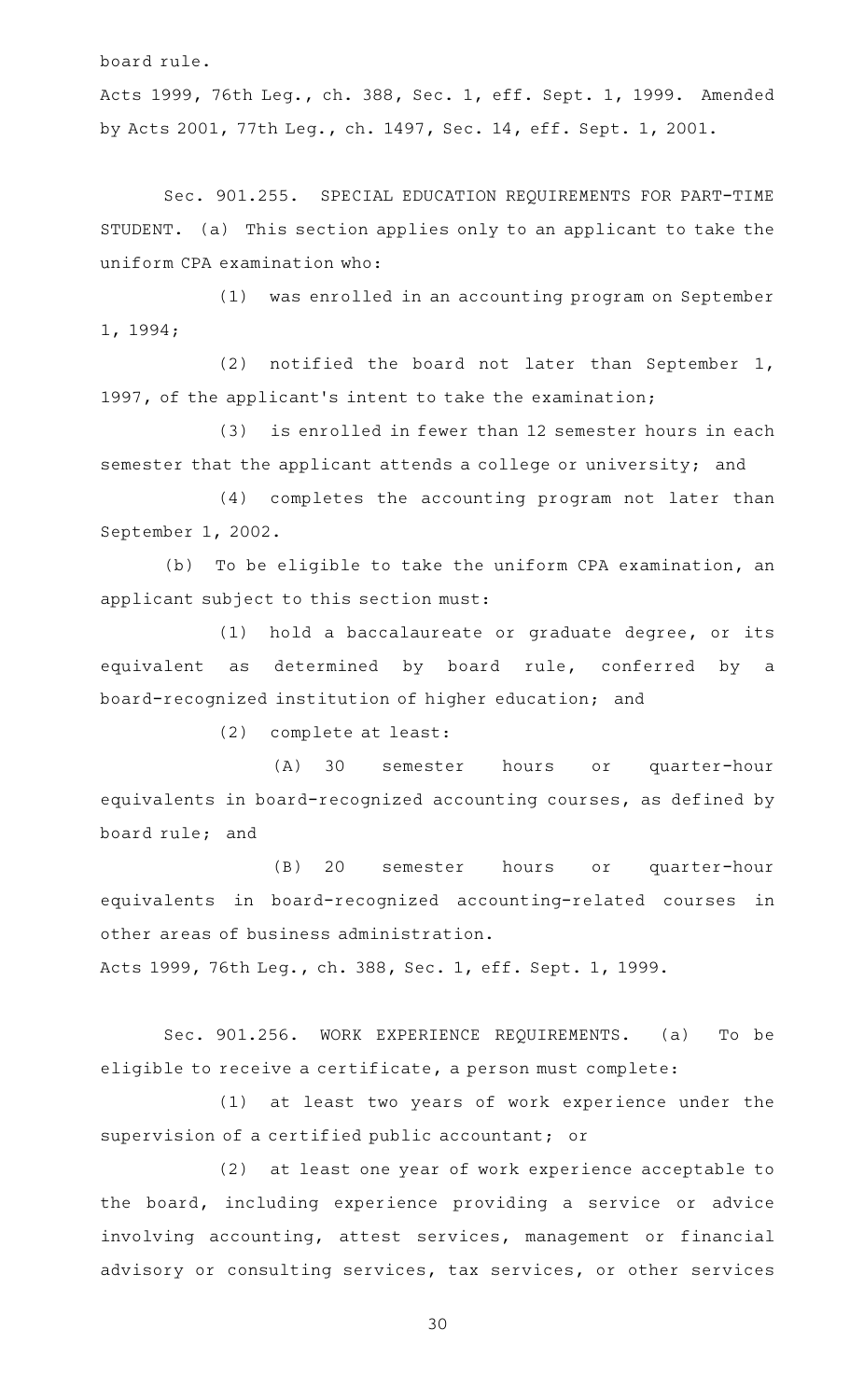the board considers appropriate for an accountant, if the person:

(A) has completed at least 150 semester hours of college credits; or

(B) holds a graduate degree.

(b) The board by rule shall define the work experience that is acceptable for purposes of this section.

(c) The board is the final authority regarding work experience. The board may not consider a petition from another entity in resolving a dispute under this section. Acts 1999, 76th Leg., ch. 388, Sec. 1, eff. Sept. 1, 1999. Amended

by Acts 2001, 77th Leg., ch. 1497, Sec. 15, eff. Sept. 1, 2001.

Sec. 901.257. OATH AND CERTIFICATE FEE. Before the board issues a certificate to a person, the person must:

 $(1)$  take an oath, administered by a board member or by another person authorized to administer oaths, to support:

(A) the constitution and laws of this state and the United States; and

(B) the board's rules; and

 $(2)$  pay a fee for the certificate in an amount set by board rule not to exceed \$50.

Acts 1999, 76th Leg., ch. 388, Sec. 1, eff. Sept. 1, 1999.

Sec. 901.258. TRANSFER OF COMPLETE EXAMINATION CREDIT BETWEEN STATES. (a) The board may accept the completion of the uniform CPA examination given by the licensing authority of another state if:

(1) the examination was prepared and graded by the American Institute of Certified Public Accountants or, if doing so would result in a greater degree of reciprocity with the examination results of other states, the National Association of State Boards of Accountancy; and

(2) the applicant met the requirements in effect in this state at the time the credit was earned.

(b) The board may transfer to the licensing authority of another state active credits earned as a result of completing the uniform CPA examination in this state.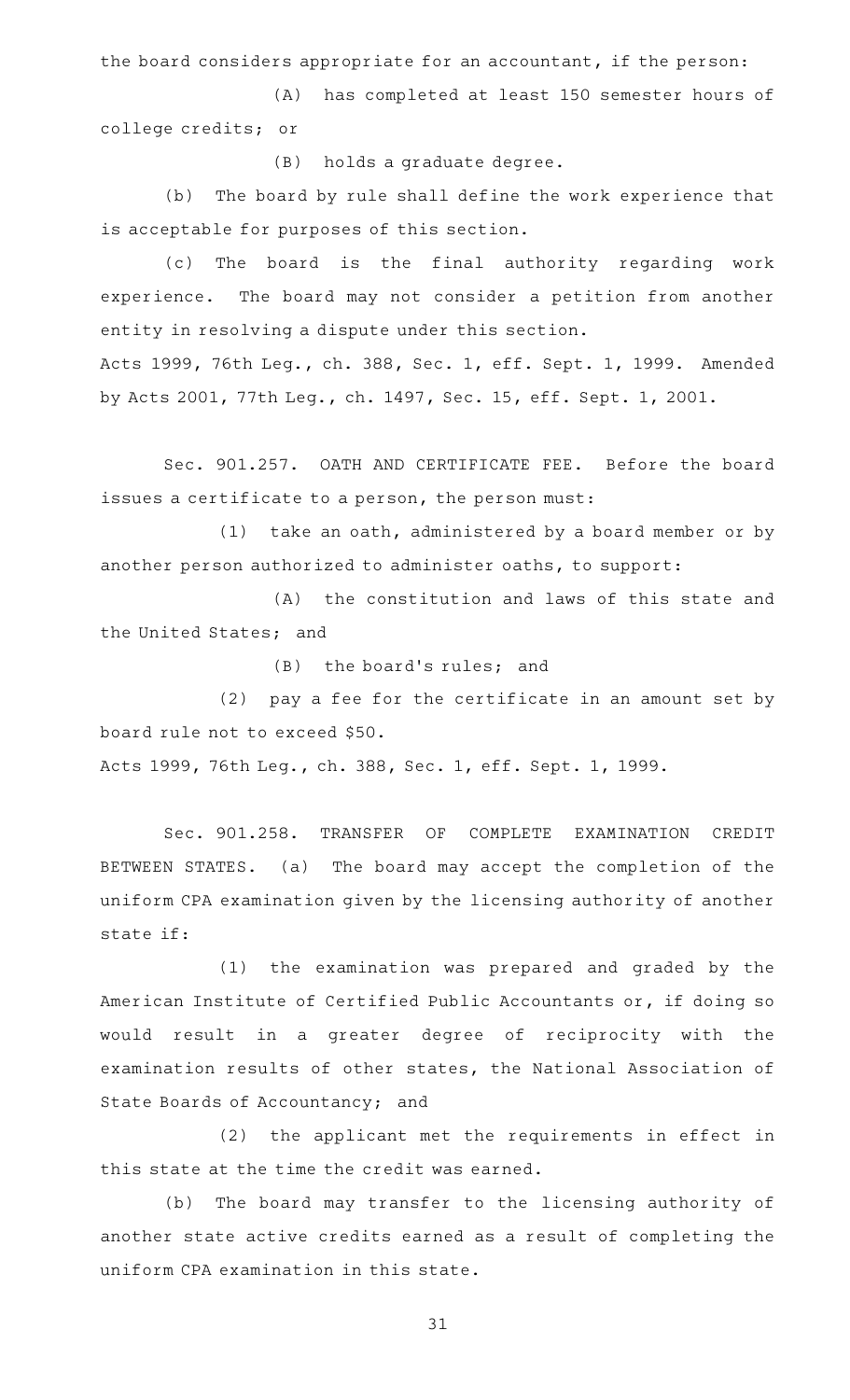(c) The board by rule shall establish:

 $(1)$  a fee in an amount not to exceed \$100 to receive credits from another licensing authority; and

 $(2)$  a fee in an amount not to exceed \$50 to transfer credits to another licensing authority.

Acts 1999, 76th Leg., ch. 388, Sec. 1, eff. Sept. 1, 1999.

Sec. 901.259. CERTIFICATION BASED ON RECIPROCITY. (a) The board shall issue a certificate to a person who holds a certificate or license issued by another state if the person:

 $(1)$  satisfies at least one of the following:

(A) holds a certificate or license as a certified public accountant from a state that the National Association of State Boards of Accountancy 's National Qualification Appraisal Service has verified as having education, examination, and experience requirements for certification or licensure that are comparable to or exceed the requirements for licensure as a certified public accountant of The American Institute of Certified Public Accountants/National Association of State Boards of Accountancy Uniform Accountancy Act and the board determines that the licensure requirements of that Act are comparable to or exceed the licensure requirements of this chapter;

(B) obtains from the National Association of State Boards of Accountancy 's National Qualification Appraisal Service verification that the individual 's education, examination, and experience qualifications are comparable to or exceed the requirements for licensure as a certified public accountant of The American Institute of Certified Public Accountants/National Association of State Boards of Accountancy Uniform Accountancy Act and the board determines that the licensure requirements of that Act are comparable to or exceed the licensure requirements of this chapter;

(C) meets the requirements for issuance of a certificate in this state other than the requirement providing the grades necessary to pass the uniform CPA examination;

(D) met the requirements in effect for issuance of a certificate in this state on the date the person was issued a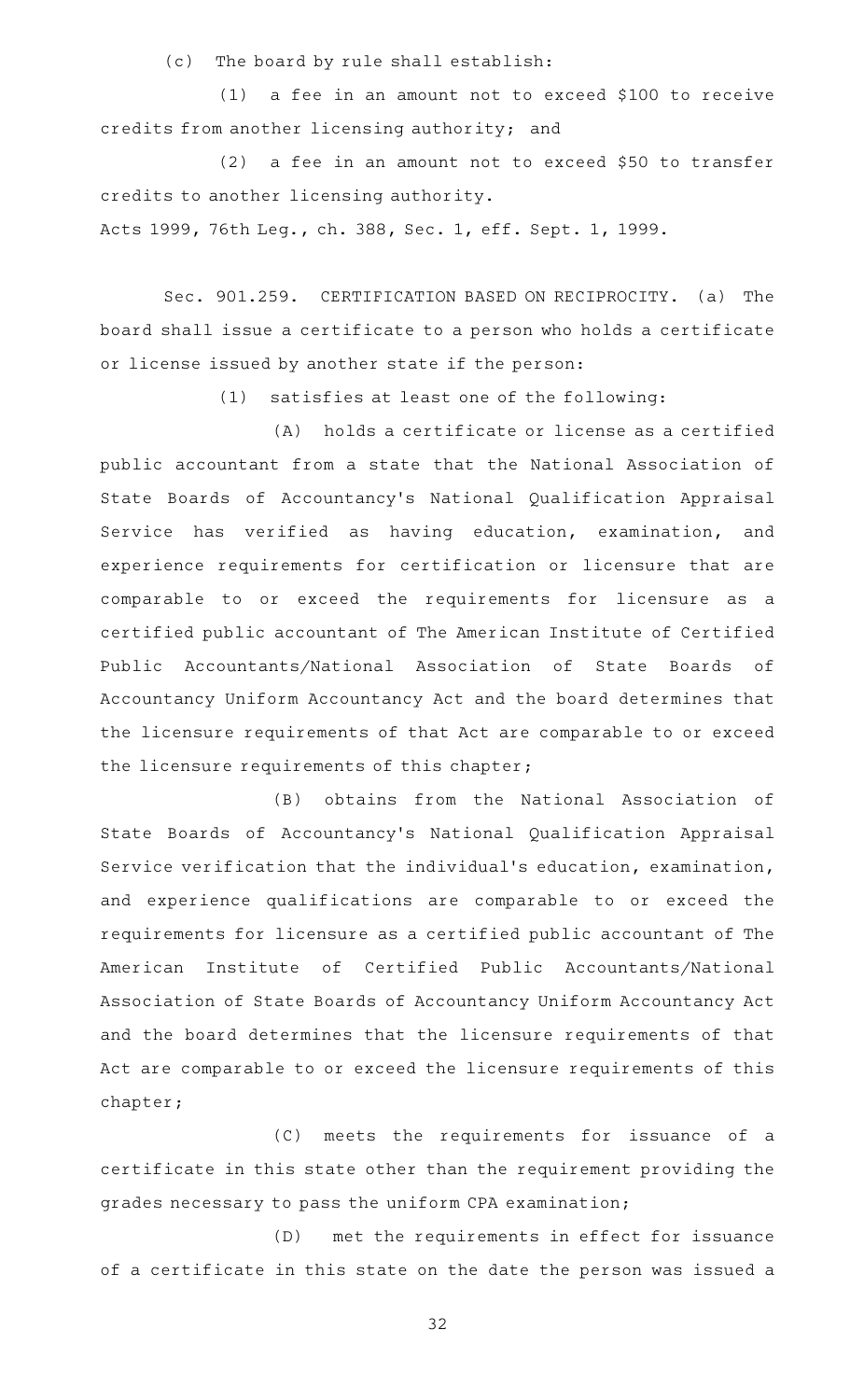certificate by the other state; or

(E) has completed at least four years of experience practicing public accountancy, if the experience:

(i) occurred after the person passed the uniform CPA examination and within the 10 years preceding the date of application; and

(ii) satisfies requirements established by board rule; and

(2) has met the continuing professional education requirements that apply to a license holder under this chapter for the three-year period preceding the date of application.

(b) The board shall issue a certificate by reciprocity to the extent required by a United States treaty. Acts 1999, 76th Leg., ch. 388, Sec. 1, eff. Sept. 1, 1999. Amended by Acts 2001, 77th Leg., ch. 1497, Sec. 16, eff. Sept. 1, 2001.

Sec. 901.260. CERTIFICATE BASED ON FOREIGN CREDENTIALS. (a) The board may issue a certificate to an applicant who holds a substantially equivalent foreign credential if:

(1) the foreign jurisdiction that granted the credential has an analogous provision allowing a person who holds a certificate issued by this state to obtain that foreign jurisdiction's comparable credential;

(2) the foreign credential:

(A) entitles the holder to issue reports on financial statements;

(B) was issued by a foreign jurisdiction that regulates the practice of public accountancy on the basis of education, examination, and experience requirements established by the jurisdiction; and

(C) has not expired or been revoked, suspended, limited, or probated; and

 $(3)$  the applicant:

(A) received the credential based on education and examination requirements that are comparable to or exceed those in effect in this state on the date that the foreign credential was granted;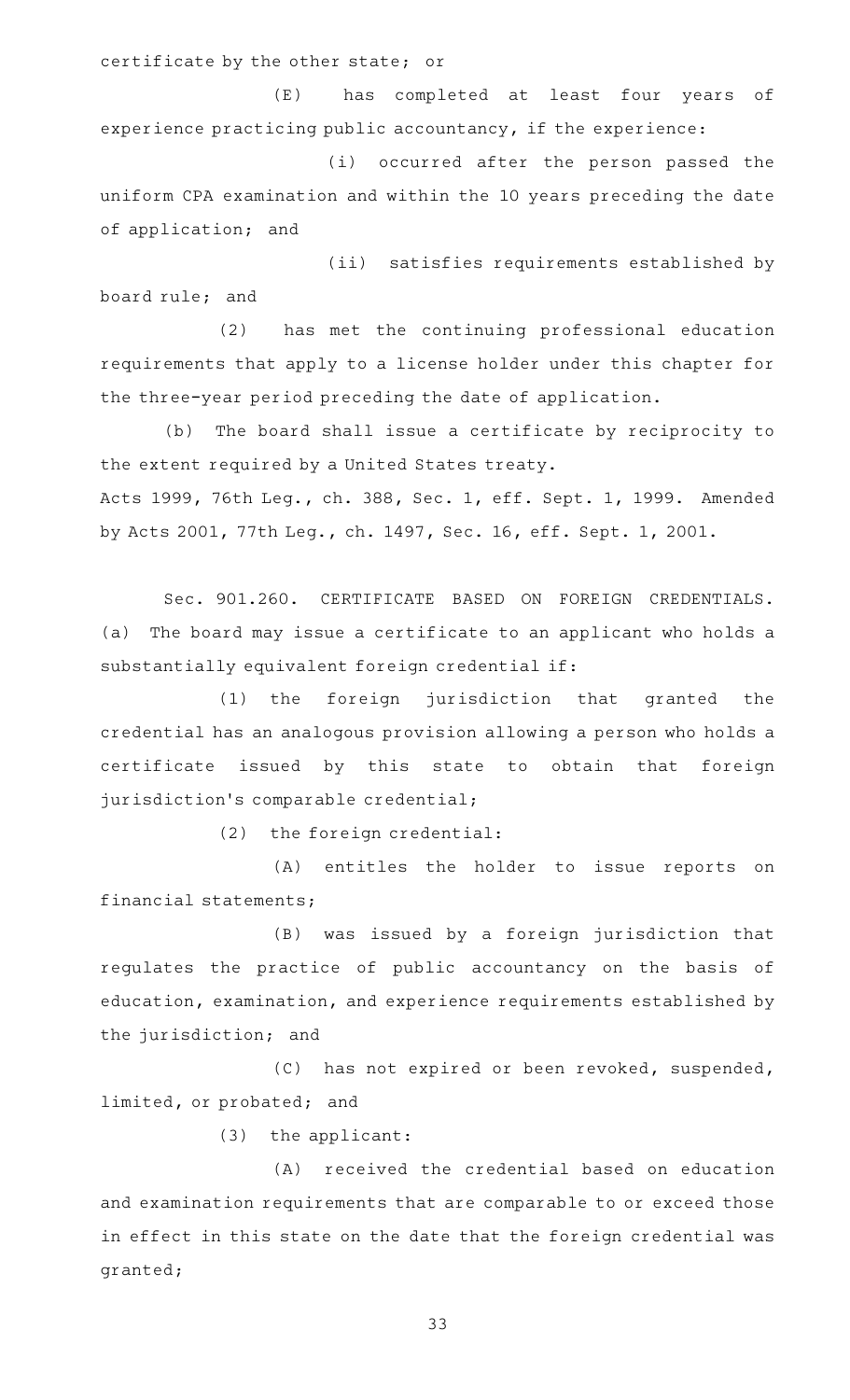$(B)$  satisfied one of the following:

(i) completed an experience requirement in the jurisdiction that granted the foreign credential that is comparable to or exceeds the experience requirements established under this chapter;

(ii) completed at least four years of professional accounting experience in this state; or

(iii) within the 10 years preceding the date of the application, has met equivalent requirements prescribed by board rule;

(C) passed a uniform qualifying examination acceptable to the board covering national standards; and

(D) passed an examination acceptable to the board covering the laws, rules, and code of ethical conduct in effect in this state.

(b) An applicant for a certificate under Subsection (a) must list in the application each jurisdiction, foreign and domestic, in which the applicant has applied for or holds a credential to practice public accountancy. Each holder of a certificate issued under Subsection (a) shall notify the board in writing of the issuance, denial, revocation, suspension, limitation, or probation of a credential or the commencement of a disciplinary or enforcement action by any jurisdiction not later than the 30th day after the effective date of that action.

(c) The board's determination of whether a foreign credential is substantially equivalent to a certificate issued under this chapter is not subject to judicial review. Added by Acts 2001, 77th Leg., ch. 1497, Sec. 17, eff. Sept. 1, 2001.

# SUBCHAPTER G. UNIFORM CPA EXAMINATION

Sec. 901.301. ADMINISTRATION; BOARD RULES. (a) The board shall conduct or contract with another person to conduct uniform CPA examinations administered under this chapter.

(b) The board by rule may establish the:

(1) manner in which a person may apply for the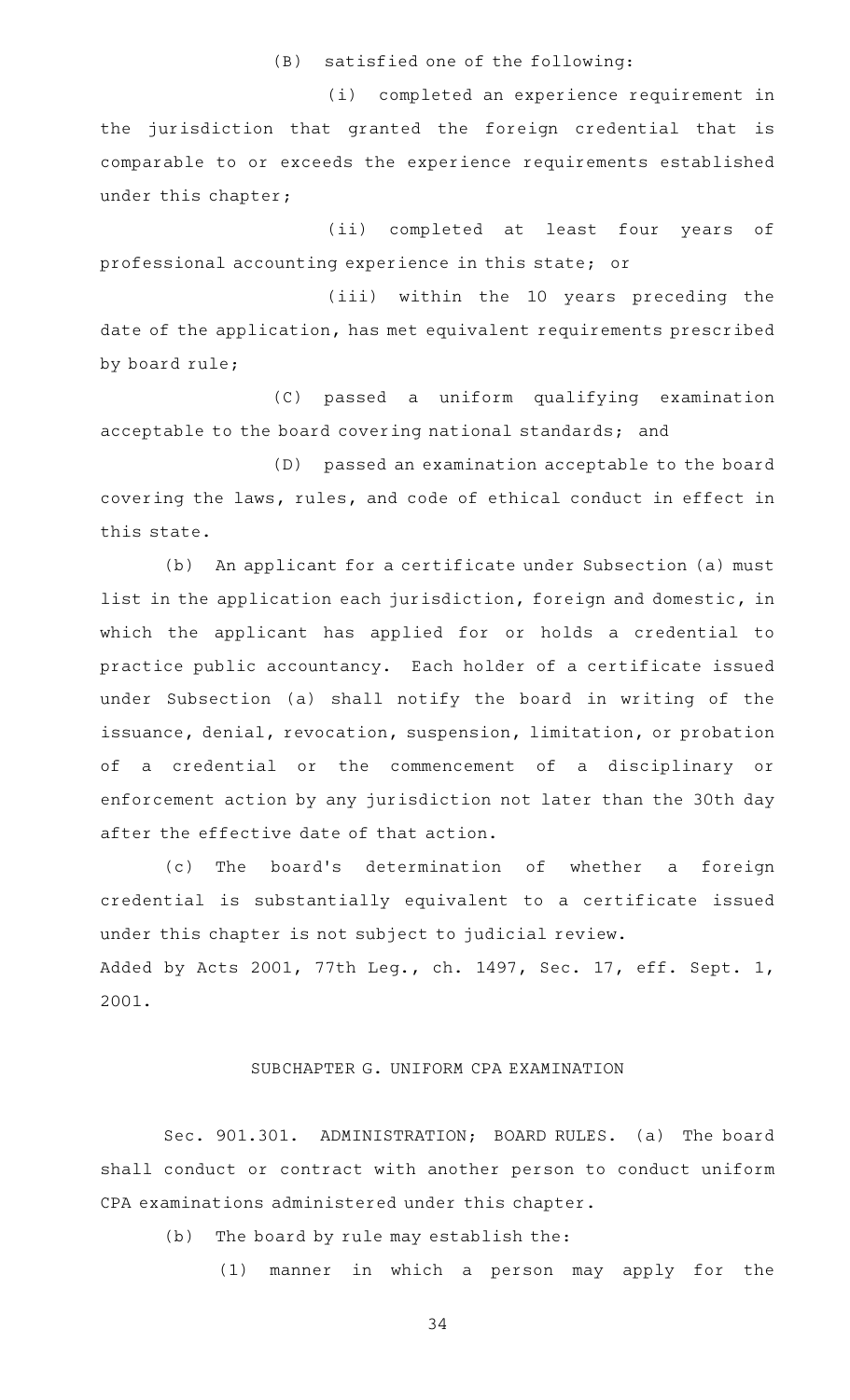$(2)$  time, date, and place for the examination;

 $(3)$  manner in which the examination is conducted; and

(4) manner in which a person's examination score is reported to the person.

Acts 1999, 76th Leg., ch. 388, Sec. 1, eff. Sept. 1, 1999. Amended by Acts 2001, 77th Leg., ch. 381, Sec. 1, eff. Sept. 1, 2001; Acts 2001, 77th Leg., ch. 1497, Sec. 18, eff. Sept. 1, 2001; Acts 2003, 78th Leg., ch. 1276, Sec. 14.006(a), eff. Sept. 1, 2003.

Sec. 901.302. APPLICATION OF INTENT. (a) The board may establish an application of intent for a person pursuing a certificate.

(b) The board shall maintain an application of intent filed under this section as an active application until the second anniversary of the date the application is filed. Acts 1999, 76th Leg., ch. 388, Sec. 1, eff. Sept. 1, 1999.

Sec. 901.303. FILING FEE. The board by rule may set a filing fee in an amount not to exceed \$100 to be paid by an applicant at the time the applicant files an initial application to take the uniform CPA examination.

Acts 1999, 76th Leg., ch. 388, Sec. 1, eff. Sept. 1, 1999.

Sec. 901.304. EXAMINATION FEE. (a) For each examination or reexamination, the board by rule shall apportion an amount of the total examination fee among the parts of the examination that an applicant is eligible to take on a particular examination date. For each examination or reexamination, the board shall collect a fee set by board rule not to exceed the cost of administering the examination.

(b) Repealed by Acts 2003, 78th Leg., ch. 525, Sec. 28.

(c) The board by rule may provide for a refund of the examination fee paid by an applicant who:

 $(1)$  fails to attend the examination; and

(2) presents the board with a satisfactory reason for that failure.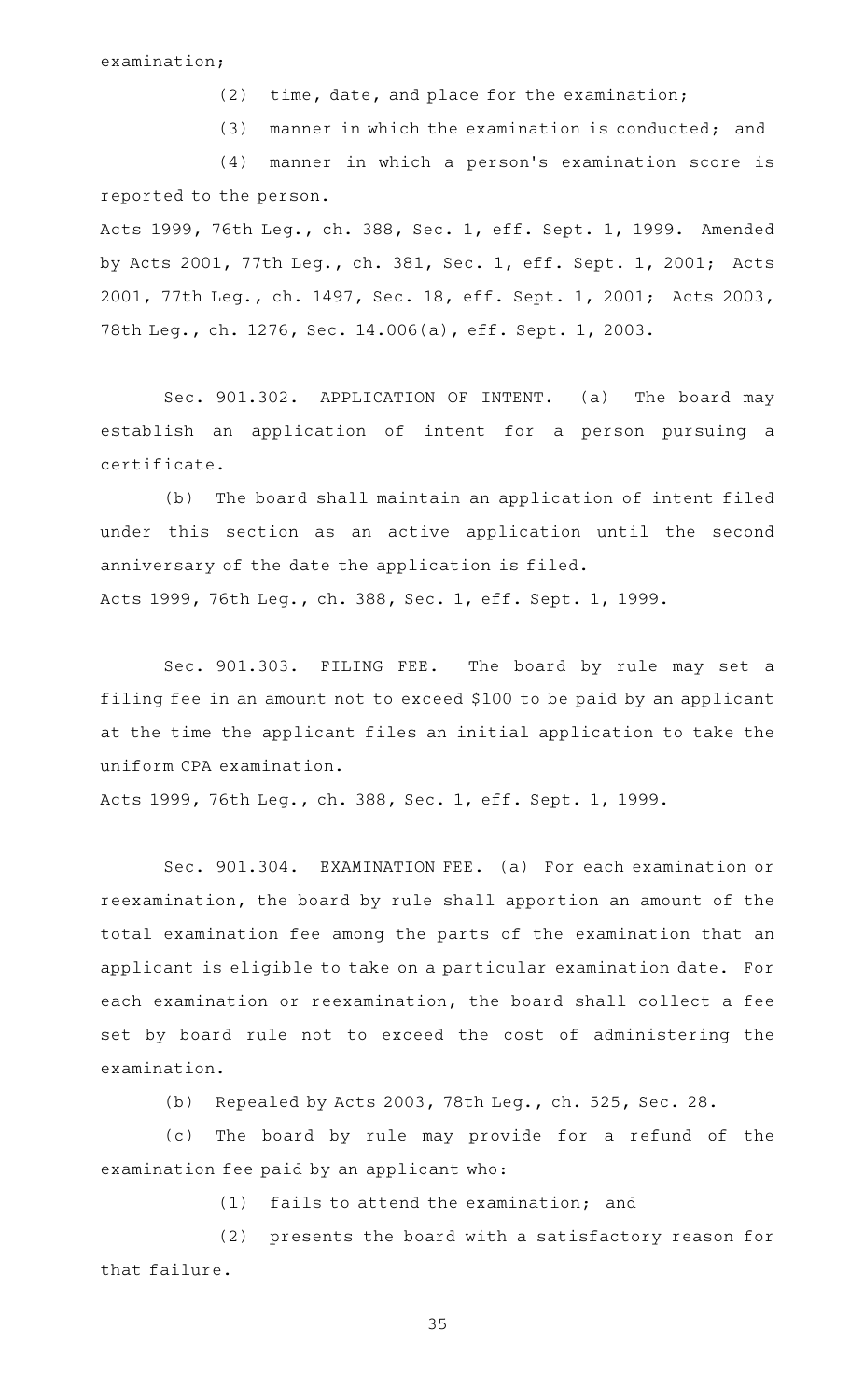Acts 1999, 76th Leg., ch. 388, Sec. 1, eff. Sept. 1, 1999. Amended by Acts 2001, 77th Leg., ch. 381, Sec. 2, eff. Sept. 1, 2001; Acts 2001, 77th Leg., ch. 1497, Sec. 19, eff. Sept. 1, 2001; Acts 2003, 78th Leg., ch. 525, Sec. 16, 28, eff. Sept. 1, 2003; Acts 2003, 78th Leg., ch. 1276, Sec. 14.006(b), eff. Sept. 1, 2003.

Sec. 901.305. FREQUENCY OF EXAMINATION. A uniform CPA examination shall be administered under this chapter as often as necessary but at least once each year. Acts 1999, 76th Leg., ch. 388, Sec. 1, eff. Sept. 1, 1999. Amended by Acts 2001, 77th Leg., ch. 381, Sec. 3, eff. Sept. 1, 2001; Acts 2001, 77th Leg., ch. 1497, Sec. 20, eff. Sept. 1, 2001.

Sec. 901.306. CONTENT AND SECURITY OF EXAMINATION. (a) The board may use or require the use of all or part of the uniform CPA examination and any related service available from:

(1) the American Institute of Certified Public Accountants; or

(2) the National Association of State Boards of Accountancy.

(b) The examination must test the person's knowledge of accounting, auditing, and any other subject the board determines is appropriate.

(c) If the examination is secured by the preparer, the board may not release a copy of any question or answer to any person.

(d) The board by rule may adopt a system to maintain the security and integrity of the examination process. Acts 1999, 76th Leg., ch. 388, Sec. 1, eff. Sept. 1, 1999. Amended

by Acts 2001, 77th Leg., ch. 381, Sec. 4, eff. Sept. 1, 2001; Acts 2001, 77th Leg., ch. 1497, Sec. 21, eff. Sept. 1, 2001.

Sec. 901.307. GRADING EXAMINATION. (a) The board by rule shall:

(1) adopt a method for grading the examination; and

(2) establish the criteria for passing the examination.

(b) Rules adopted under this section must, to the extent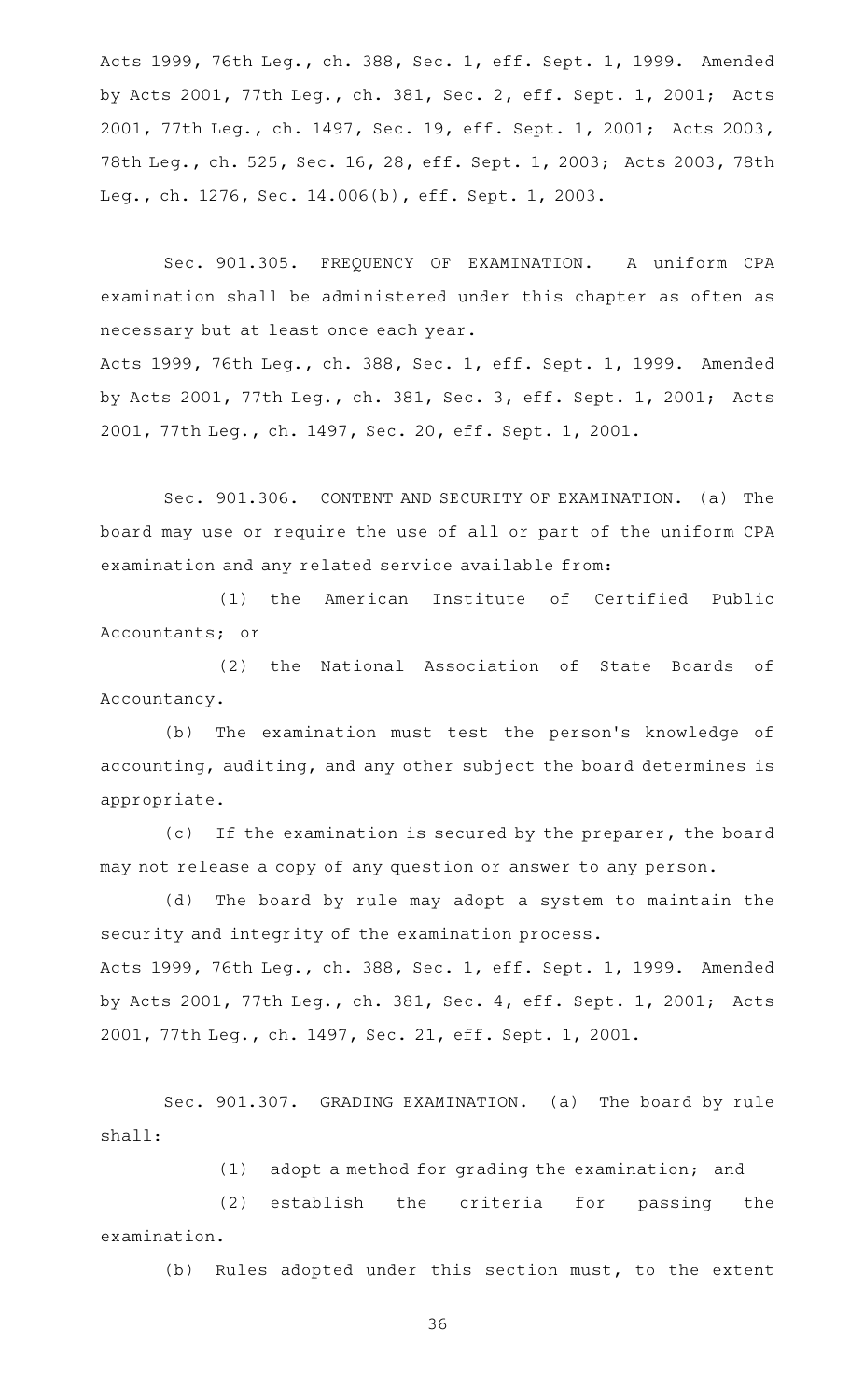possible, be uniform with those of other states.

Acts 1999, 76th Leg., ch. 388, Sec. 1, eff. Sept. 1, 1999. Amended by Acts 2001, 77th Leg., ch. 381, Sec. 5, eff. Sept. 1, 2001; Acts 2001, 77th Leg., ch. 1497, Sec. 22, eff. Sept. 1, 2001; Acts 2003, 78th Leg., ch. 1276, Sec. 14.006(c), eff. Sept. 1, 2003.

Sec. 901.308. EXAMINATION RESULTS. (a) The board shall send to each examinee the examinee 's results not later than the 30th day after the date the board receives the results.

(b) The board may withhold delivery of the examination results if:

 $(1)$  board action is pending; and

(2) the examinee is precluded from receiving the results until the action is resolved.

(c) If the notice of the examination results graded or reviewed by a national testing service will be delayed for more than 120 days after the examination date, the board shall notify the examinee of the reason for the delay before the 120th day.

(d) Repealed by Acts 2013, 83rd Leg., R.S., Ch. 36, Sec. 4(2), eff. September 1, 2013.

(e) Repealed by Acts 2013, 83rd Leg., R.S., Ch. 36, Sec. 4(2), eff. September 1, 2013.

Acts 1999, 76th Leg., ch. 388, Sec. 1, eff. Sept. 1, 1999. Amended by Acts 2001, 77th Leg., ch. 381, Sec. 6, eff. Sept. 1, 2001. Amended by:

Acts 2013, 83rd Leg., R.S., Ch. 36 (S.B. [228\)](http://www.legis.state.tx.us/tlodocs/83R/billtext/html/SB00228F.HTM), Sec. 4(2), eff. September 1, 2013.

Sec. 901.309. REEXAMINATION. A person who fails all or part of an examination may apply for a subsequent examination, subject to the board's satisfaction that the person meets the requirements of this chapter relating to the person 's background investigation and education.

Acts 1999, 76th Leg., ch. 388, Sec. 1, eff. Sept. 1, 1999. Amended by:

Acts 2019, 86th Leg., R.S., Ch. 181 (H.B. [1520](http://www.legis.state.tx.us/tlodocs/86R/billtext/html/HB01520F.HTM)), Sec. 9, eff. September 1, 2019.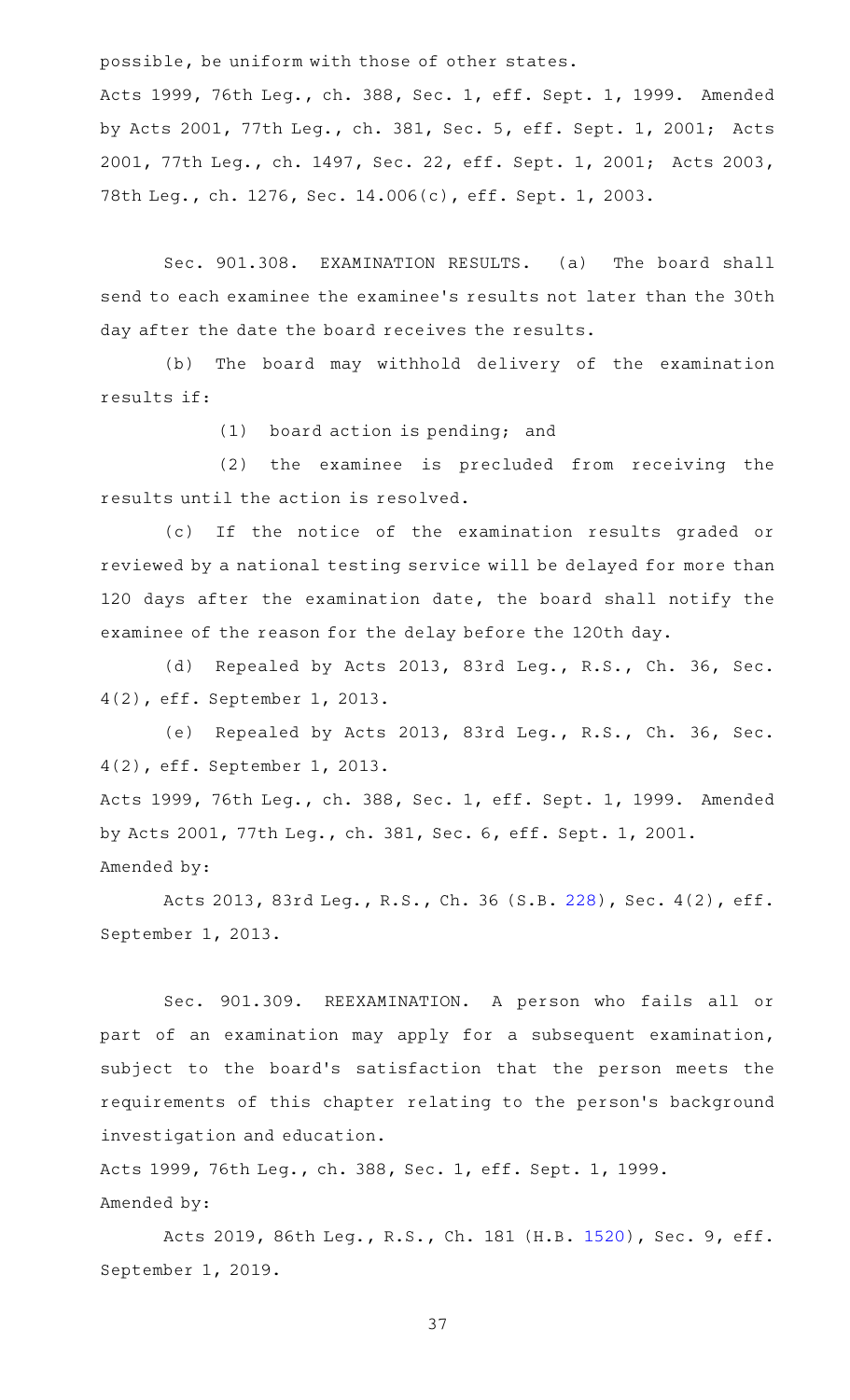Sec. 901.310. CONDITIONAL EXAMINATION CREDIT. (a) The board by rule shall award conditional credit to a person who:

(1) passes two or more subjects in a single examination;

(2) takes each part of the examination the person is eligible to take; and

(3) attains a minimum grade of 50 percent on each part of the examination the person does not pass.

(b) The board shall award credit to a person who attains a passing score on a subsequent examination if the person:

(1) takes each part of the examination the person is eligible to take; and

(2) attains a minimum grade of 50 percent on each part of the examination that the person does not pass.

(c) The board shall consider a person to have passed an examination if the person receives credit for each subject by receiving conditional credit after September 1, 1989, and passing the remaining subjects within the six consecutive examinations following the examination for which the person receives conditional credit.

Acts 1999, 76th Leg., ch. 388, Sec. 1, eff. Sept. 1, 1999.

Sec. 901.311. RESTRUCTURE OF EXAMINATION. If the uniform CPA examination is restructured, the board by rule shall determine the manner in which credit for a subject is integrated into the new structure.

Acts 1999, 76th Leg., ch. 388, Sec. 1, eff. Sept. 1, 1999.

Sec. 901.312. TRANSFER OF PARTIAL EXAMINATION CREDIT BETWEEN STATES. (a) The board may accept the partial completion of the uniform CPA examination given by the licensing authority of another state if:

(1) the examination was prepared and graded by the American Institute of Certified Public Accountants or, if doing so would result in a greater degree of reciprocity with the examination results of other states, the National Association of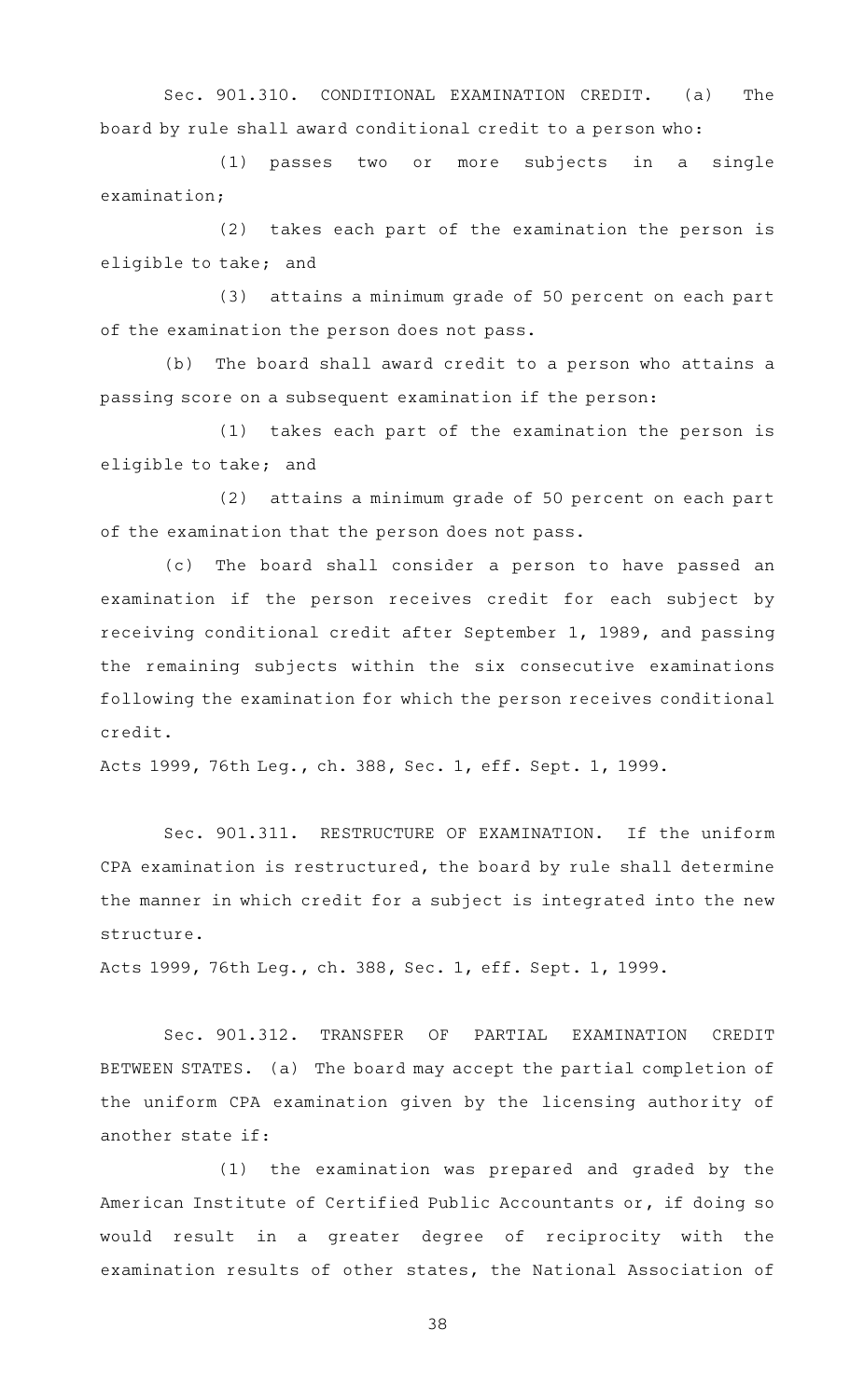State Boards of Accountancy;

 $(2)$  the credit is active in the other state; and

 $(3)$  at the time the credit was earned, the applicant met the requirements in effect in the other state and the other state 's standards are equal to or higher than the standards prescribed by this chapter.

(b) The board may transfer to the licensing authority of another state active credits earned as a result of partially completing the uniform CPA examination in this state.

(c) The board by rule shall establish:

(1) a fee in an amount not to exceed \$100 to receive credits from another licensing authority; and

(2) a fee in an amount not to exceed \$50 to transfer credits to another licensing authority.

Acts 1999, 76th Leg., ch. 388, Sec. 1, eff. Sept. 1, 1999.

## SUBCHAPTER H. FIRM LICENSE REQUIREMENTS

Sec. 901.351. FIRM LICENSE REQUIRED. (a) A firm may not provide attest services or use the title "CPA's," "CPA Firm," "Certified Public Accountants," "Certified Public Accounting Firm," or "Auditing Firm" or a variation of one of those titles unless the firm holds a firm license issued under this subchapter or practices in this state under a privilege under Section [901.461.](https://statutes.capitol.texas.gov/GetStatute.aspx?Code=OC&Value=901.461)

 $(a-1)$  A firm is required to hold a firm license under this subchapter if the firm establishes or maintains an office in this state.

(b) The board shall grant or renew a firm license to practice as a certified public accountancy firm to:

(1) a firm that applies and demonstrates the necessary qualifications in accordance with this subchapter; or

(2) a firm originally licensed as a certified public accountancy firm in another state that demonstrates the necessary qualifications in accordance with this subchapter.

(c)AAA firm license issued under Subsection (b)(2) is automatically revoked and may not be renewed if the firm does not maintain a license as a certified public accountancy firm in the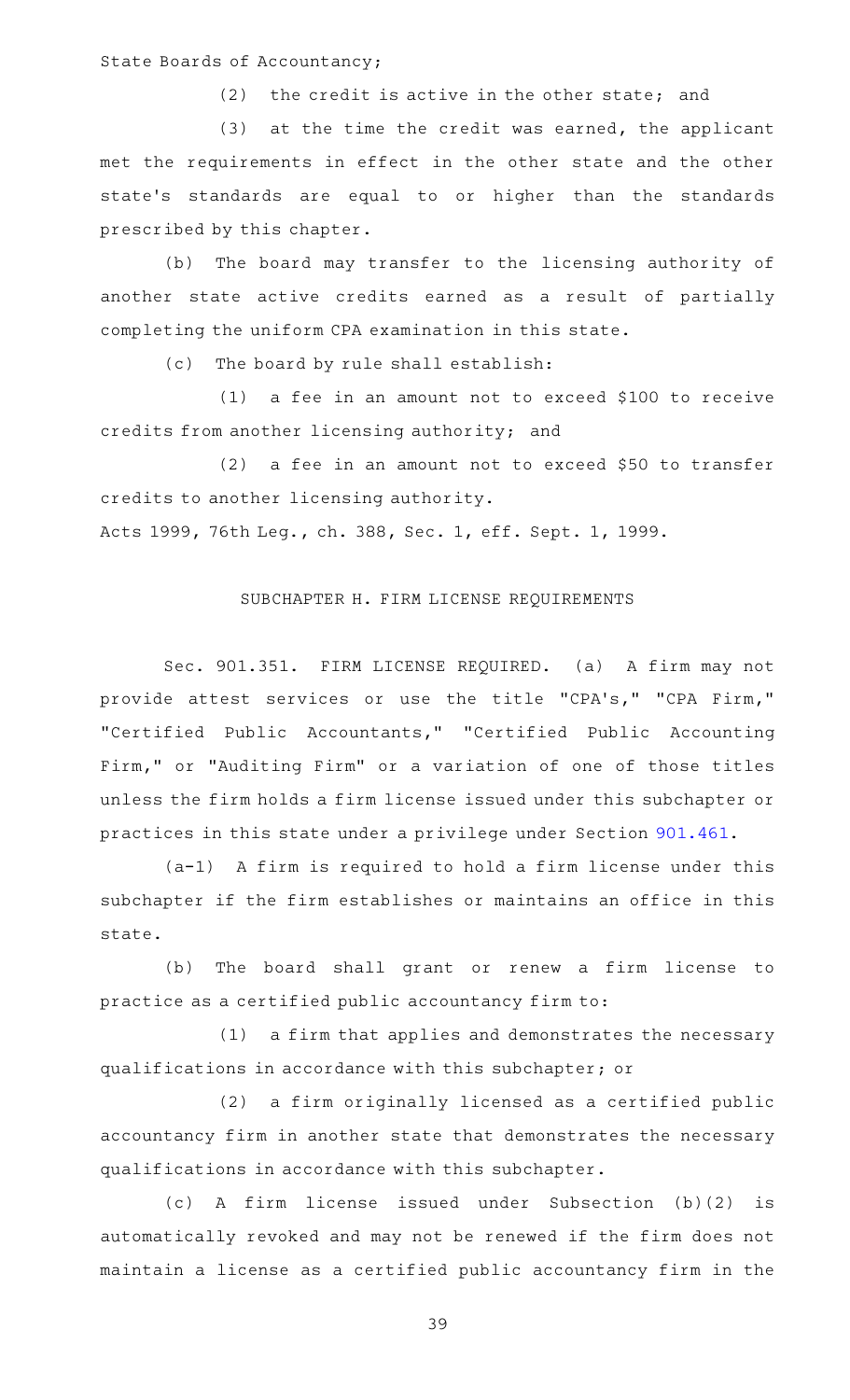other state.

(d) Repealed by Acts 2019, 86th Leg., R.S., Ch. 181 (H.B. [1520](http://www.legis.state.tx.us/tlodocs/86R/billtext/html/HB01520F.HTM)), Sec. 21(3), eff. September 1, 2019.

(e) The board by rule shall specify:

 $(1)$  the form of the application for a firm license;

(2) the fee for an original or renewal firm license, which may be based on the number of owners, members, partners, shareholders, or employee license holders in this state, not to exceed \$25 for each of those persons;

 $(3)$  the term of a firm license; and

 $(4)$  the requirements for renewal of a firm license.

Acts 1999, 76th Leg., ch. 388, Sec. 1, eff. Sept. 1, 1999. Amended by Acts 2001, 77th Leg., ch. 1497, Sec. 23, eff. Sept. 1, 2001. Amended by:

Acts 2007, 80th Leg., R.S., Ch. 315 (H.B. [2144](http://www.legis.state.tx.us/tlodocs/80R/billtext/html/HB02144F.HTM)), Sec. 3, eff. September 1, 2007.

Acts 2019, 86th Leg., R.S., Ch. 181 (H.B. [1520\)](http://www.legis.state.tx.us/tlodocs/86R/billtext/html/HB01520F.HTM), Sec. 10, eff. September 1, 2019.

Acts 2019, 86th Leg., R.S., Ch. 181 (H.B. [1520\)](http://www.legis.state.tx.us/tlodocs/86R/billtext/html/HB01520F.HTM), Sec. 21(3), eff. September 1, 2019.

Sec. 901.352. APPLICATION FOR FIRM LICENSE OR REGISTRATION. (a) An applicant for a firm license or registration must provide the board with satisfactory evidence of eligibility for a firm license or registration.

(b) The board may examine an application and may refuse to issue a firm license or register an applicant who does not meet the standards imposed under this chapter.

Acts 1999, 76th Leg., ch. 388, Sec. 1, eff. Sept. 1, 1999. Amended by Acts 2001, 77th Leg., ch. 1497, Sec. 23, eff. Sept. 1, 2001.

Sec. 901.353. RESIDENT MANAGER. (a) An office established or maintained in this state by a firm of certified public accountants, a firm of public accountants, or a person described by Section [901.355](https://statutes.capitol.texas.gov/GetStatute.aspx?Code=OC&Value=901.355) must designate a resident manager who is responsible for the license of the firm or person, as applicable. The resident manager must be: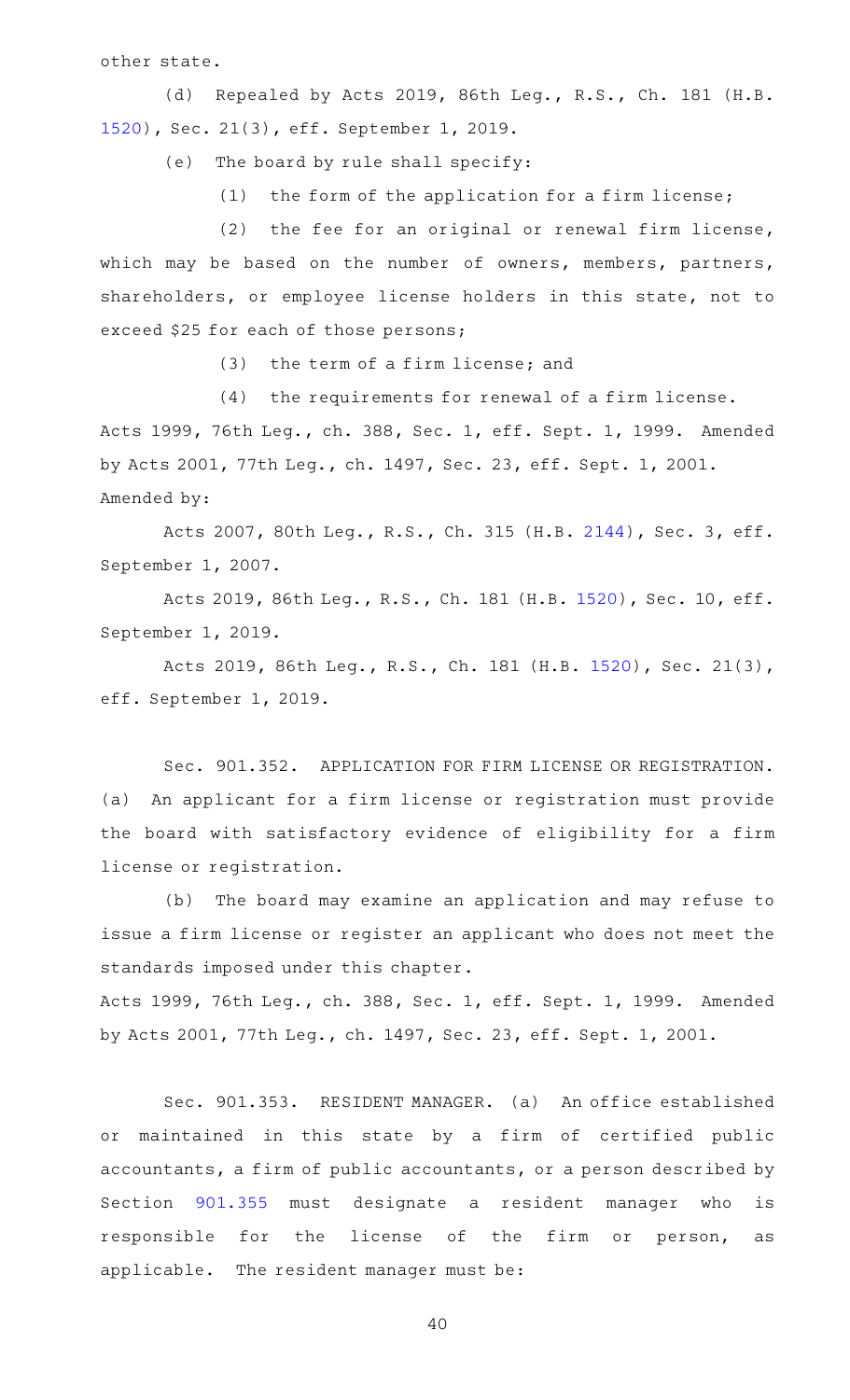(1) an owner, member, partner, shareholder, or employee of the firm or person that occupies the office; and

(2) licensed under this chapter.

(b) A resident manager may serve in that capacity in only one office at a time except as authorized by board rule. The board by rule may establish a registration procedure under which a person may serve as resident manager of more than one office at a time. Acts 1999, 76th Leg., ch. 388, Sec. 1, eff. Sept. 1, 1999. Amended by Acts 2001, 77th Leg., ch. 1497, Sec. 23, eff. Sept. 1, 2001. Amended by:

Acts 2019, 86th Leg., R.S., Ch. 181 (H.B. [1520\)](http://www.legis.state.tx.us/tlodocs/86R/billtext/html/HB01520F.HTM), Sec. 11, eff. September 1, 2019.

Sec. 901.354. FIRM LICENSE INFORMATION AND ELIGIBILITY. (a) An applicant for initial issuance or renewal of a firm license must show that a majority of the ownership of the firm, in terms of financial interests and voting rights, belongs to persons who hold certificates issued under this chapter or are licensed in another state. A firm and its owners shall comply with board rules regardless of whether the firm includes owners who are not license holders.

(b) A certified public accountancy firm may include individuals as owners who are not license holders if:

(1) the firm designates to the board as responsible for the firm's license a license holder who resides in this state;

 $(2)$  each owner who is not a license holder and who is a resident of this state as determined by board rule:

(A) is actively involved in the firm or an affiliated entity;

(B) lacks a history of dishonest or felonious acts;

(C) maintains any professional designation held by the individual in good standing with the appropriate organization or regulatory body that is identified or used in an advertisement, letterhead, business card, or other firm-related communication;

(D) has passed an examination on the rules of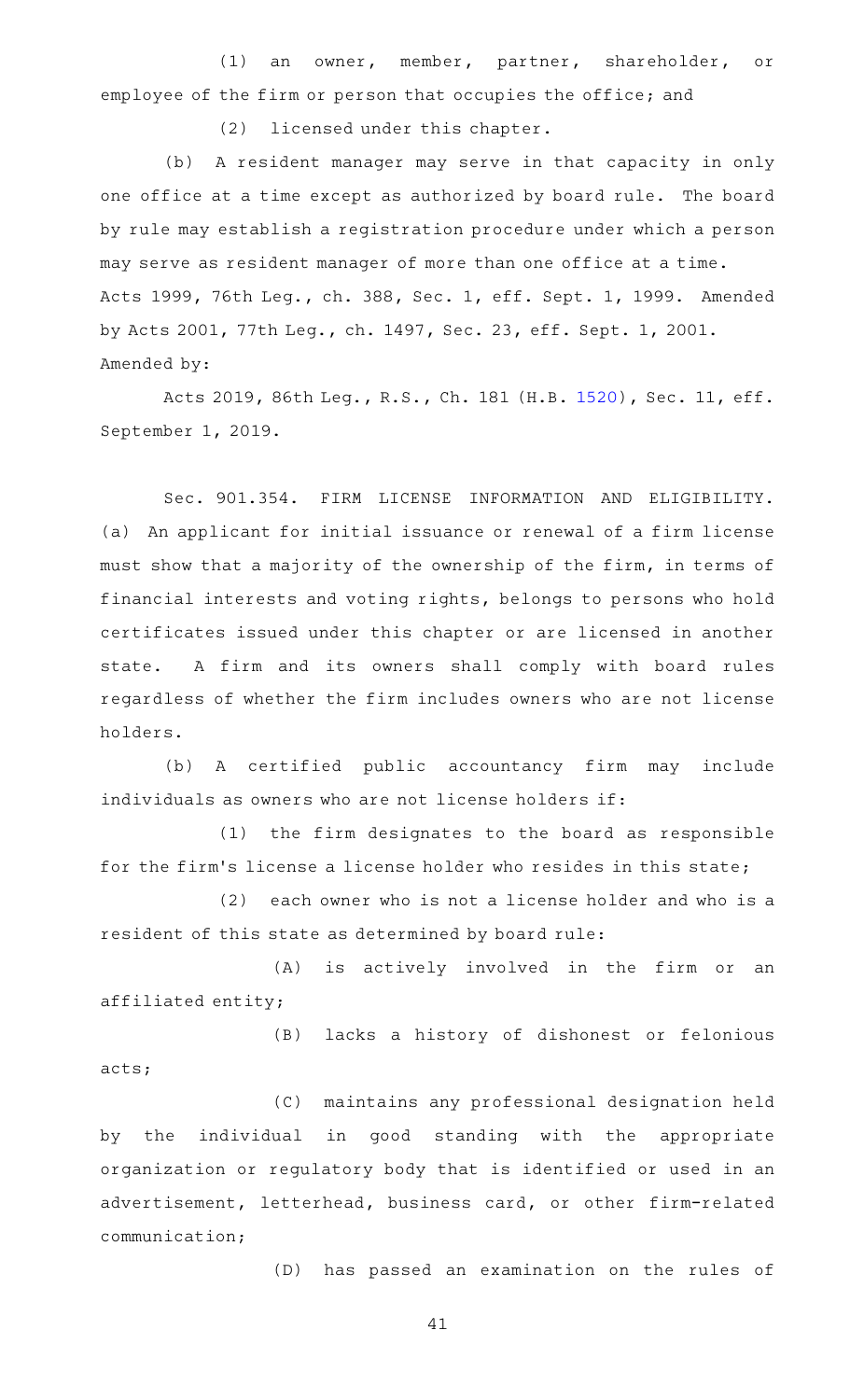professional conduct as determined by board rule; and

(E) complies with the rules of professional conduct as determined by board rule; and

(3) the firm and the owners who are not license holders comply with board disciplinary actions and other requirements the board may impose by rule.

(c) The board by rule may adopt a system to investigate the background of individual owners who are not license holders under this chapter.

(d) The board may obtain criminal history record information maintained by the Department of Public Safety, the Federal Bureau of Investigation identification division, and other law enforcement agencies to investigate the qualifications of an individual who is not a license holder under this chapter.

(e) The board may require an individual who is not a license holder under this chapter to comply with the requirement of Section [901.169\(](https://statutes.capitol.texas.gov/GetStatute.aspx?Code=OC&Value=901.169)a). If the individual does not comply with the requirement of that subsection on request, the board may refuse to allow that individual to become an owner of a certified public accountancy firm and may cancel or refuse to issue or renew a firm license to the firm.

(f) An applicant for issuance or renewal of a firm license under this section must register each office of the firm in this state and show that all attest services performed in this state are under the supervision of a person who holds a certificate issued under this chapter or by another state.

(g) An application for a firm license under this chapter must be made on an affidavit of the owner, an officer, or the general partner of the firm, as applicable, stating:

 $(1)$  the name of the firm;

 $(2)$  the firm's post office address in this state if the firm has an office in this state;

(3) the address of the firm's principal office;

(4) the address of each office of the firm in this state if the firm has an office in this state;

(5) the name of the resident manager of each office of the firm in this state; and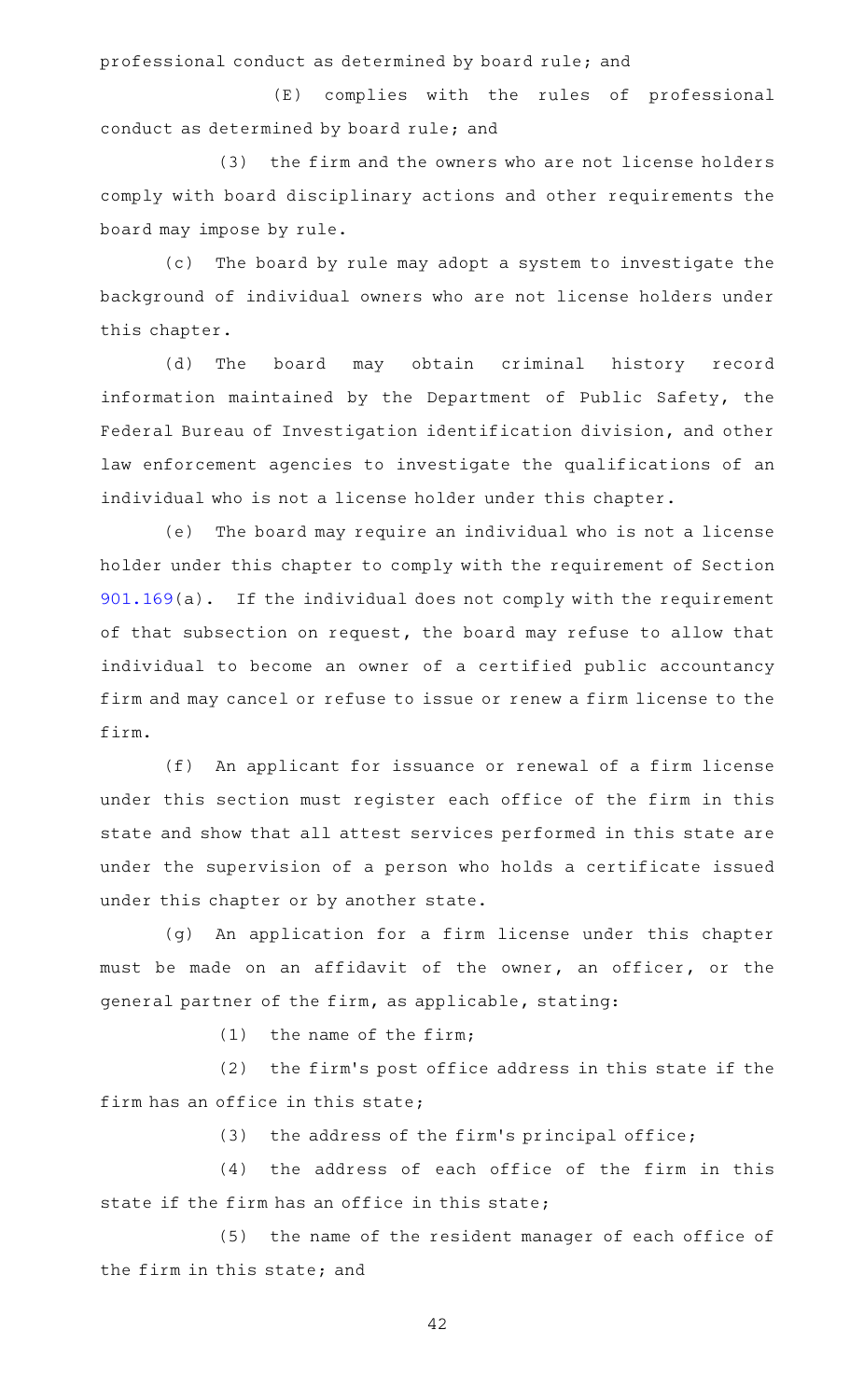$(6)$  the name, residence, and post office address of:

(A) each partner, member, shareholder, or other owner; and

 $(B)$  if the firm is a partnership, each shareholder of a partner that is a professional corporation.

(h) A sole proprietorship is eligible for a firm license if the sole proprietor and each resident manager of an office of the sole proprietorship in this state are certified public accountants in good standing.

(i) The board shall determine whether an applicant is eligible for a firm license under this section. The board by rule shall define "good standing" for purposes of this section.

(j) A certified public accountancy firm shall notify the board not later than the 31st day after the date on which information in the affidavit is changed, including information regarding the admission or withdrawal of an owner or resident manager.

(k) A certified public accountancy firm that is no longer in compliance with this section because of a change in firm ownership or personnel that occurs after the firm receives or renews a firm license shall report that fact to the board not later than the 30th day after the date the firm ceases to be in compliance and shall take corrective action to bring the firm into compliance. Failure to bring the firm into compliance within a reasonable time as determined by board rule is grounds for the suspension or revocation of the firm 's firm license.

Acts 1999, 76th Leg., ch. 388, Sec. 1, eff. Sept. 1, 1999. Amended by Acts 2001, 77th Leg., ch. 1497, Sec. 23, eff. Sept. 1, 2001. Amended by:

Acts 2007, 80th Leg., R.S., Ch. 315 (H.B. [2144](http://www.legis.state.tx.us/tlodocs/80R/billtext/html/HB02144F.HTM)), Sec. 4, eff. September 1, 2007.

Acts 2019, 86th Leg., R.S., Ch. 181 (H.B. [1520\)](http://www.legis.state.tx.us/tlodocs/86R/billtext/html/HB01520F.HTM), Sec. 12, eff. September 1, 2019.

Sec. 901.355. REGISTRATION FOR CERTAIN FOREIGN APPLICANTS. (a) The holder of a certificate, license, or degree authorizing the person to practice public accountancy in a foreign country may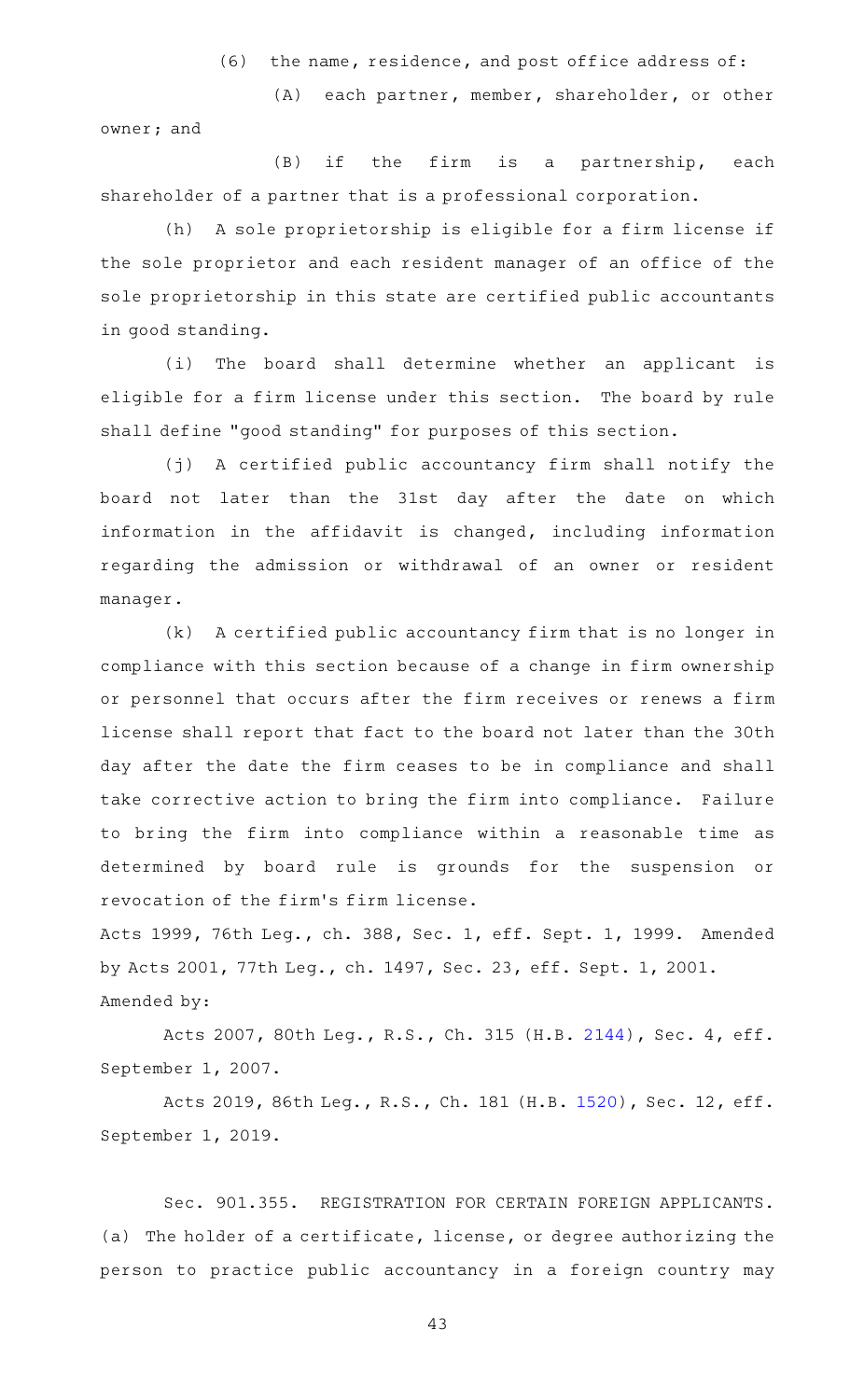register with the board as the holder of a certificate, license, or degree issued by the foreign country, if the board determines that the standards under which the applicant was certified or otherwise authorized to practice public accountancy were at least as high as the standards of this state at the time that authority was granted.

(b) To register with the board under this section, the person must pay:

(1) the fee for issuance of a license as provided by Section [901.154;](https://statutes.capitol.texas.gov/GetStatute.aspx?Code=OC&Value=901.154) and

(2) a processing fee in an amount set by the board not to exceed \$250.

(c)AAA person registered under this section may renew the registration in the manner provided for renewal of a license under Subchapter I.

(d) A person's registration under this section is automatically revoked and may not be renewed if the person does not maintain the authority to practice public accountancy in the other country. The board shall adopt rules to ensure that the person maintains that authority.

Acts 1999, 76th Leg., ch. 388, Sec. 1, eff. Sept. 1, 1999. Amended by Acts 2001, 77th Leg., ch. 1497, Sec. 23, eff. Sept. 1, 2001.

SUBCHAPTER I. LICENSE REQUIREMENTS, ISSUANCE, AND RENEWAL

Sec. 901.401. LICENSE REQUIRED. (a) An individual who holds a certificate issued under this chapter must also hold a license issued under this chapter.

(b) Each office in this state of a certified public accountancy firm or a firm of public accountants must hold a license issued under this chapter.

Acts 1999, 76th Leg., ch. 388, Sec. 1, eff. Sept. 1, 1999. Amended by Acts 2001, 77th Leg., ch. 1497, Sec. 24, eff. Sept. 1, 2001. Amended by:

Acts 2007, 80th Leg., R.S., Ch. 315 (H.B. [2144](http://www.legis.state.tx.us/tlodocs/80R/billtext/html/HB02144F.HTM)), Sec. 5, eff. September 1, 2007.

Sec. 901.402. ELIGIBILITY REQUIREMENTS; GENERAL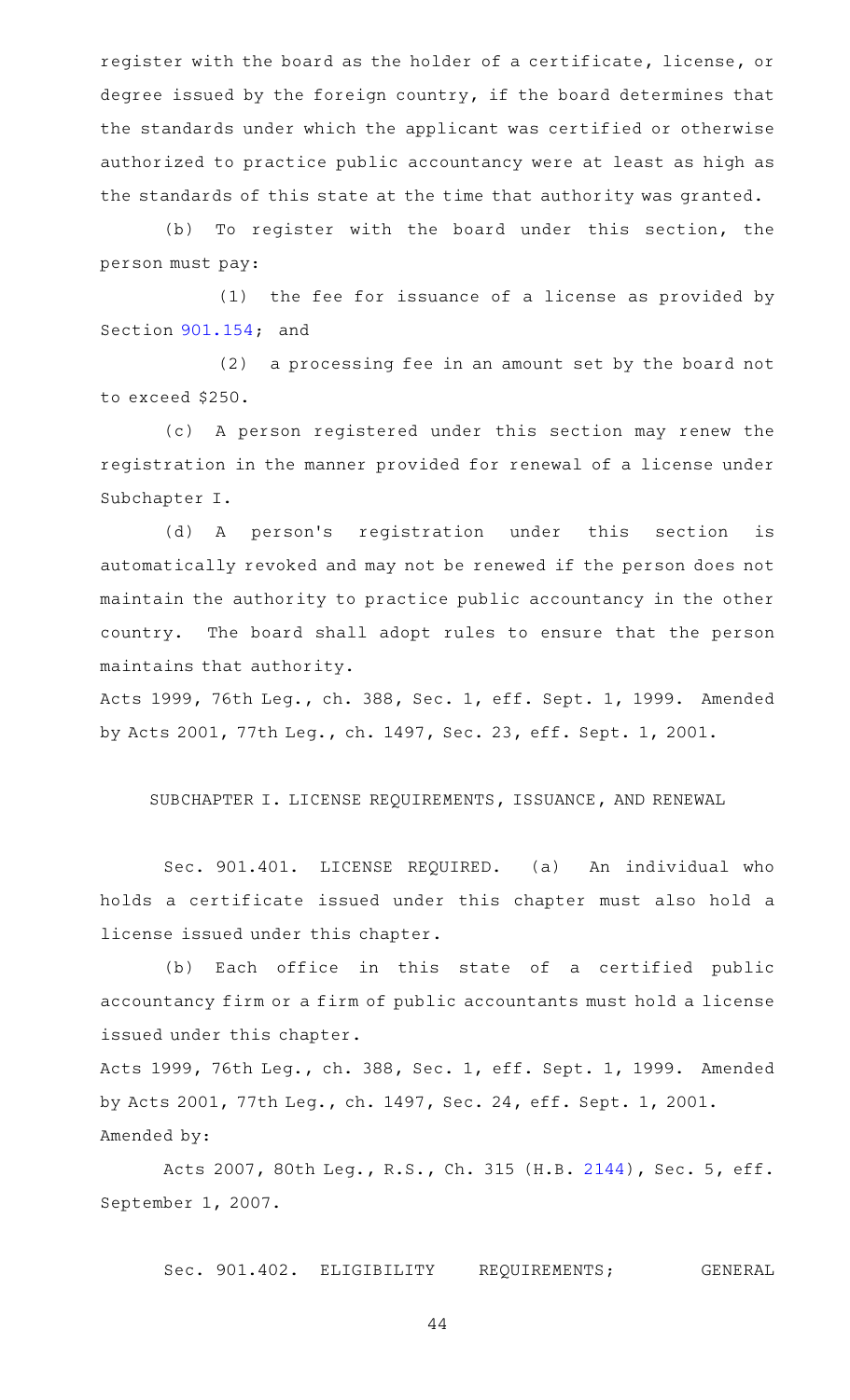PROHIBITION. (a) On payment of the required fees, the board shall issue a license to an applicant who complies with the requirement of Section [901.169\(](https://statutes.capitol.texas.gov/GetStatute.aspx?Code=OC&Value=901.169)a) and:

 $(1)$  holds a certificate issued under this chapter; or

(2) holds a firm license issued under this chapter.

(b) The board may not issue a license to or renew the license of a person who does not meet the licensing requirements of:

(1) this chapter; or

(2) the rules adopted under this chapter.

Acts 1999, 76th Leg., ch. 388, Sec. 1, eff. Sept. 1, 1999. Amended by Acts 2001, 77th Leg., ch. 1497, Sec. 25, eff. Sept. 1, 2001. Amended by:

Acts 2019, 86th Leg., R.S., Ch. 181 (H.B. [1520\)](http://www.legis.state.tx.us/tlodocs/86R/billtext/html/HB01520F.HTM), Sec. 13, eff. September 1, 2019.

Sec. 901.403. APPLICATION FOR AND RENEWAL OF LICENSE. (a) The board shall specify:

- $(1)$  the form of the application for a license;
- $(2)$  the term of a license; and
- $(3)$  the requirements for renewal of a license.

(b) The board by rule may adopt a system under which licenses expire on various dates during the year. For the year in which the license expiration date is changed, the board shall prorate license fees on a monthly basis so that each license holder pays only that portion of the license fee that is allocable to the number of months during which the license is valid. On renewal of the license on the new expiration date, the total license renewal fee is payable.

(c) The board shall require an applicant for renewal of a license to comply with the requirement of Section [901.169](https://statutes.capitol.texas.gov/GetStatute.aspx?Code=OC&Value=901.169)(a). Acts 1999, 76th Leg., ch. 388, Sec. 1, eff. Sept. 1, 1999. Amended by Acts 2001, 77th Leg., ch. 1497, Sec. 26, eff. Sept. 1, 2001; Acts 2003, 78th Leg., ch. 525, Sec. 17, eff. Sept. 1, 2003. Amended by:

Acts 2019, 86th Leg., R.S., Ch. 181 (H.B. [1520\)](http://www.legis.state.tx.us/tlodocs/86R/billtext/html/HB01520F.HTM), Sec. 14, eff. September 1, 2019.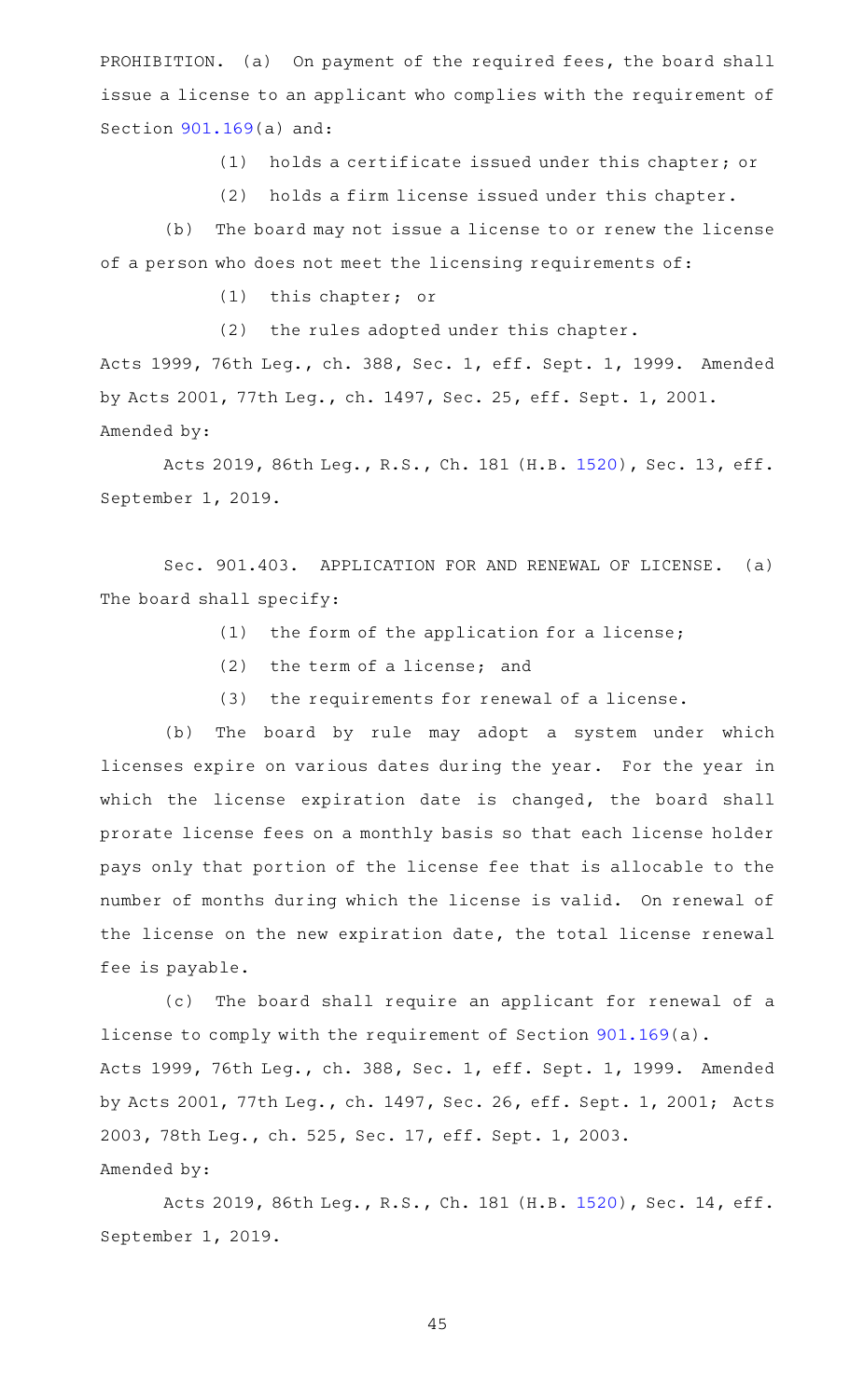Sec. 901.404. NOTICE OF LICENSE EXPIRATION. (a) Not later than the 30th day before the expiration date of a person's license, the board shall send written notice of the impending license expiration to the person at the person's last known address according to the board's records.

(b) The board shall determine the amount of the renewal fee and shall mail notice of that amount to the person within the time provided by Subsection (a).

Acts 1999, 76th Leg., ch. 388, Sec. 1, eff. Sept. 1, 1999. Amended by Acts 2003, 78th Leg., ch. 525, Sec. 18, eff. Sept. 1, 2003.

Sec. 901.405. PROCEDURE FOR RENEWAL. (a) A person who is otherwise eligible to renew a license may renew an unexpired license by paying the required renewal fee to the board before the expiration date of the license. A person whose license has expired may not engage in activities that require a license until the license has been renewed.

(b) A person whose license has been expired for 90 days or less may renew the license by paying to the board a renewal fee that is equal to 1-1/2 times the normally required renewal fee.

(c) A person whose license has been expired for more than 90 days but less than one year may renew the license by paying to the board a renewal fee that is equal to two times the normally required renewal fee.

(d) A person whose license has been expired for at least one year but less than two years may renew the license by paying to the board a renewal fee that is equal to three times the normally required renewal fee.

(e) A person whose license has been expired for two years or more may not renew the license. The person may obtain a new license by complying with the requirements and procedures, including the examination requirements, for obtaining an original license.

(f)AAA person who was licensed in this state, moved to another state, and is currently licensed and has been in practice in the other state for the two years preceding the date of application may obtain a new license without reexamination. A person described by this subsection whose license has been revoked under Section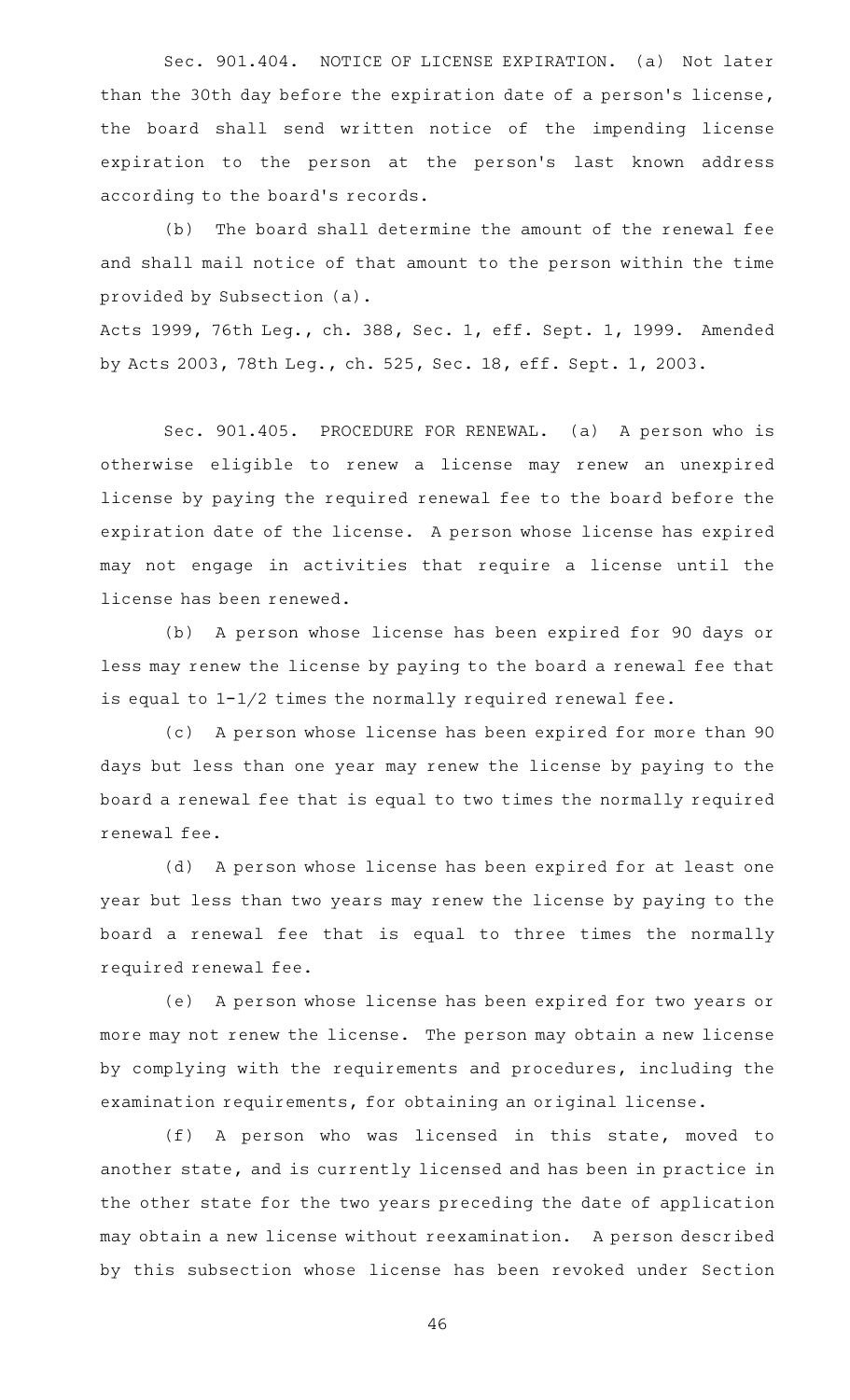[901.502\(](https://statutes.capitol.texas.gov/GetStatute.aspx?Code=OC&Value=901.502)3) or (4) may obtain a new license under this subsection. A person described by this subsection must pay to the board a fee that is equal to two times the normally required renewal fee for the license.

Acts 1999, 76th Leg., ch. 388, Sec. 1, eff. Sept. 1, 1999. Amended by Acts 2003, 78th Leg., ch. 525, Sec. 19, eff. Sept. 1, 2003. Amended by:

Acts 2007, 80th Leg., R.S., Ch. 315 (H.B. [2144](http://www.legis.state.tx.us/tlodocs/80R/billtext/html/HB02144F.HTM)), Sec. 6, eff. September 1, 2007.

Acts 2015, 84th Leg., R.S., Ch. 448 (H.B. [7](http://www.legis.state.tx.us/tlodocs/84R/billtext/html/HB00007F.HTM)), Sec. 31(g), eff. September 1, 2015.

Sec. 901.408. CONSEQUENCE OF FAILURE TO PAY CERTAIN FEES. (a) A person, other than a person described by Section  $901.405(f)$  $901.405(f)$ , who fails to pay the license renewal fee and any late fee before the first anniversary of the due date of the renewal fee may renew the person 's license only by submitting to the board an application for renewal accompanied by payment of:

(1) all accrued fees, including late fees; and

(2) the direct administrative costs incurred by the board in renewing the person 's license.

(b) The board by rule shall prescribe the information to be included in an application for renewal under this section. Acts 1999, 76th Leg., ch. 388, Sec. 1, eff. Sept. 1, 1999. Amended by:

Acts 2007, 80th Leg., R.S., Ch. 315 (H.B. [2144](http://www.legis.state.tx.us/tlodocs/80R/billtext/html/HB02144F.HTM)), Sec. 7, eff. September 1, 2007.

Acts 2015, 84th Leg., R.S., Ch. 448 (H.B. [7](http://www.legis.state.tx.us/tlodocs/84R/billtext/html/HB00007F.HTM)), Sec. 31(h), eff. September 1, 2015.

Sec. 901.409. FEE REDUCTION FOR RETIRED PERSONS OR PERSONS WITH DISABILITIES. The board by rule may establish a reduced fee to issue or renew the license of a person who does not engage in the practice of public accountancy because of retirement or permanent disability.

Acts 1999, 76th Leg., ch. 388, Sec. 1, eff. Sept. 1, 1999. Amended by: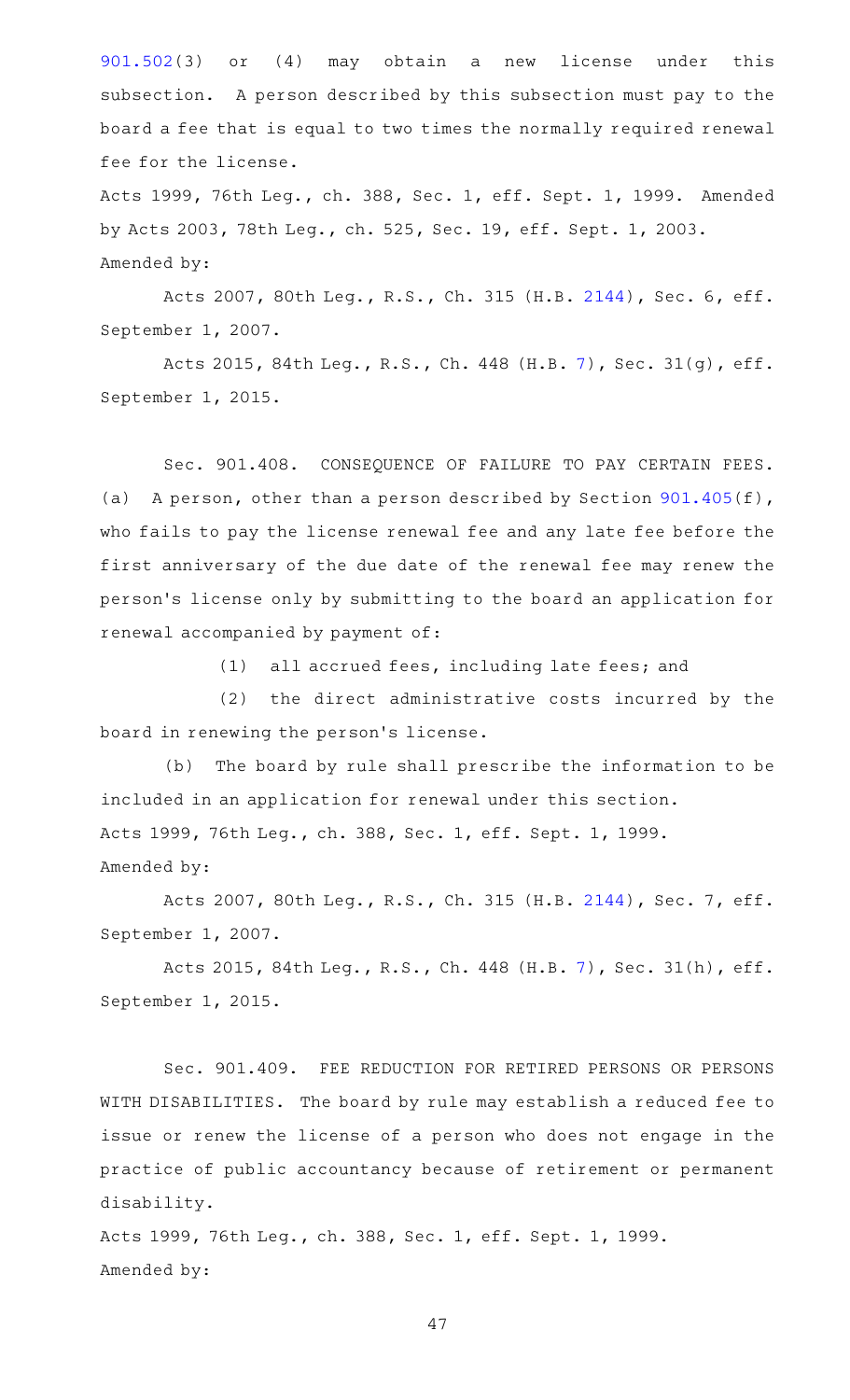Acts 2019, 86th Leg., R.S., Ch. 181 (H.B. [1520\)](http://www.legis.state.tx.us/tlodocs/86R/billtext/html/HB01520F.HTM), Sec. 15, eff. September 1, 2019.

Sec. 901.411. CONTINUING PROFESSIONAL EDUCATION. (a) A license holder who is an individual shall participate in a program of continuing professional education designed to maintain professional competency. The program must comply with rules adopted by the board.

(b) The board may recognize a continuing professional education course only if the course directly contributes to the license holder 's professional competence.

(c) The board by rule shall provide for the reporting of continuing professional education by a license holder to coincide with the person's license renewal date.

(d) The board by rule may exempt certain license holders, including license holders who are persons with disabilities, retired, or not associated with accounting, as defined by board rule, from all or part of the requirements of this section. Acts 1999, 76th Leg., ch. 388, Sec. 1, eff. Sept. 1, 1999. Amended by Acts 2001, 77th Leg., ch. 1497, Sec. 27, eff. Sept. 1, 2001. Amended by:

Acts 2019, 86th Leg., R.S., Ch. 181 (H.B. [1520\)](http://www.legis.state.tx.us/tlodocs/86R/billtext/html/HB01520F.HTM), Sec. 16, eff. September 1, 2019.

## SUBCHAPTER J. PRACTICE OF PUBLIC ACCOUNTANCY

Sec. 901.451. USE OF TITLE OR ABBREVIATION FOR "CERTIFIED PUBLIC ACCOUNTANT." (a) A person may not assume or use the title or designation " certified public accountant," the abbreviation "CPA," or any other title, designation, word, letter, abbreviation, sign, card, or device tending to indicate that the person is a certified public accountant unless the person holds a certificate under this chapter.

(b) A person may not provide attest services or assume or use the title "certified public accountants," the abbreviation "CPAs," or any other title, designation, word, letter, abbreviation, sign, card, or device tending to indicate that the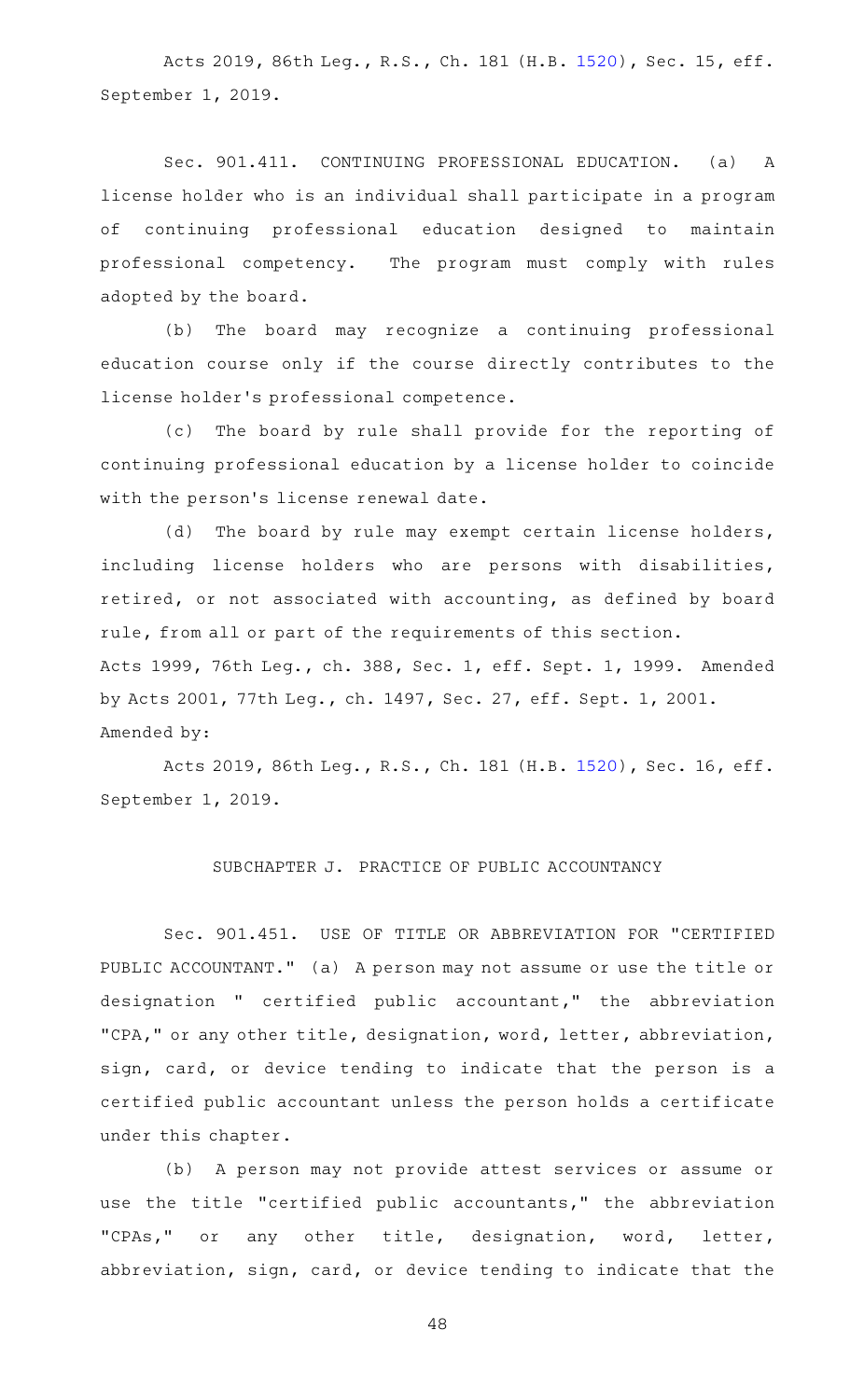person is a certified public accountancy firm unless:

 $(1)$  the person holds a firm license issued under this chapter or practices in this state under a privilege under Section [901.461;](https://statutes.capitol.texas.gov/GetStatute.aspx?Code=OC&Value=901.461)

(2) ownership of the person complies with the requirements of this chapter and rules adopted by the board; and

(3) the person complies with board rules authorizing the practice.

(c) The title or designation "certified public accountant" and the abbreviation "CPA" may not be used in connection with an office that does not meet the requirements of Sections [901.353](https://statutes.capitol.texas.gov/GetStatute.aspx?Code=OC&Value=901.353) and [901.354.](https://statutes.capitol.texas.gov/GetStatute.aspx?Code=OC&Value=901.354)

Acts 1999, 76th Leg., ch. 388, Sec. 1, eff. Sept. 1, 1999. Amended by Acts 2001, 77th Leg., ch. 1497, Sec. 29, eff. Sept. 1, 2001. Amended by:

Acts 2007, 80th Leg., R.S., Ch. 315 (H.B. [2144](http://www.legis.state.tx.us/tlodocs/80R/billtext/html/HB02144F.HTM)), Sec. 9, eff. September 1, 2007.

Acts 2019, 86th Leg., R.S., Ch. 181 (H.B. [1520\)](http://www.legis.state.tx.us/tlodocs/86R/billtext/html/HB01520F.HTM), Sec. 17, eff. September 1, 2019.

Sec. 901.452. USE OF TITLE OR ABBREVIATION FOR "PUBLIC ACCOUNTANT." A person may not assume or use the title or designation "public accountant" or any other title, designation, word, letter, abbreviation, sign, card, or device tending to indicate that the person is a public accountant, or a firm composed of public accountants, unless:

(1) the person is certified and licensed under this chapter; and

 $(2)$  each of the person's offices in this state for the practice of public accounting is maintained and practices under a firm license as required under Subchapter H.

Acts 1999, 76th Leg., ch. 388, Sec. 1, eff. Sept. 1, 1999. Amended by Acts 2001, 77th Leg., ch. 1497, Sec. 29, eff. Sept. 1, 2001.

Sec. 901.453. USE OF OTHER TITLES OR ABBREVIATIONS. (a) Except as provided by Subsection (b), a person may not assume or use: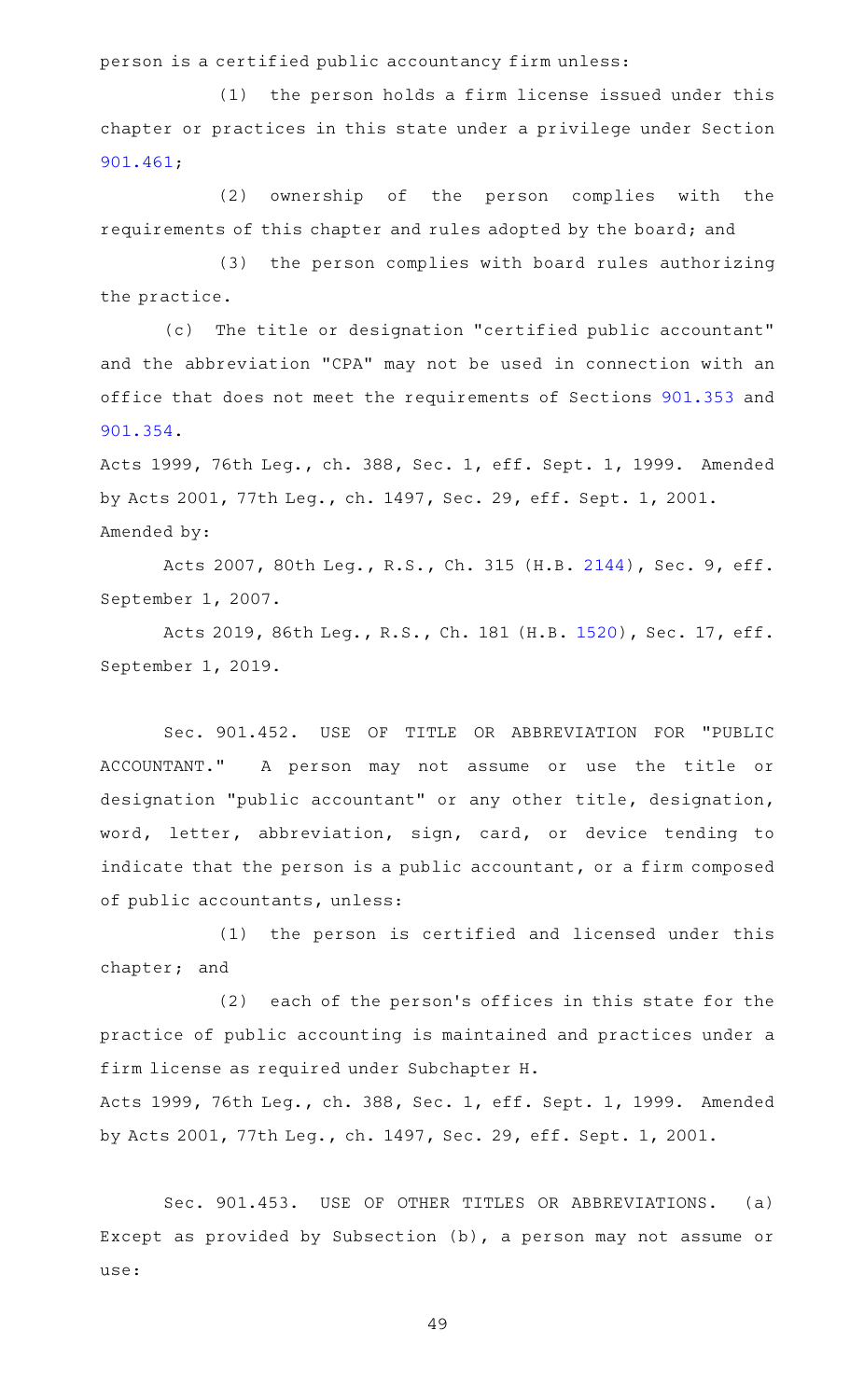(1) a title or designation likely to be confused with "certified public accountant" or "public accountant," including "certified accountant," "chartered accountant," "enrolled accountant," "licensed accountant," "registered accountant," or "accredited accountant"; or

 $(2)$  an abbreviation likely to be confused with "CPA," including "CA," "PA," "EA," "RA," "LA," or "AA."

(b) A person may hold the person out to the public as an "accountant," "auditor," or any combination of those terms or assert that the person has expertise in accounting or auditing only if:

(1) the person holds a license issued under this chapter and each of the person's offices in this state for the practice of public accounting is maintained and practices under a firm license as required under Subchapter H; or

(2) the person practices under a privilege under Section [901.461](https://statutes.capitol.texas.gov/GetStatute.aspx?Code=OC&Value=901.461) or [901.462.](https://statutes.capitol.texas.gov/GetStatute.aspx?Code=OC&Value=901.462)

Acts 1999, 76th Leg., ch. 388, Sec. 1, eff. Sept. 1, 1999. Amended by Acts 2001, 77th Leg., ch. 1497, Sec. 29, eff. Sept. 1, 2001. Amended by:

Acts 2007, 80th Leg., R.S., Ch. 315 (H.B. [2144\)](http://www.legis.state.tx.us/tlodocs/80R/billtext/html/HB02144F.HTM), Sec. 10, eff. September 1, 2007.

Sec. 901.454. TITLE USED BY CERTAIN OUT-OF-STATE OR FOREIGN ACCOUNTANTS. (a) A person who is an accountant of another state may use the title under which the accountant is generally known in the state from which the accountant received a certificate, license, or degree if:

 $(1)$  the person holds a license issued under this chapter or practices in this state under a privilege under Section [901.461](https://statutes.capitol.texas.gov/GetStatute.aspx?Code=OC&Value=901.461) or [901.462;](https://statutes.capitol.texas.gov/GetStatute.aspx?Code=OC&Value=901.462) and

(2) any of the person's offices established or maintained in this state for the practice of public accountancy are licensed under this chapter.

(b) A person who holds a certification, degree, license, or other credential granted in a foreign jurisdiction that entitles the person to engage in the practice of public accountancy or its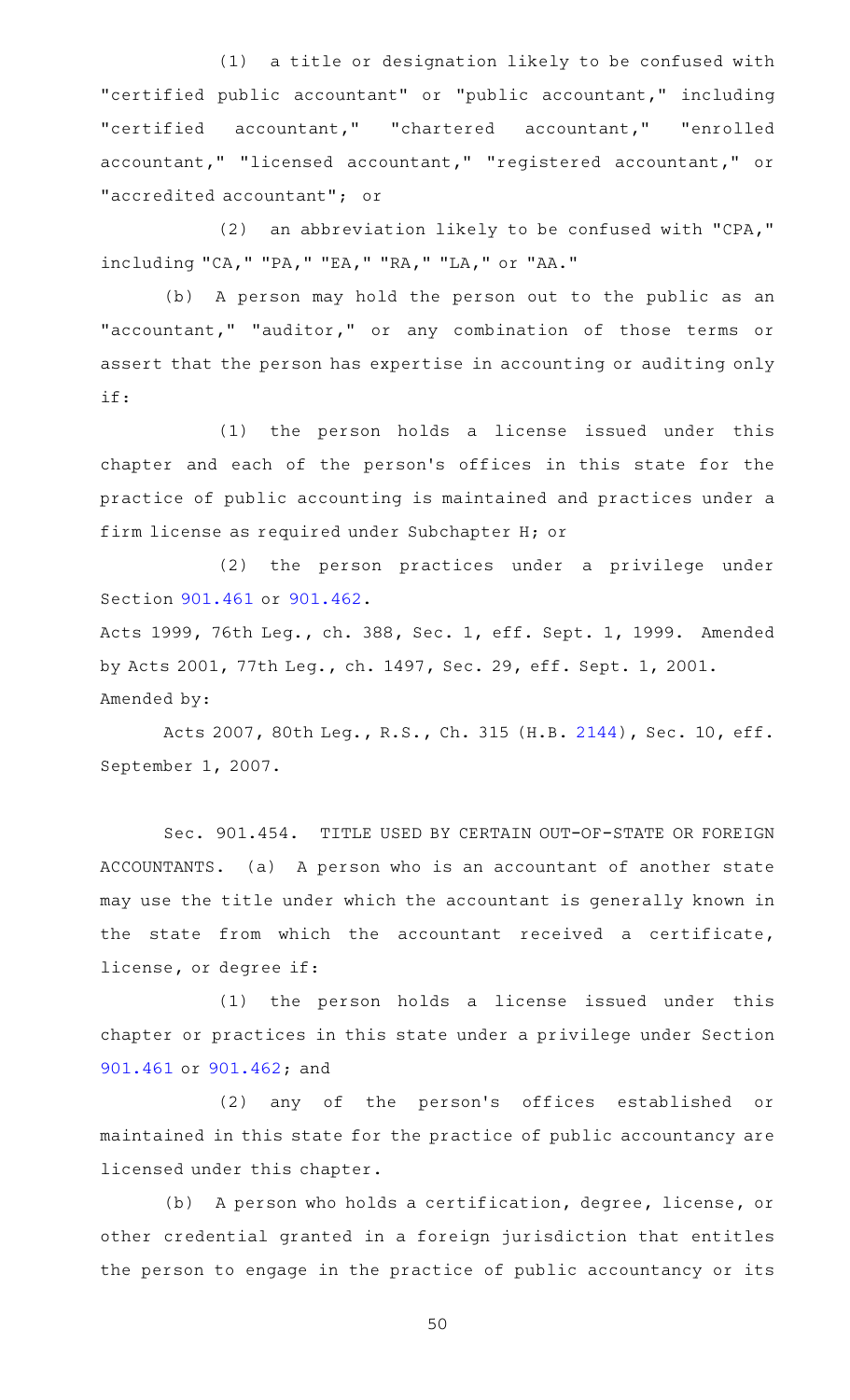equivalent in that jurisdiction may use in this state any title or designation under which the person practices in the foreign jurisdiction, followed by a translation of the title or designation into English if it is in a different language and by the name of that jurisdiction, if:

(1) the person's activities in this state are limited to the provision of professional accounting services to persons who are residents, governments, or business entities of that foreign jurisdiction; and

(2) the person does not perform attest services or issue reports on the financial statements of any other person in this state.

(c) A person registered under Section [901.355](https://statutes.capitol.texas.gov/GetStatute.aspx?Code=OC&Value=901.355) shall use the title held in the country from which the person received a certificate, license, or degree, and shall indicate the name of the country.

Acts 1999, 76th Leg., ch. 388, Sec. 1, eff. Sept. 1, 1999. Amended by Acts 2001, 77th Leg., ch. 1497, Sec. 29, eff. Sept. 1, 2001. Amended by:

Acts 2007, 80th Leg., R.S., Ch. 315 (H.B. [2144\)](http://www.legis.state.tx.us/tlodocs/80R/billtext/html/HB02144F.HTM), Sec. 11, eff. September 1, 2007.

Sec. 901.455. NAME REQUIREMENTS AND RESTRICTIONS. (a) The name or designation assumed or used by a license holder must include:

 $(1)$  the individual's name, if the license holder is an individual;

(2) the name of at least one current or former partner, if the license holder is a partnership; or

(3) the name of at least one current or former shareholder, if the license holder is a corporation.

(b) A license holder may not assume or use a name that is misleading as to the legal form of the license holder 's firm or as to the persons who are partners, officers, or shareholders of the firm. A firm licensed under this chapter may assume or use the designation "and company" or "and associates," or any abbreviation of those terms, only if at least two persons licensed under this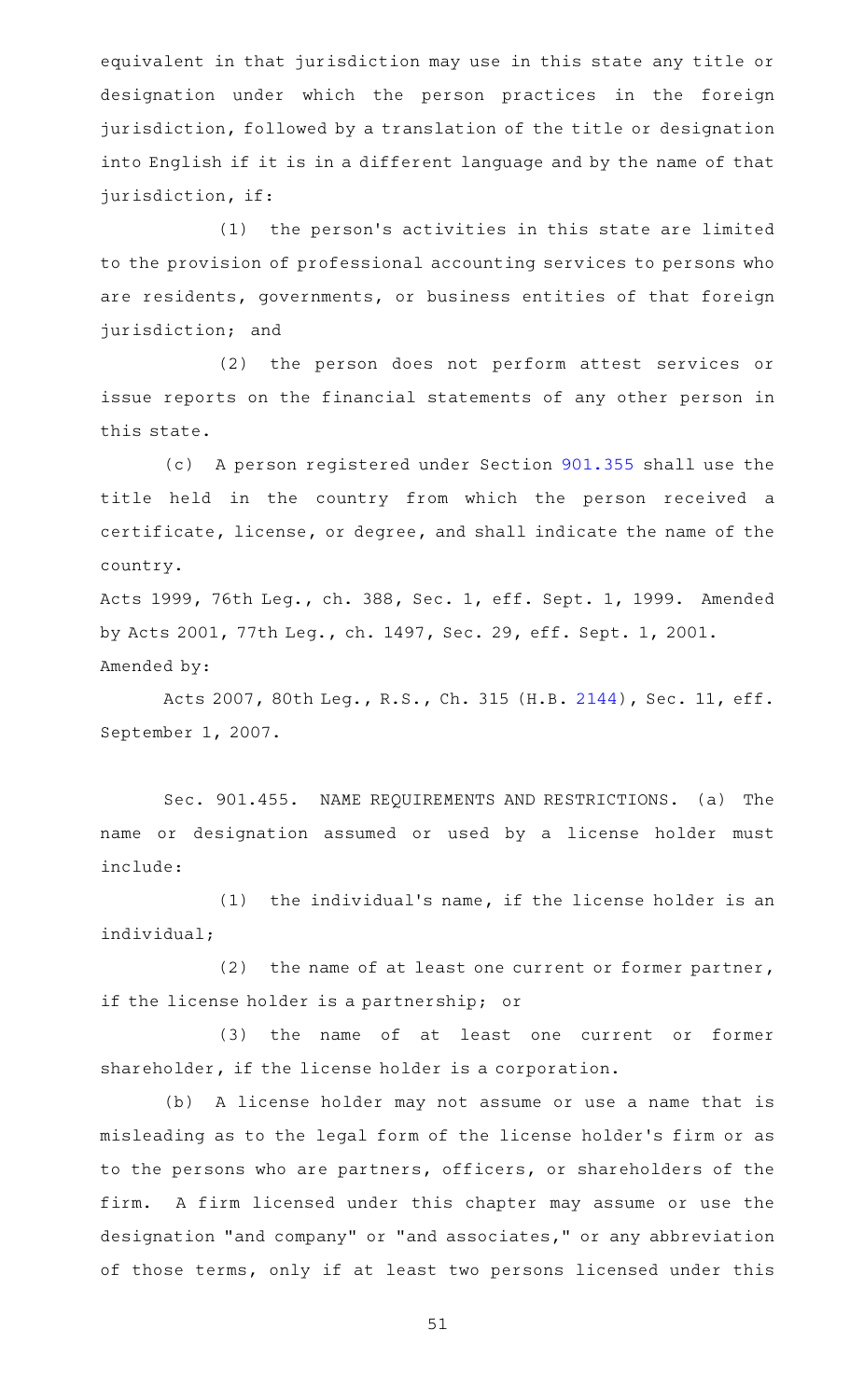chapter are involved in the practice of the firm.

(c) A corporation that is licensed under this chapter may practice public accountancy under a corporate name indicating that it is engaged in that practice.

(d) A license holder may not use a trade name or descriptive words indicating the character or grade of service offered, except as authorized by board rule.

(e) A firm that practices under Section [901.461](https://statutes.capitol.texas.gov/GetStatute.aspx?Code=OC&Value=901.461) must use the firm name that it uses in the state in which it is licensed and has its principal place of business.

Acts 1999, 76th Leg., ch. 388, Sec. 1, eff. Sept. 1, 1999. Amended by Acts 2001, 77th Leg., ch. 1497, Sec. 30, eff. Sept. 1, 2001. Amended by:

Acts 2007, 80th Leg., R.S., Ch. 315 (H.B. [2144\)](http://www.legis.state.tx.us/tlodocs/80R/billtext/html/HB02144F.HTM), Sec. 12, eff. September 1, 2007.

Sec. 901.456. REPORTS ON FINANCIAL STATEMENTS; USE OF NAME OR SIGNATURE ON CERTAIN DOCUMENTS. (a) Only a license holder or a person who practices under a privilege under Section [901.461](https://statutes.capitol.texas.gov/GetStatute.aspx?Code=OC&Value=901.461) or [901.462](https://statutes.capitol.texas.gov/GetStatute.aspx?Code=OC&Value=901.462) may issue a report on a financial statement of another person or otherwise perform or offer to perform an attest service.

(b) A person who is not a license holder and who does not practice under a privilege under Section [901.461](https://statutes.capitol.texas.gov/GetStatute.aspx?Code=OC&Value=901.461) or [901.462](https://statutes.capitol.texas.gov/GetStatute.aspx?Code=OC&Value=901.462):

(1) may not use language in any statement related to the financial affairs of a person that is conventionally used by license holders in reports on financial statements;

(2) may prepare financial statements; and

(3) may issue nonattest transmittals or information regarding nonattest transmittals if the transmittals or information do not purport to be in compliance with standards for accounting and review services adopted by the American Institute of Certified Public Accountants or another national accountancy organization recognized by the board.

(c) The following safe harbor language may be used by a person who is not a license holder without violating Subsection (b): "(I/We) have prepared the accompanying balance sheet of (client 's name) as of (date) and the related statements of income,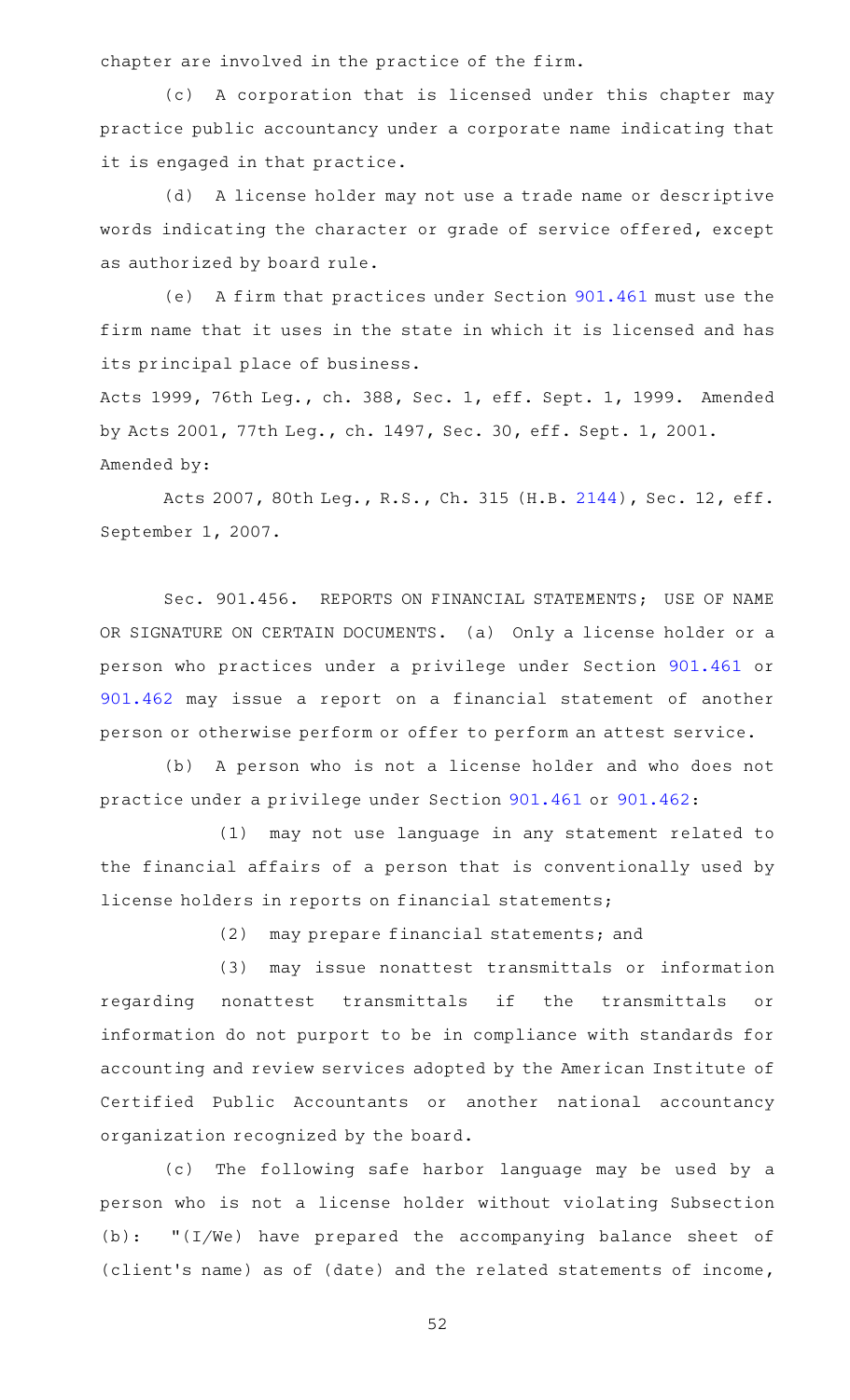retained earnings, and cash flow changes in financial position for the (period then ended). These financial statements, which are the representation of management and which are presented to be used for federal income tax purposes, (are/are not) in agreement with the company 's financial records. Management has elected to omit substantially all informative disclosures with respect to these financial statements. If the omitted disclosures were included in the above financial statements, they might influence the user 's conclusion concerning the company 's financial position, results of operations, and/or changes in financial position. (I/We) do not express any form of assurance with respect to these financial statements."

(d) Unless a person is in compliance with this chapter, the person may not sign on or affix to an accounting or financial statement, or an opinion on, report on, or certificate to an accounting or financial statement, the person 's name or a trade or assumed name used by the person in the person's profession or business with any wording indicating that the person:

 $(1)$  is an accountant or auditor; or

(2) has expert knowledge in accounting or auditing.

(e) This section does not prohibit:

(1) a partner, officer, employee, or principal of an organization from signing a statement or report regarding the financial affairs of the organization with wording that designates the position, office, or title held by the person in the organization;

 $(2)$  any act of a public official or public employee in the performance of the person 's duties as a public official or public employee; or

 $(3)$  the performance by a person who is not a license holder of a service that is not an attest service and that involves the use of bookkeeping skills, including:

(A) the preparation of tax returns;

(B) management advisory services; or

(C) the preparation of financial statements without the issuance of reports.

(f) A license holder or an individual who practices under a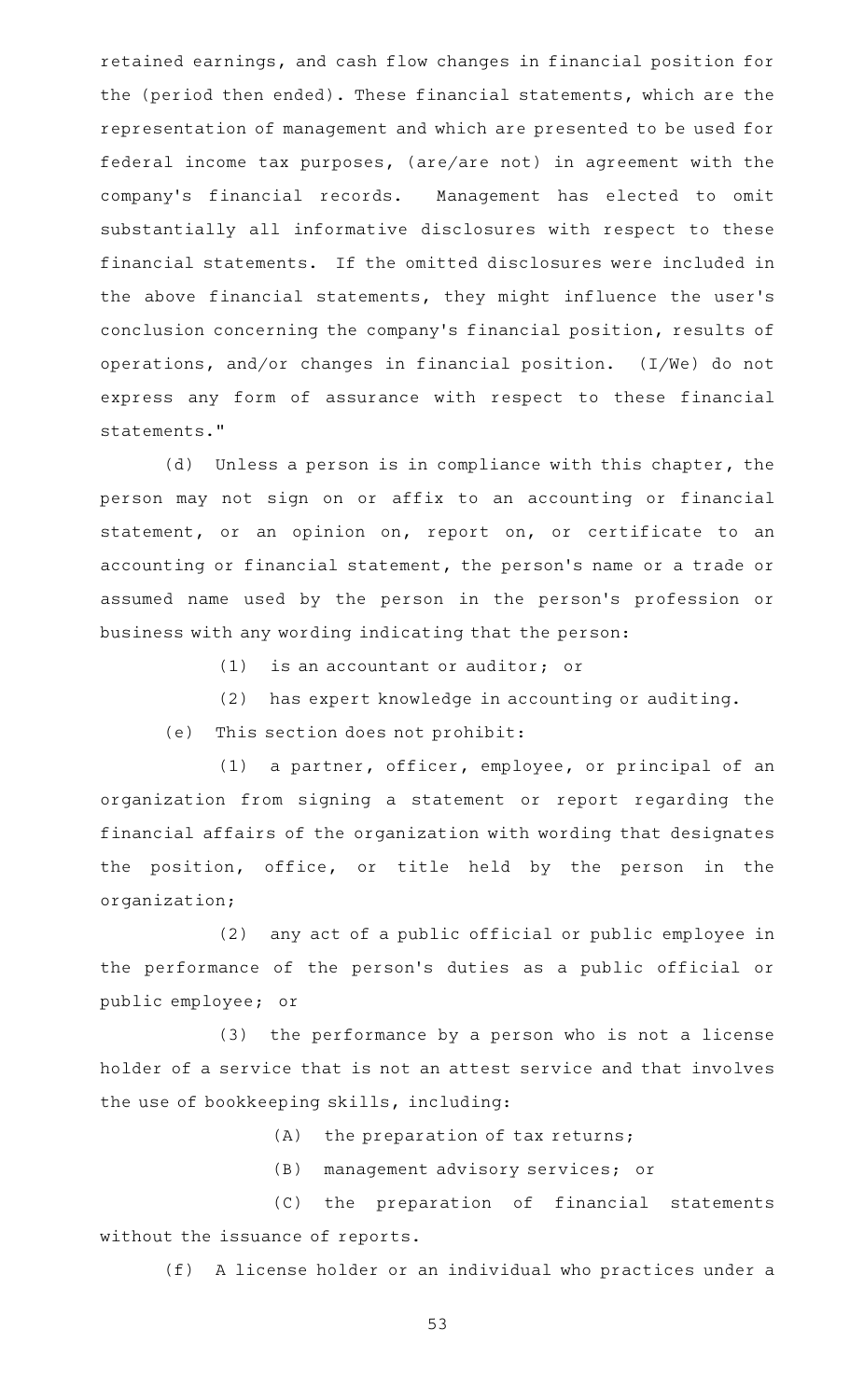privilege under Section [901.462](https://statutes.capitol.texas.gov/GetStatute.aspx?Code=OC&Value=901.462) who performs attest services must provide those services in accordance with standards adopted by the American Institute of Certified Public Accountants or another national accountancy organization recognized by the board. Acts 1999, 76th Leg., ch. 388, Sec. 1, eff. Sept. 1, 1999. Amended by Acts 2001, 77th Leg., ch. 1497, Sec. 31, eff. Sept. 1, 2001. Amended by:

Acts 2007, 80th Leg., R.S., Ch. 315 (H.B. [2144\)](http://www.legis.state.tx.us/tlodocs/80R/billtext/html/HB02144F.HTM), Sec. 13, eff. September 1, 2007.

Sec. 901.457. ACCOUNTANT-CLIENT PRIVILEGE. (a) A license holder or a partner, member, officer, shareholder, or employee of a license holder may not voluntarily disclose information communicated to the license holder or a partner, member, shareholder, or employee of the license holder by a client in connection with services provided to the client by the license holder or a partner, member, shareholder, or employee of the license holder, except with the permission of the client or the client 's representative.

(b) This section does not prohibit a license holder from disclosing information that is required to be disclosed:

 $(1)$  by the professional standards for reporting on the examination of a financial statement;

(2) under a summons or subpoena under the provisions of the Internal Revenue Code of 1986 and its subsequent amendments, the Securities Act of 1933 (15 U.S.C. Section 77a et seq.) and its subsequent amendments, the Securities Exchange Act of 1934 (15 U.S.C. Section 78a et seq.) and its subsequent amendments, or The Securities Act (Title 12, Government Code);

 $(3)$  under a court order signed by a judge if the order:

- $(A)$  is addressed to the license holder;
- (B) mentions the client by name; and

(C) requests specific information concerning the client;

(4) in an investigation or proceeding conducted by the board;

(5) in an ethical investigation conducted by a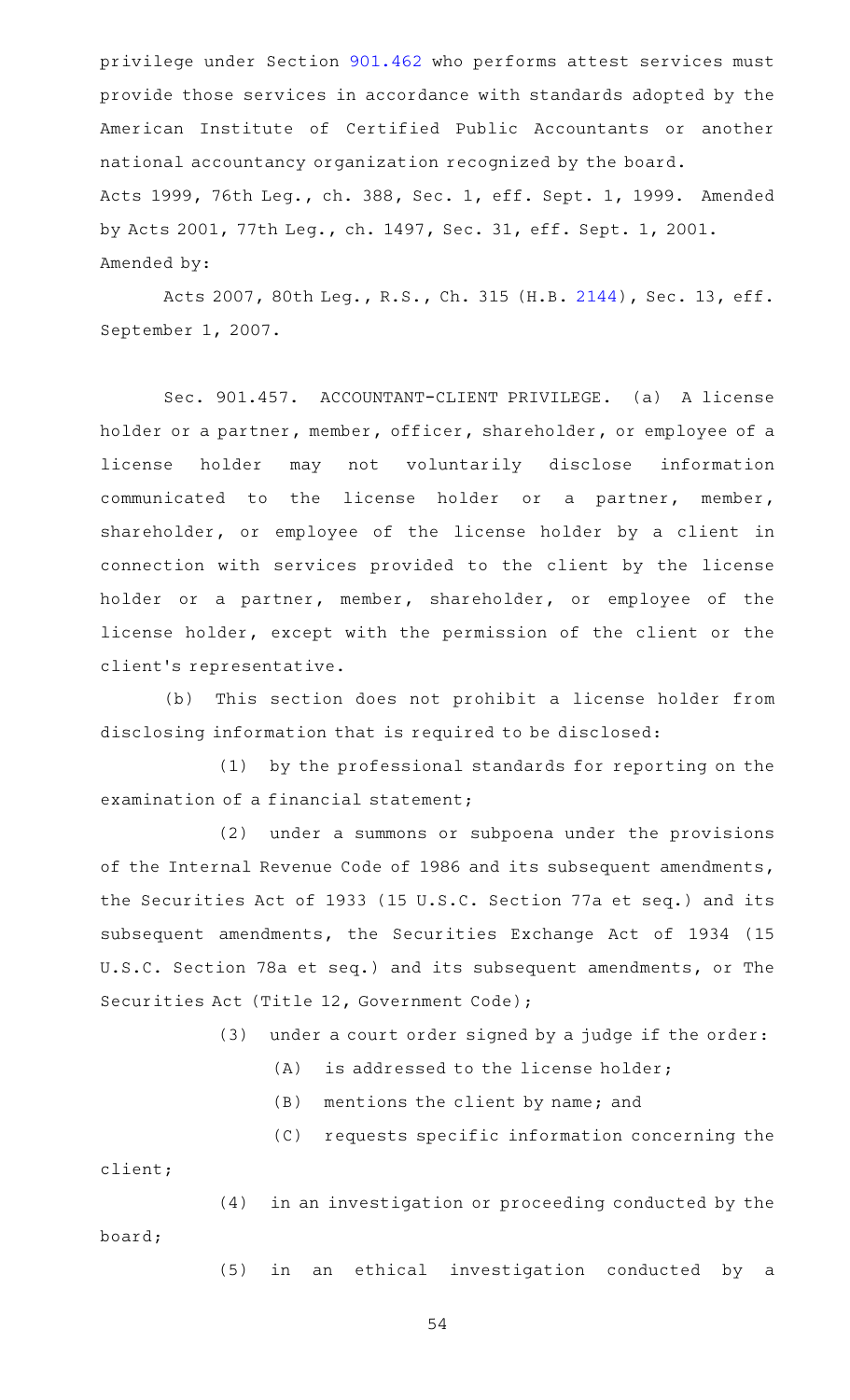professional organization of certified public accountants;

(6) in the course of a peer review under Section [901.159](https://statutes.capitol.texas.gov/GetStatute.aspx?Code=OC&Value=901.159) or in accordance with the requirements of the Public Company Accounting Oversight Board or its successor; or

(7) in the course of a practice review by another certified public accountant or certified public accountancy firm for a potential acquisition or merger of one firm with another, if both firms enter into a nondisclosure agreement with regard to all client information shared between the firms.

Acts 1999, 76th Leg., ch. 388, Sec. 1, eff. Sept. 1, 1999. Amended by Acts 2001, 77th Leg., ch. 1497, Sec. 31, eff. Sept. 1, 2001. Amended by:

Acts 2013, 83rd Leg., R.S., Ch. 36 (S.B. [228](http://www.legis.state.tx.us/tlodocs/83R/billtext/html/SB00228F.HTM)), Sec. 2, eff. September 1, 2013.

Acts 2019, 86th Leg., R.S., Ch. 491 (H.B. [4171\)](http://www.legis.state.tx.us/tlodocs/86R/billtext/html/HB04171F.HTM), Sec. 2.38, eff. January 1, 2022.

Sec. 901.458. LOSS OF INDEPENDENCE. (a) In this section, "direct labor cost" means:

 $(1)$  the total compensation paid to a person who performs services; and

(2) the employer payroll expenses related to that compensation, including workers' compensation insurance premiums, social security contributions, costs of participating in retirement plans, group insurance costs, and unemployment taxes.

(b) A person creates a presumption of loss of independence if the person:

(1) holds a certificate or firm license issued under this chapter; and

(2) performs or offers to perform an attest service for compensation that is less than the direct labor cost reasonably expected to be incurred in performing the service.

(c) This section does not apply to the donation of services to a charitable organization as defined by board rule. Acts 1999, 76th Leg., ch. 388, Sec. 1, eff. Sept. 1, 1999. Amended by Acts 2001, 77th Leg., ch. 1497, Sec. 32, eff. Sept. 1, 2001.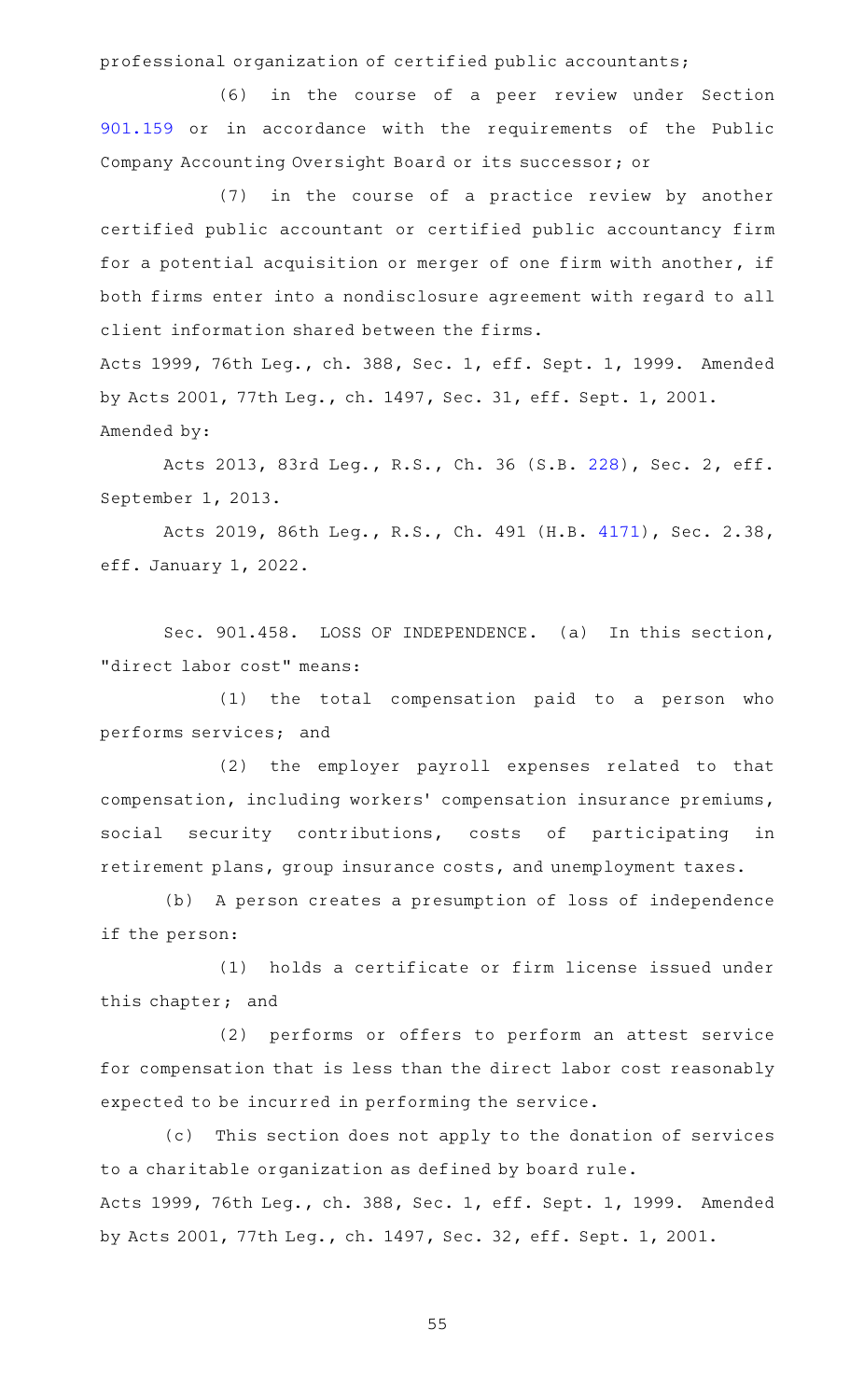Sec. 901.459. APPLICABILITY OF PARTNERSHIP REQUIREMENTS TO PARTNER. Each partner in a partnership governed by this chapter is subject to the statutory requirements and rules that apply to the partnership.

Acts 1999, 76th Leg., ch. 388, Sec. 1, eff. Sept. 1, 1999.

Sec. 901.460. PERFORMING ATTEST SERVICES. (a) A certificate holder may perform attest services only in a certified public accountancy firm.

(b) An individual who is a license holder or practices under a privilege under Section [901.462](https://statutes.capitol.texas.gov/GetStatute.aspx?Code=OC&Value=901.462) and who is responsible for supervising attest services or signs or authorizes another person to sign an accountant 's reports on financial statements on behalf of a certified public accountancy firm must meet the competency requirements of the professional standards that apply to those services.

Added by Acts 2001, 77th Leg., ch. 1497, Sec. 33, eff. Sept. 1, 2001.

Amended by:

Acts 2007, 80th Leg., R.S., Ch. 315 (H.B. [2144\)](http://www.legis.state.tx.us/tlodocs/80R/billtext/html/HB02144F.HTM), Sec. 14, eff. September 1, 2007.

Sec. 901.461. PRACTICE BY CERTAIN OUT-OF-STATE FIRMS. (a) A certified public accountancy firm that is not licensed in this state but is licensed in another state may practice in this state without a firm license or notice to the board if the firm 's practice in this state is performed by an individual who holds a license under this chapter or who practices under a privilege under Section [901.462.](https://statutes.capitol.texas.gov/GetStatute.aspx?Code=OC&Value=901.462)

(b) A firm described by Subsection (a) may exercise all the practice privileges of a firm license holder, except that the firm may perform the services described by Section [901.002\(](https://statutes.capitol.texas.gov/GetStatute.aspx?Code=OC&Value=901.002)a)(1) for an entity with its home office in this state only if:

(1) the firm meets the ownership requirements of Sections [901.354](https://statutes.capitol.texas.gov/GetStatute.aspx?Code=OC&Value=901.354)(a) and (b);

(2) the firm complies with the board's peer review program under Section [901.159](https://statutes.capitol.texas.gov/GetStatute.aspx?Code=OC&Value=901.159); and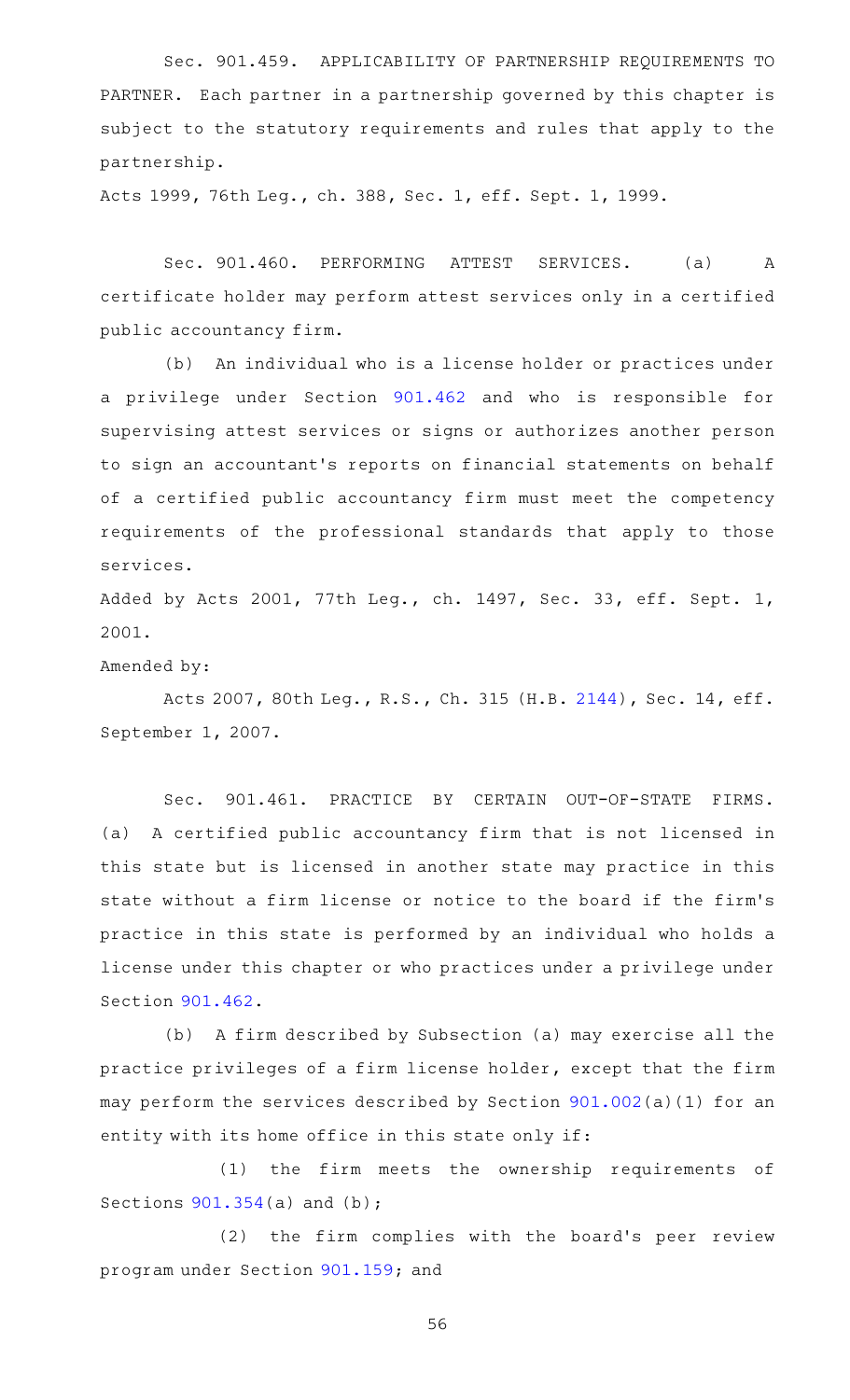(3) the services are performed by an individual who holds a license under this chapter or practices under a privilege under Section [901.462](https://statutes.capitol.texas.gov/GetStatute.aspx?Code=OC&Value=901.462).

(c) A firm practicing under a privilege under this section, as a condition of the privilege of practicing without a firm license:

(1) is subject to the personal and subject matter jurisdiction and disciplinary authority of the board;

(2) must comply with this chapter and board rules; and

(3) is considered to have appointed the regulatory agency of the state that issued the firm 's license as the firm 's agent on whom process may be served in any action or proceeding by the board against the firm.

(d) A firm practicing under a privilege under this section shall promptly cease offering or rendering professional services in this state if the firm 's license to practice as a certified public accountancy firm in the state in which the firm 's primary place of business is no longer valid.

Added by Acts 2007, 80th Leg., R.S., Ch. 315 (H.B. [2144\)](http://www.legis.state.tx.us/tlodocs/80R/billtext/html/HB02144F.HTM), Sec. 15, eff. September 1, 2007.

#### Amended by:

Acts 2019, 86th Leg., R.S., Ch. 181 (H.B. [1520\)](http://www.legis.state.tx.us/tlodocs/86R/billtext/html/HB01520F.HTM), Sec. 18, eff. September 1, 2019.

Sec. 901.462. PRACTICE BY OUT-OF-STATE PRACTITIONER WITH SUBSTANTIALLY EQUIVALENT QUALIFICATIONS. (a) An individual who holds a certificate or license as a certified public accountant issued by another state and whose principal place of business is not in this state may exercise all the privileges of certificate and license holders of this state without obtaining a certificate or license under this chapter if:

(1) the National Association of State Boards of Accountancy 's National Qualification Appraisal Service has verified that the other state has education, examination, and experience requirements for certification or licensure that are comparable to or exceed the requirements for licensure as a certified public accountant of The American Institute of Certified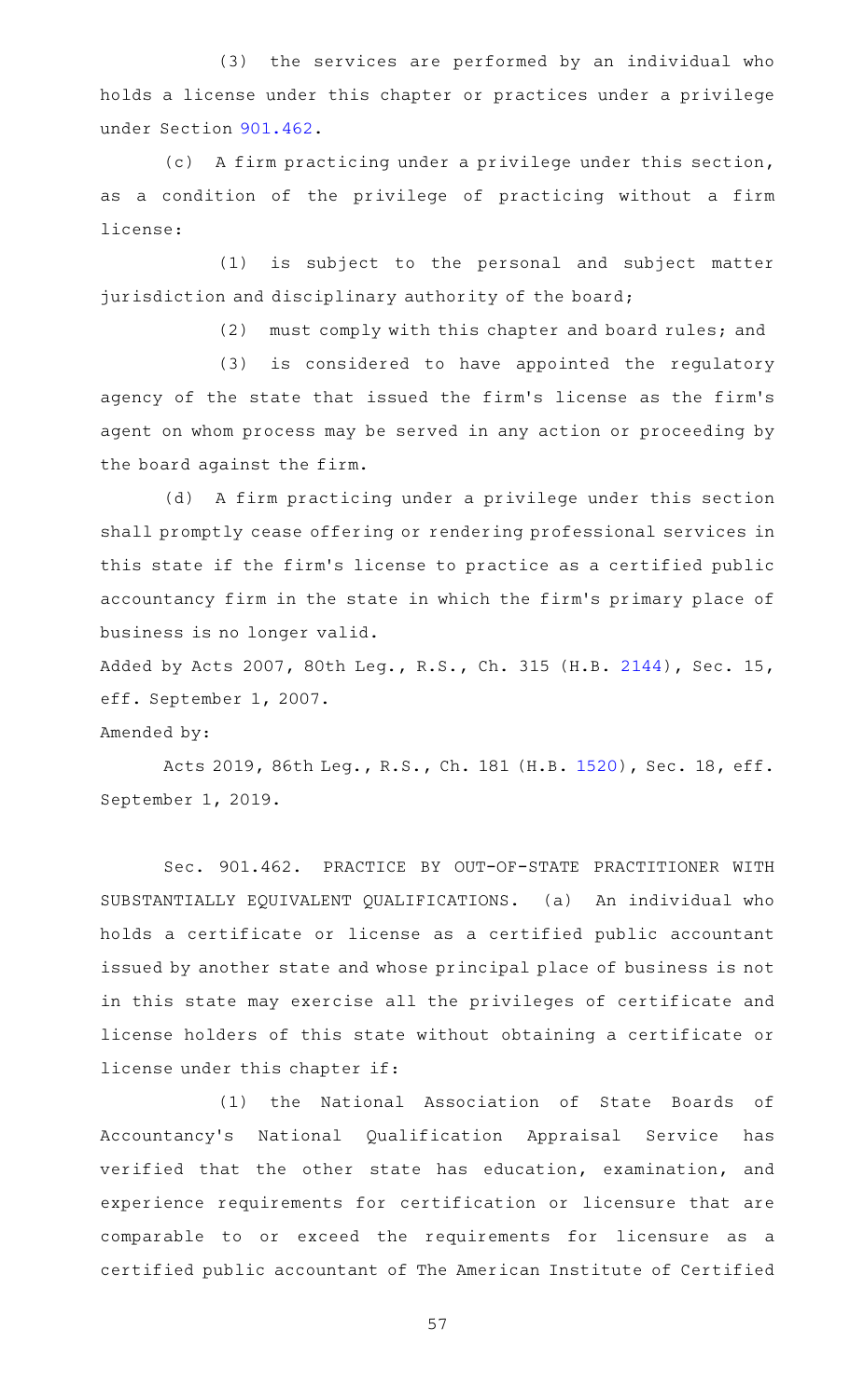Public Accountants/National Association of State Boards of Accountancy Uniform Accountancy Act and the board determines that the licensure requirements of that Act are comparable to or exceed the licensure requirements of this chapter; or

(2) the individual obtains from the National Association of State Boards of Accountancy 's National Qualification Appraisal Service verification that the individual 's education, examination, and experience qualifications are comparable to or exceed the requirements for licensure as a certified public accountant of The American Institute of Certified Public Accountants/National Association of State Boards of Accountancy Uniform Accountancy Act and the board determines that the licensure requirements of that Act are comparable to or exceed the licensure requirements of this chapter.

(b) An individual who meets the requirements of Subsection (a)(1) or (2) and who offers or renders professional services in person or by mail, telephone, or electronic means may practice public accountancy in this state without notice to the board.

(c) An individual practicing under the privilege under this section, as a condition of the privilege of practicing without a certificate or license:

(1) is subject to the personal and subject matter jurisdiction and disciplinary authority of the board;

(2) must comply with this chapter and the board's rules; and

(3) is considered to have appointed the regulatory agency of the state that issued the individual 's certificate or license as the agent on whom process may be served in any action or proceeding by the board against the individual.

(d) An individual who practices under a privilege under this section shall promptly cease offering or rendering professional services in this state if the individual 's certificate or license in the state of the individual 's principal place of business is no longer valid.

(e) Repealed by Acts 2019, 86th Leg., R.S., Ch. 181 (H.B. [1520](http://www.legis.state.tx.us/tlodocs/86R/billtext/html/HB01520F.HTM)), Sec. 21(4), eff. September 1, 2019. Added by Acts 2007, 80th Leg., R.S., Ch. 315 (H.B. [2144\)](http://www.legis.state.tx.us/tlodocs/80R/billtext/html/HB02144F.HTM), Sec. 15,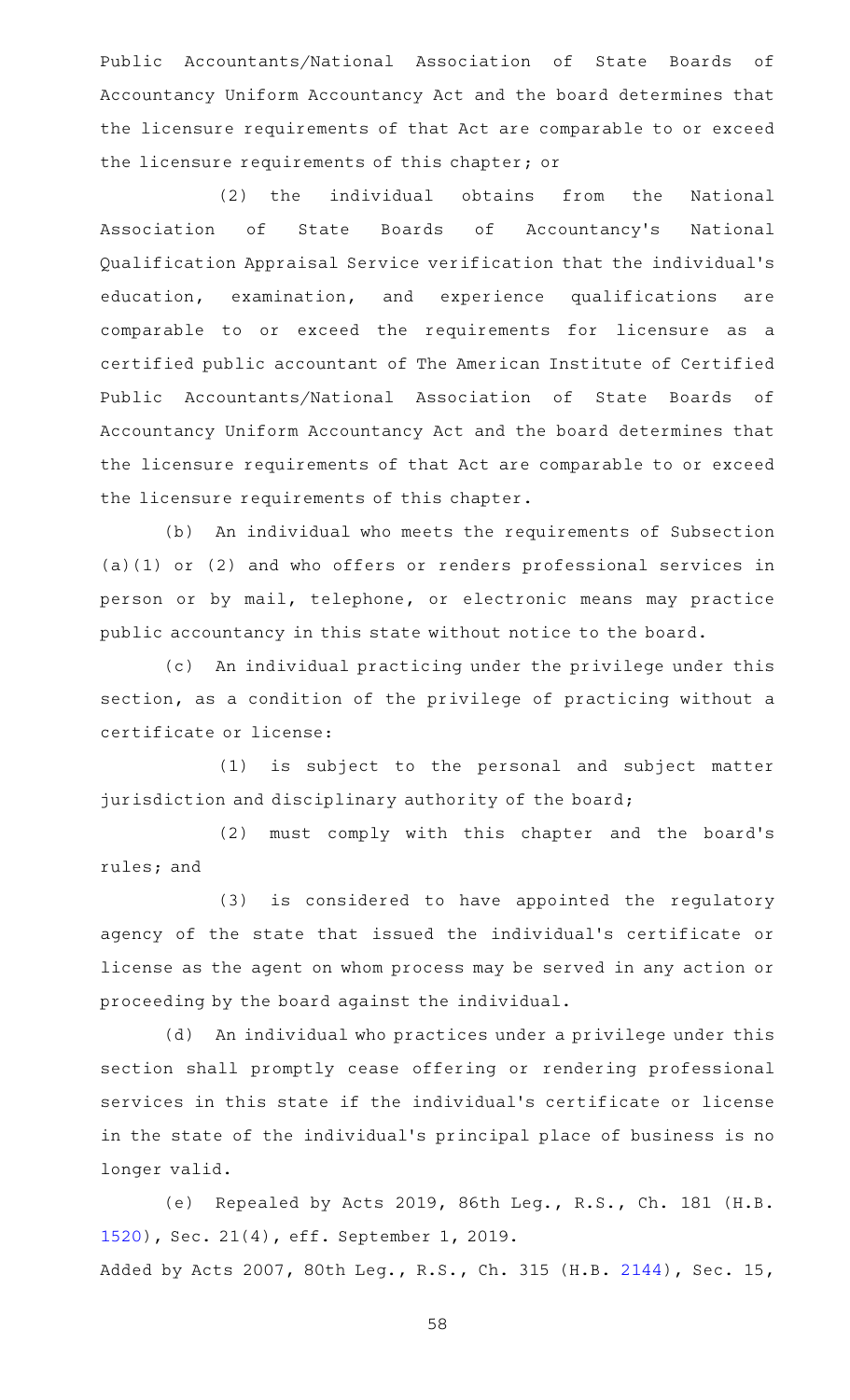eff. September 1, 2007.

Amended by:

Acts 2019, 86th Leg., R.S., Ch. 181 (H.B. [1520\)](http://www.legis.state.tx.us/tlodocs/86R/billtext/html/HB01520F.HTM), Sec. 21(4), eff. September 1, 2019.

SUBCHAPTER K. PROHIBITED PRACTICES AND DISCIPLINARY PROCEDURES

Sec. 901.501. DISCIPLINARY POWERS OF BOARD. (a) On a determination that a ground for discipline exists under Section [901.502,](https://statutes.capitol.texas.gov/GetStatute.aspx?Code=OC&Value=901.502) after notice and hearing as provided by Section [901.509](https://statutes.capitol.texas.gov/GetStatute.aspx?Code=OC&Value=901.509), the board may:

(1) revoke a certificate, firm license, or practice privilege issued under this chapter;

(2) suspend under any terms a certificate, firm license, practice privilege, or license issued under this chapter for a period not to exceed five years;

(3) refuse to renew a license;

- $(4)$  place a license holder on probation;
- (5) reprimand a license holder;
- $(6)$  limit the scope of a license holder's practice;

(7) require a license holder to complete a peer review program conducted in the manner prescribed by the board;

(8) require a license holder to complete a continuing education program specified by the board;

(9) impose on a license holder the direct administrative costs incurred by the board in taking action under Subdivisions (1) through (8);

(10) require a license holder to pay restitution as provided by Section [901.6015;](https://statutes.capitol.texas.gov/GetStatute.aspx?Code=OC&Value=901.6015)

(11) impose an administrative penalty under Subchapter L; or

(12) impose any combination of the sanctions provided by this subsection.

(b) If a person's license suspension is probated, the board may require the person to:

(1) report regularly to the board on matters that are the basis of the probation;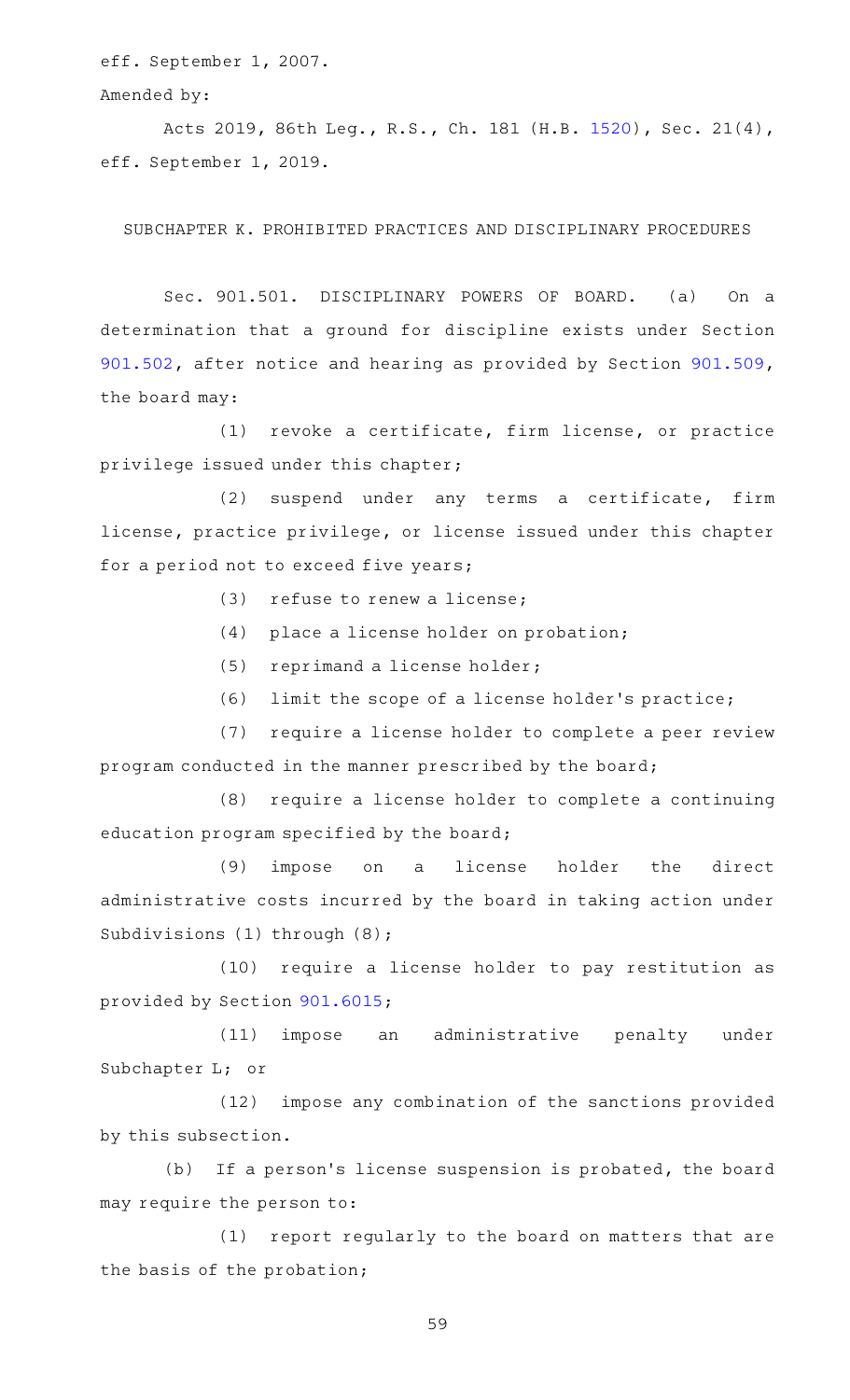(2) limit practice to the areas prescribed by the board; or

(3) continue or renew professional education until the license holder attains a degree of skill satisfactory to the board in those areas that are the basis of the probation.

Acts 1999, 76th Leg., ch. 388, Sec. 1, eff. Sept. 1, 1999. Amended by Acts 2001, 77th Leg., ch. 1497, Sec. 34, eff. Sept. 1, 2001; Acts 2003, 78th Leg., ch. 525, Sec. 20, eff. Sept. 1, 2003.

Sec. 901.502. GROUNDS FOR DISCIPLINARY ACTION. The board may discipline a person under Section [901.501](https://statutes.capitol.texas.gov/GetStatute.aspx?Code=OC&Value=901.501) for:

 $(1)$  fraud or deceit in obtaining a certificate, firm license, or license under this chapter;

(2) fraud, dishonesty, or gross negligence in the performance of services as a license holder, including:

(A) knowingly participating in the preparation of a false or misleading financial statement or tax return; or

(B) failing to file the license holder's own income tax return;

(3) the failure of a person who is certified or required to hold a firm license under this chapter to obtain a license not later than the third anniversary of the date on which the person was certified or required to obtain a firm license;

 $(4)$  the failure of a person who is licensed under this chapter to renew the license not later than the third anniversary of the date on which the person most recently obtained or renewed the license;

(5) a violation of Subchapter  $J$ ;

(6) a violation of a rule of professional conduct adopted by the board;

(7) a revocation or suspension of the certificate or firm license or a revocation, suspension, or refusal to renew the license of the person's partner, member, or shareholder;

(8) a revocation, cancellation, placement on probation, limitation on the scope of practice, or suspension by another state, or a refusal of renewal by another state, of the authority issued by that state to the person, or to the person's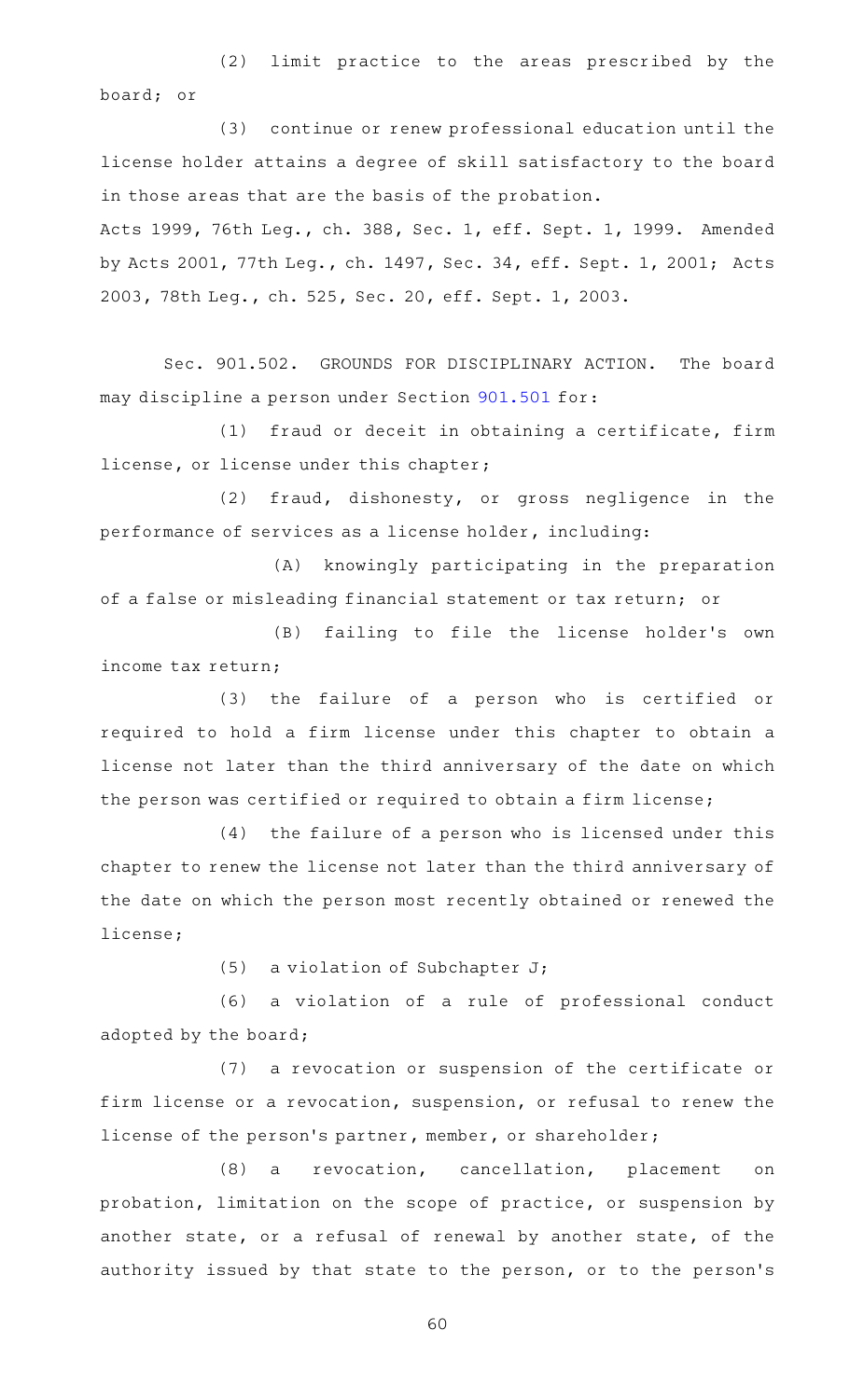partner, member, or shareholder, to engage in the practice of public accountancy for a reason other than the failure to pay the appropriate authorization fee;

(9) a revocation or suspension of, or a voluntary consent decree concerning, the right of the person, or of the person 's partner, member, or shareholder, to practice before a state or federal agency for a reason the board determines warrants its action;

(10) a final conviction of or the imposition of deferred adjudication for an offense under the laws of any state or the United States that:

 $(A)$  is a felony; or

(B) includes fraud or dishonesty as an element of the offense;

(11) conduct indicating lack of fitness to serve the public as a professional accountant; or

(12) a violation by a license holder or an owner of a certified public accountancy firm who is not a license holder of:

- $(A)$  this chapter;
- $(B)$  professional standards adopted by the board;

or

(C) a rule or order adopted by the board.

Acts 1999, 76th Leg., ch. 388, Sec. 1, eff. Sept. 1, 1999. Amended by Acts 2001, 77th Leg., ch. 1497, Sec. 34, eff. Sept. 1, 2001.

Sec. 901.503. BOARD ACTION INVOLVING APPLICANT. (a) On a determination that a ground for discipline exists under Subsection (b), after notice and hearing as provided by Section [901.509,](https://statutes.capitol.texas.gov/GetStatute.aspx?Code=OC&Value=901.509) the board may:

(1) deny an individual's application to take the uniform CPA examination;

(2) prohibit an individual from taking the uniform CPA examination for a period not to exceed five years; or

(3) void an individual's uniform CPA examination grades.

(b) The board may discipline an individual under Subsection (a) for: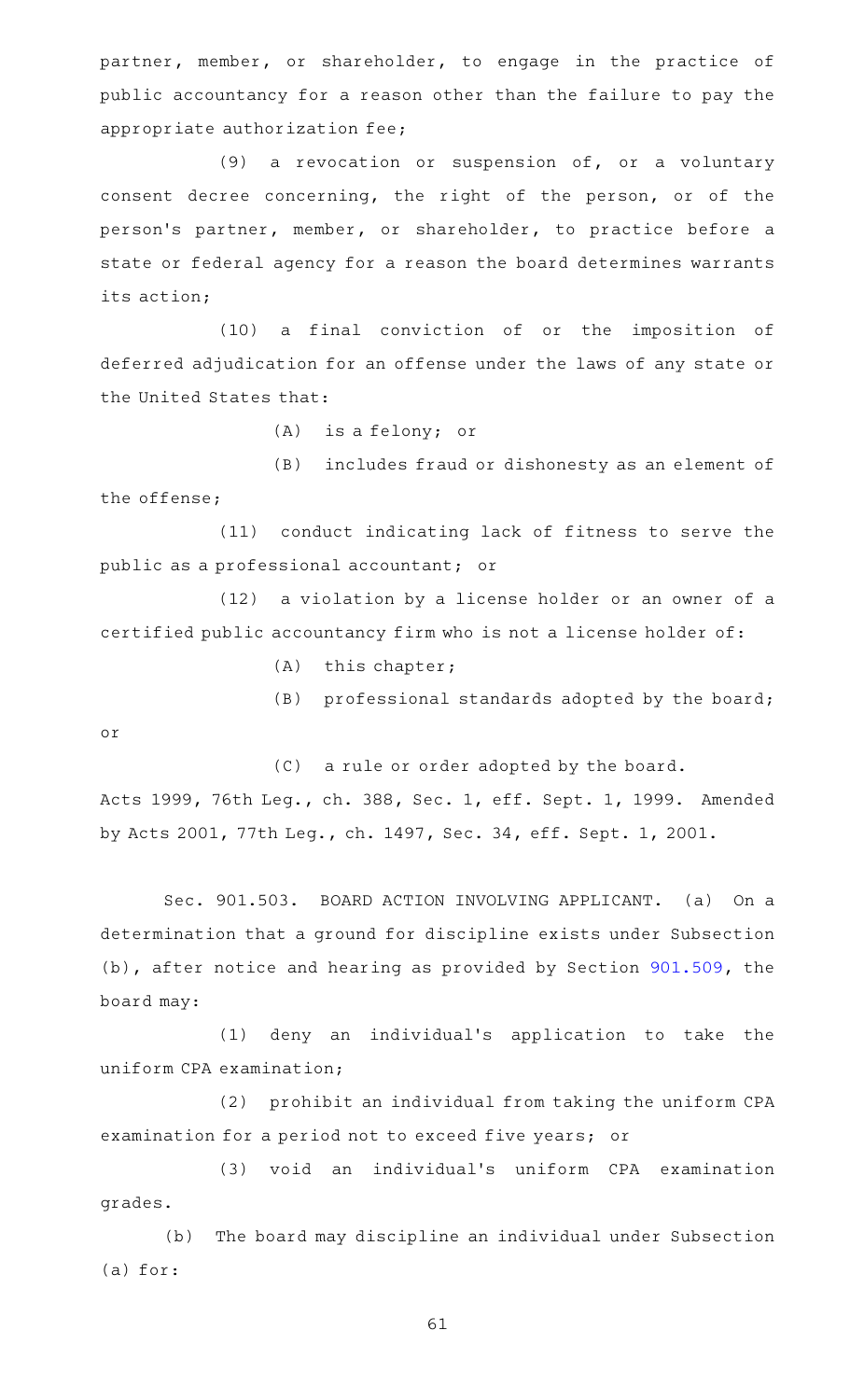(1) fraud or deceit on an application for the uniform CPA examination;

 $(2)$  cheating on the uniform CPA examination;

(3) a final conviction of or the imposition of deferred adjudication for an offense under the laws of any state or the United States that:

 $(A)$  is a felony; or

(B) includes fraud or dishonesty as an element of the offense; or

(4) conduct indicating lack of fitness to serve the public as a professional accountant.

(c) The board shall provide for the refund of the examination fee paid by a person whose application for examination is denied under this section.

Acts 1999, 76th Leg., ch. 388, Sec. 1, eff. Sept. 1, 1999. Amended by Acts 2003, 78th Leg., ch. 525, Sec. 21, eff. Sept. 1, 2003.

Sec. 901.504. LICENSE REVOCATION BASED ON VIOLATION OF CHAPTER. After notice and hearing as provided by Section [901.509](https://statutes.capitol.texas.gov/GetStatute.aspx?Code=OC&Value=901.509), the board:

(1) may revoke a license that was issued or renewed in violation of this chapter or a rule adopted under this chapter; and

(2) shall revoke the firm license of a sole proprietorship, partnership, corporation, limited liability company, or other business entity that does not meet each qualification for a firm license prescribed by this chapter. Acts 1999, 76th Leg., ch. 388, Sec. 1, eff. Sept. 1, 1999. Amended by Acts 2001, 77th Leg., ch. 1497, Sec. 34, eff. Sept. 1, 2001.

Sec. 901.5045. EMERGENCY SUSPENSION. (a) On determining that a license holder is engaged in or about to engage in an act of fraud or a violation of this chapter and that the license holder 's continued practice constitutes an immediate threat to the public welfare, the board may issue an order suspending the license holder 's license without notice or a hearing. The board shall immediately serve notice of the suspension on the license holder.

(b) The notice required by Subsection (a) must: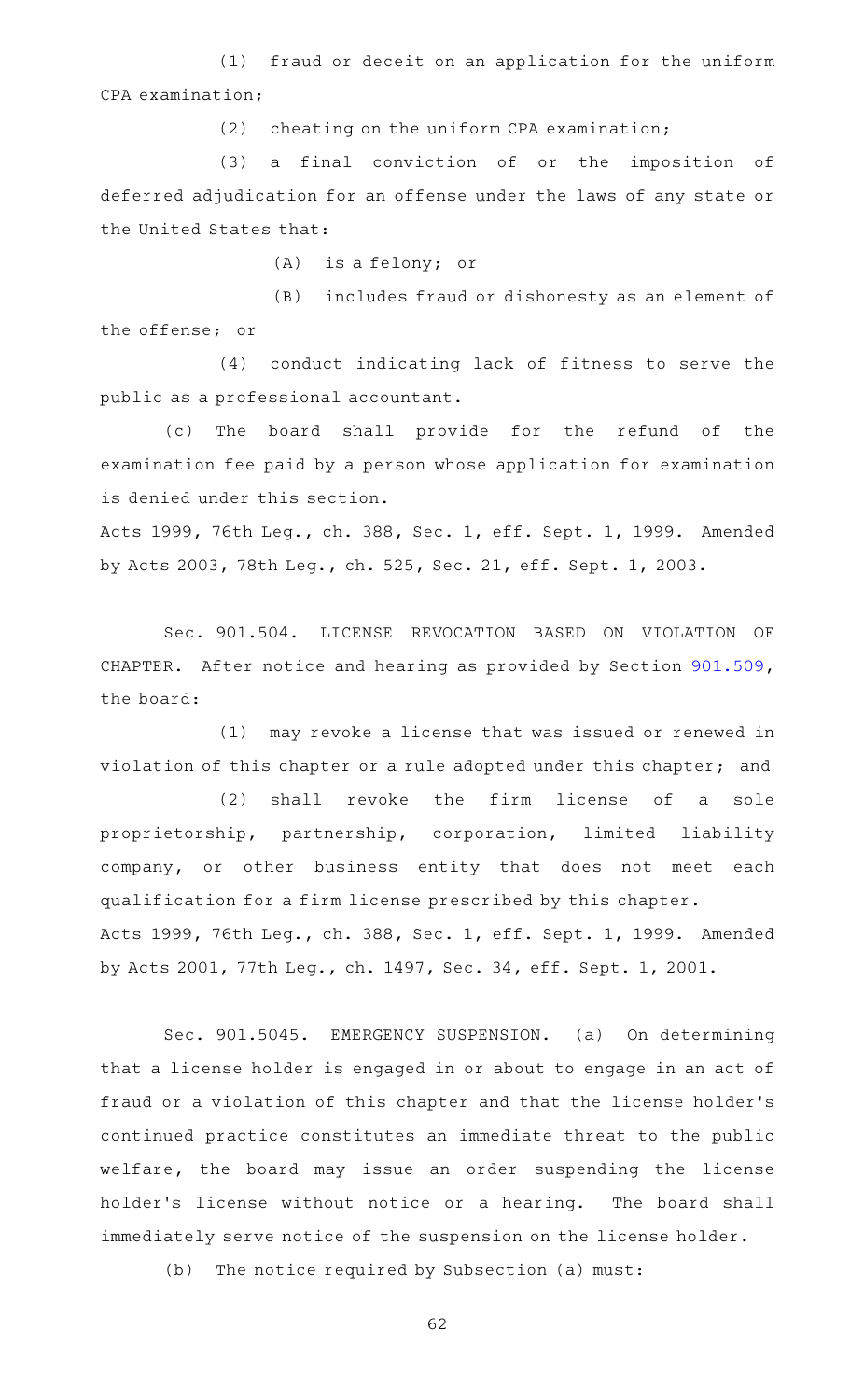(1) be personally served on the license holder or be sent by registered or certified mail, return receipt requested, to the license holder's last known address according the board's records;

 $(2)$  state the grounds for the suspension; and

(3) inform the license holder of the right to a hearing on the suspension order.

(c) A license holder whose license is suspended under this section is entitled to request a hearing on the suspension not later than the 30th day after the date of receipt of notice of the suspension. Not later than the fifth day after the date a hearing is requested, the board shall issue a notice of hearing as provided by Section [901.509.](https://statutes.capitol.texas.gov/GetStatute.aspx?Code=OC&Value=901.509)

(d) The hearing shall be held not later than the fifth day after the date notice of hearing is issued, unless the parties agree to a later date. A hearing on a suspension order under this section is subject to Chapter [2001](https://statutes.capitol.texas.gov/GetStatute.aspx?Code=GV&Value=2001), Government Code. If the hearing is before an administrative law judge, after the hearing, the administrative law judge shall recommend to the board whether to uphold, vacate, or modify the suspension order.

(e) A suspension order issued under this section remains in effect until further action is taken by the board. If the administrative law judge 's recommendation under Subsection (d) is to vacate the order, the board shall determine whether to vacate the order not later than the second day after the date of the recommendation.

Added by Acts 2003, 78th Leg., ch. 525, Sec. 22, eff. Sept. 1, 2003.

Sec. 901.505. PROCEDURE PENDING FINAL CONVICTION OF CERTAIN OFFENSES. (a) On conviction of a person of an offense under the laws of any state or the United States that is a felony or that includes fraud or dishonesty as an element of the offense, after notice and hearing as provided by Section [901.509](https://statutes.capitol.texas.gov/GetStatute.aspx?Code=OC&Value=901.509), the board may:

(1) suspend a certificate or firm license issued under this chapter; or

(2) suspend or refuse to renew a license issued under this chapter.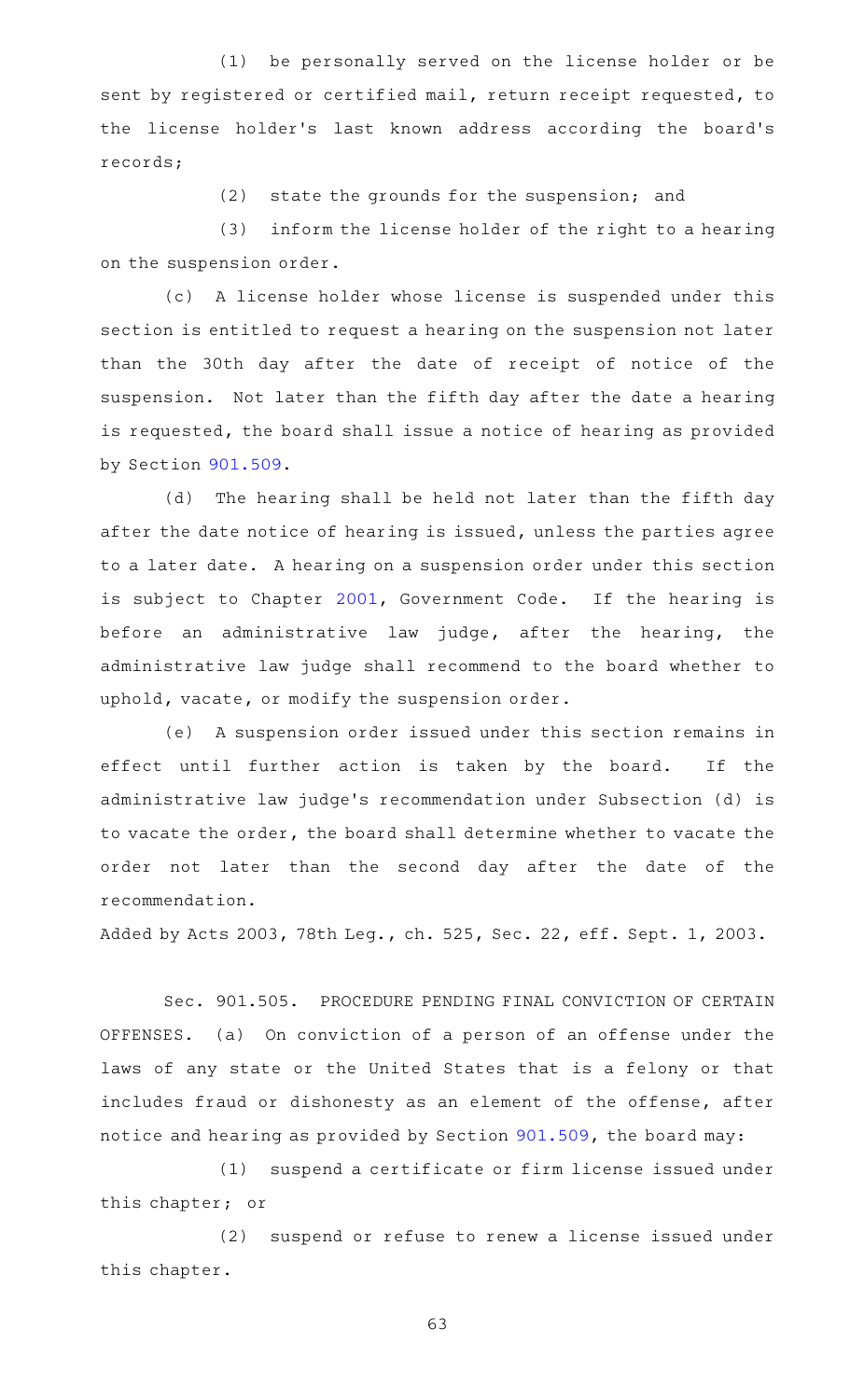(b) The period of the suspension or refusal to renew begins on the date of conviction and ends on the date the conviction becomes final or is reversed, set aside, or modified as provided by Subsection (d).

(c) If the conviction becomes final, the board may, without further notice and hearing, take disciplinary action under Section [901.501.](https://statutes.capitol.texas.gov/GetStatute.aspx?Code=OC&Value=901.501)

(d) If the conviction is reversed, set aside, or modified so that the underlying offense is not a felony or an offense that includes fraud or dishonesty as an element of the offense, the board shall reinstate the certificate, firm license, or license suspended under this section. A reinstatement under this subsection does not limit the board's right to take other disciplinary action authorized by this subchapter.

Acts 1999, 76th Leg., ch. 388, Sec. 1, eff. Sept. 1, 1999. Amended by Acts 2001, 77th Leg., ch. 1497, Sec. 35, eff. Sept. 1, 2001.

Sec. 901.506. VOLUNTARY SURRENDER OF CERTIFICATE OR FIRM LICENSE. (a) Subject to board approval, a person who holds a certificate or firm license issued under this chapter may resign and surrender the certificate or firm license to the board at any time and for any reason.

(b) A person who resigns and surrenders a certificate or firm license may not apply for reinstatement of the certificate or firm license. The person may be issued a new certificate or firm license on completion of all requirements for the issuance of an original certificate or firm license. The board may not issue a certificate to an individual who previously resigned a certificate unless:

 $(1)$  after the date of resignation, the individual completes the examination requirement for a new certificate; or

 $(2)$  on application, the board waives the examination requirement.

(c)AAA person who applies for a new certificate or firm license must, if applicable, disclose in the application the fact that the person previously resigned and surrendered a certificate or firm license during the course of a disciplinary investigation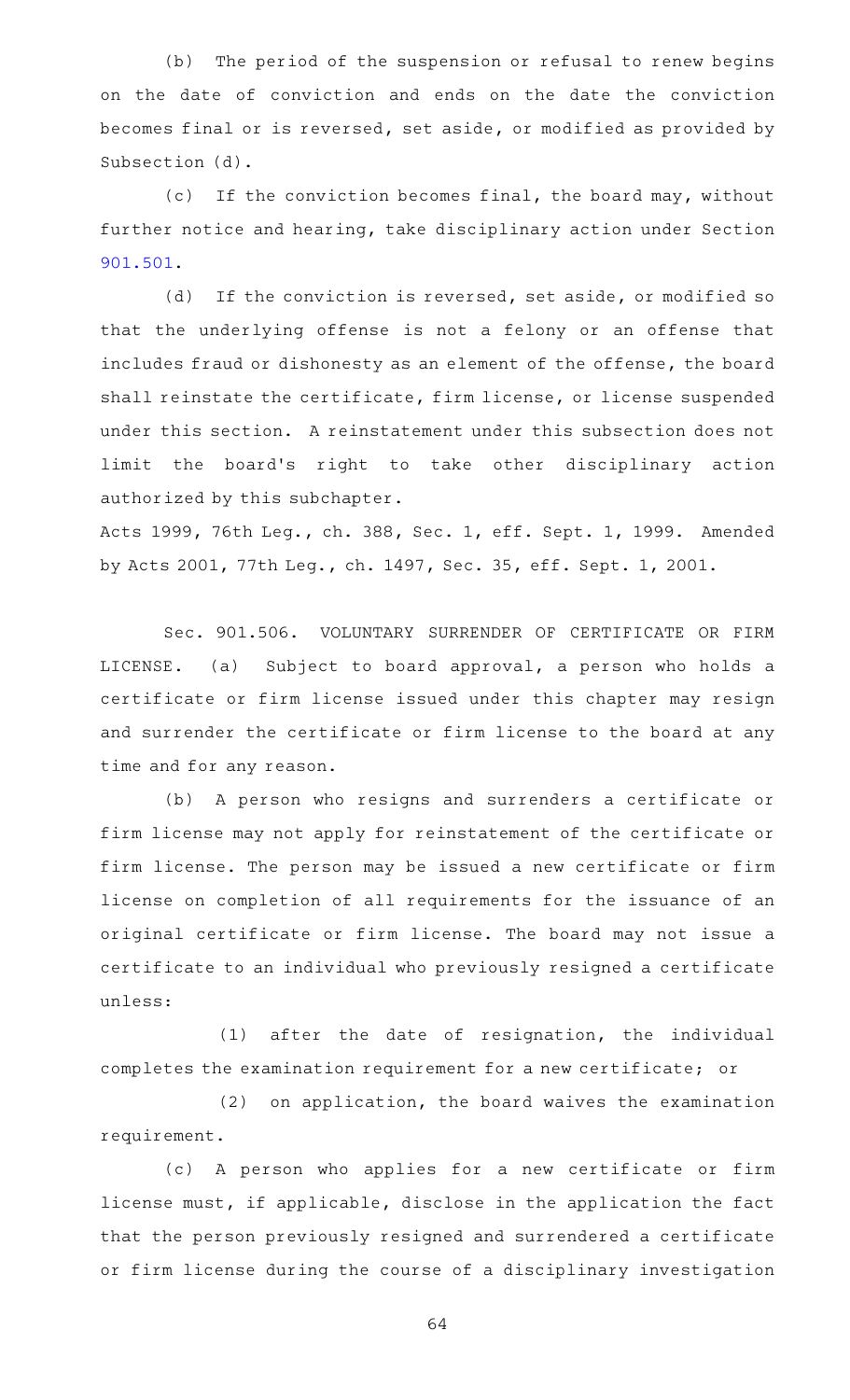or proceeding conducted by the board. The board shall consider that fact in determining whether to issue a new certificate or firm license to the person.

Acts 1999, 76th Leg., ch. 388, Sec. 1, eff. Sept. 1, 1999. Amended by Acts 2001, 77th Leg., ch. 1497, Sec. 36, eff. Sept. 1, 2001.

Sec. 901.507. REINSTATEMENT. On receipt of a written application, and after notice and hearing, the board may:

 $(1)$  issue a new certificate to an individual whose certificate was revoked;

 $(2)$  issue a new firm license to a person whose firm license was revoked;

(3) reinstate a suspended license or modify the terms of the suspension;

(4) approve a previously denied application to take the uniform CPA examination; or

(5) reinstate an individual's previously voided uniform CPA examination grades.

Acts 1999, 76th Leg., ch. 388, Sec. 1, eff. Sept. 1, 1999. Amended by Acts 2001, 77th Leg., ch. 1497, Sec. 36, eff. Sept. 1, 2001.

Sec. 901.508. RIGHT TO HEARING. (a) If the board proposes to take disciplinary action against a person under this subchapter, the person is entitled to a hearing before the board or a hearings officer appointed by the board.

(b) The board shall establish procedures by which a decision to take disciplinary action under this subchapter is made by or is appealable to the board.

Acts 1999, 76th Leg., ch. 388, Sec. 1, eff. Sept. 1, 1999.

Sec. 901.509. NOTICE OF HEARING. (a) The board shall provide written notice of a hearing under this subchapter to the person who is the subject of the proposed disciplinary action not later than the 21st day before the date of the hearing.

- $(b)$  The notice must state:
	- $(1)$  the time and place of the hearing; and
	- $(2)$  the nature of each charge against the person.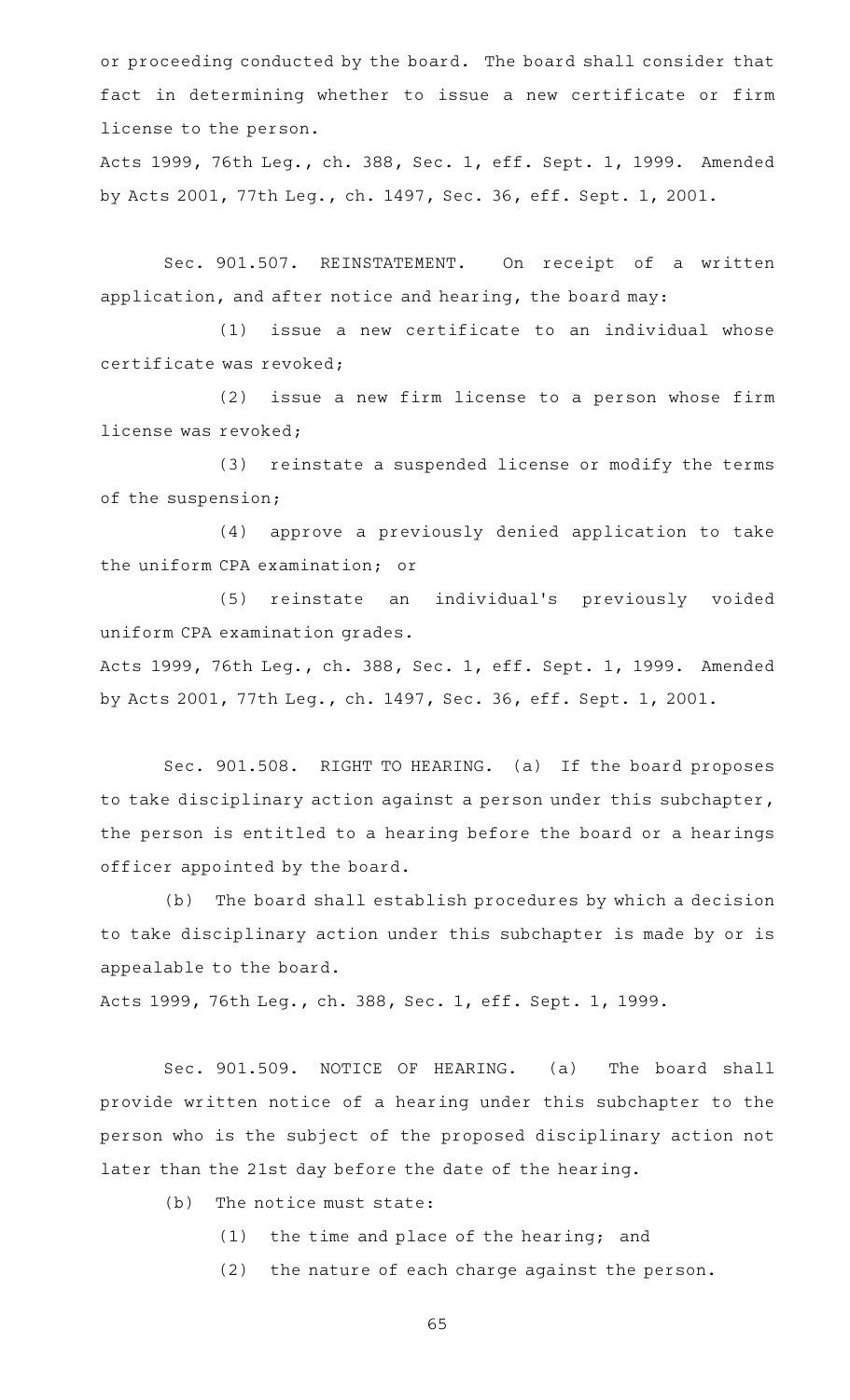(c) The notice may be served in person or by registered or certified mail to the person 's last known address. Acts 1999, 76th Leg., ch. 388, Sec. 1, eff. Sept. 1, 1999.

Sec. 901.510. LEGAL REPRESENTATION AT HEARING. The attorney general or an attorney employed by the board shall represent the board at each hearing under this subchapter. Acts 1999, 76th Leg., ch. 388, Sec. 1, eff. Sept. 1, 1999.

Sec. 901.511. DISCIPLINARY ACTION FOR ACT COMMITTED IN ANOTHER STATE. (a) A license holder of this state who offers to perform or performs professional accounting services or who uses the license holder 's title as a certified public accountant in another state or jurisdiction is subject to disciplinary action in this state for an act committed in the other state or jurisdiction for which the license holder would be subject to discipline as a license holder of the other state or jurisdiction.

(b) The board shall investigate any complaint made by the regulatory agency of another state or jurisdiction concerning a license holder of this state.

Added by Acts 2001, 77th Leg., ch. 1497, Sec. 37, eff. Sept. 1, 2001.

# SUBCHAPTER L. ADMINISTRATIVE PENALTY

Sec. 901.551. IMPOSITION OF ADMINISTRATIVE PENALTY. The board may impose an administrative penalty on a person regulated under this chapter who violates this chapter or a rule or order adopted under this chapter in a manner that constitutes a ground for disciplinary action.

Acts 1999, 76th Leg., ch. 388, Sec. 1, eff. Sept. 1, 1999.

Sec. 901.552. AMOUNT OF PENALTY. (a) The amount of an administrative penalty may not exceed \$100,000 for each violation.

(b) In determining the amount of the penalty, the board shall consider:

 $(1)$  the seriousness of the violation, including: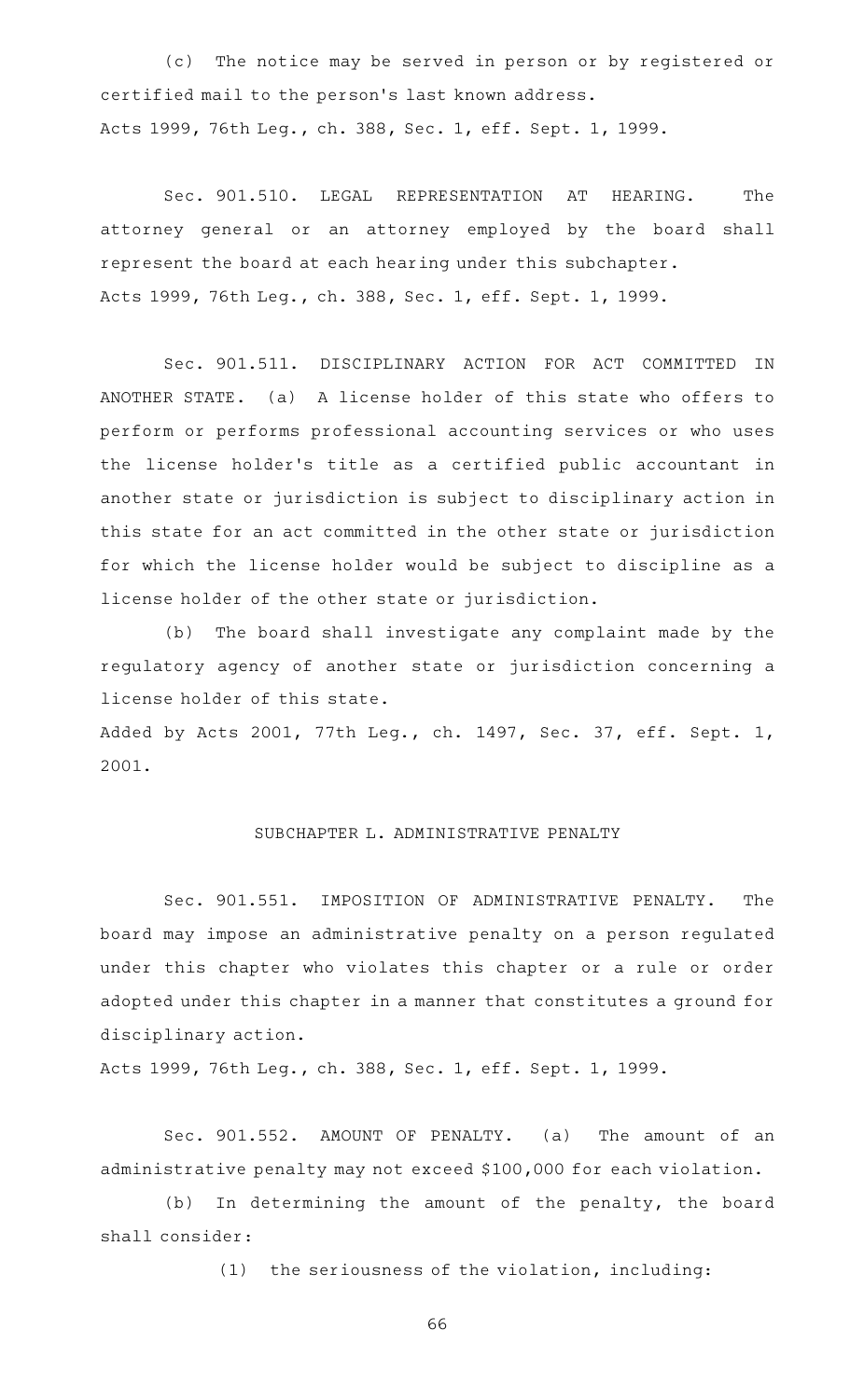(A) the nature, circumstances, extent, and gravity of any prohibited act; and

 $(B)$  the hazard or potential hazard to the public;

(2) the economic damage to property caused by the violation;

- $(3)$  the history of previous violations;
- $(4)$  the amount necessary to deter a future violation;
- (5) efforts to correct the violation; and
- $(6)$  any other matter that justice may require.

(c) The board by rule shall adopt a schedule for purposes of this subchapter that prescribes ranges in the amounts of administrative penalties to be imposed for specified types of conduct and circumstances.

Acts 1999, 76th Leg., ch. 388, Sec. 1, eff. Sept. 1, 1999. Amended by Acts 2003, 78th Leg., ch. 525, Sec. 23, eff. Sept. 1, 2003.

Sec. 901.553. REPORT AND NOTICE OF VIOLATION AND PENALTY. (a) If, after examination of a possible violation and the facts relating to that violation, the board determines that a violation has occurred, the board shall issue a preliminary report stating:

(1) the facts on which the determination is based;

 $(2)$  the fact that an administrative penalty is to be imposed; and

(3) the amount of the penalty.

(b) Not later than the 10th day after the date the report is issued, the board shall send a copy of the report by certified mail to the person charged with the violation, together with a statement of the person 's right to a hearing relating to the alleged violation and the amount of the penalty.

Acts 1999, 76th Leg., ch. 388, Sec. 1, eff. Sept. 1, 1999.

Sec. 901.554. PENALTY TO BE PAID OR HEARING REQUESTED. (a) Not later than the 20th day after the date the person receives the report, the person may:

 $(1)$  make a written request for a hearing; or

(2) pay the administrative penalty to the board.

(b) Failure to request a hearing or pay the penalty within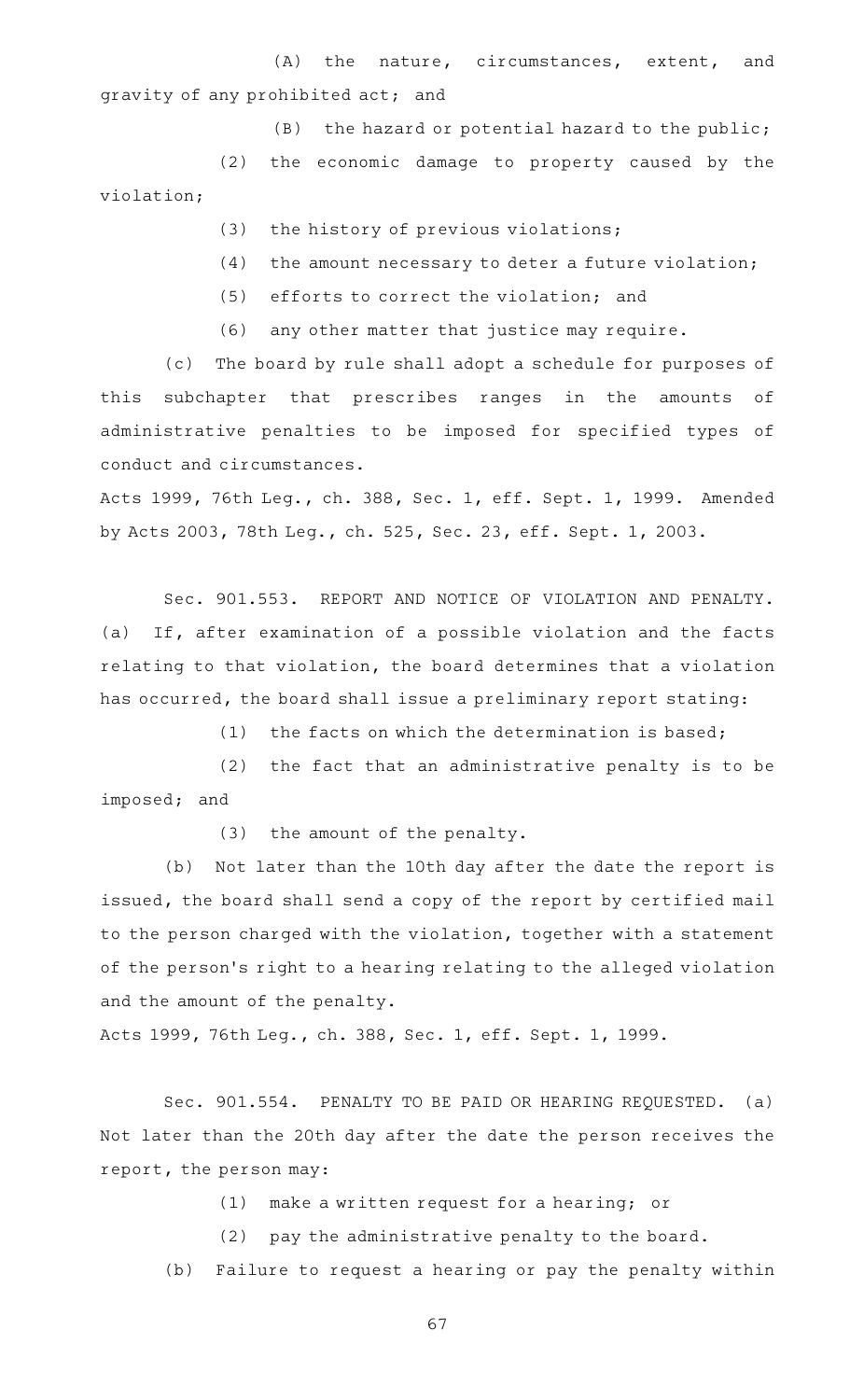the time provided by this section waives the right to a hearing under this chapter.

(c) If the board determines without a hearing that the person committed a violation and a penalty is to be imposed, the board shall:

(1) provide written notice to the person of the board's findings; and

(2) enter an order requiring the person to pay the penalty.

Acts 1999, 76th Leg., ch. 388, Sec. 1, eff. Sept. 1, 1999.

Sec. 901.555. HEARING. (a) If the person requests a hearing, the board shall conduct a hearing in the manner provided for a contested case hearing under Chapter [2001](https://statutes.capitol.texas.gov/GetStatute.aspx?Code=GV&Value=2001), Government Code.

(b) If the board determines after a hearing that the person committed the alleged violation, the board shall:

(1) provide written notice to the person of the findings established by the hearing and the amount of the administrative penalty imposed; and

(2) enter an order requiring the person to pay any penalty.

Acts 1999, 76th Leg., ch. 388, Sec. 1, eff. Sept. 1, 1999.

Sec. 901.556. OPTIONS FOLLOWING DECISION: PAY OR APPEAL. (a) Not later than the 30th day after the date the board's order becomes final as provided by Section [2001.144](https://statutes.capitol.texas.gov/GetStatute.aspx?Code=GV&Value=2001.144), Government Code, the person shall:

(1) pay the administrative penalty; or

(2) file a petition for judicial review contesting the fact of the violation, the amount of the penalty, or both.

(b) Within the 30-day period, a person who acts under Subsection (a)(2) may stay enforcement of the penalty by:

(1) paying the penalty to the board for placement in an escrow account;

(2) giving to the board a supersedeas bond in a form approved by the board that:

 $(A)$  is for the amount of the penalty; and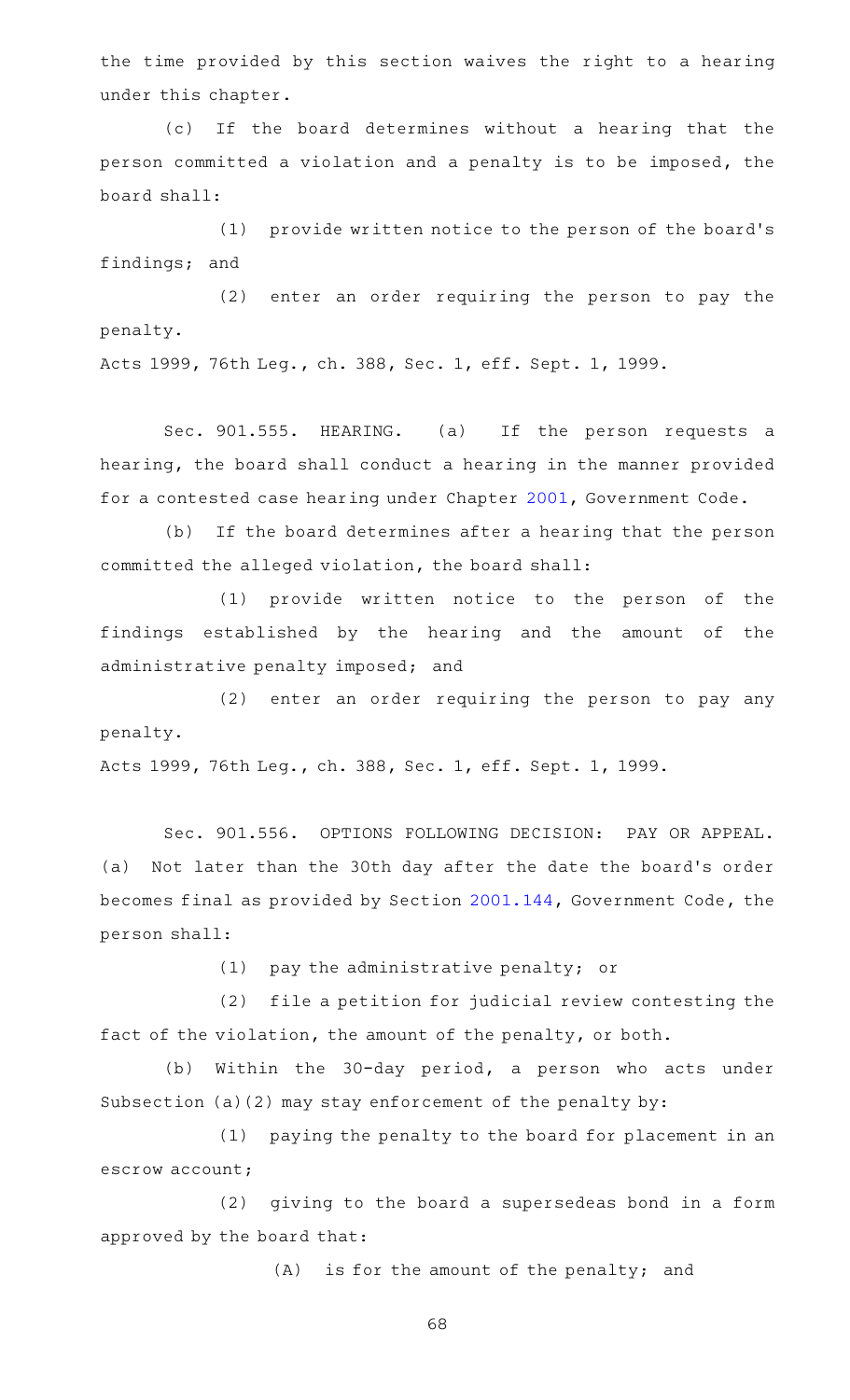(B) is effective until judicial review of the board's order is final; or

(3) filing with the board an affidavit of the person stating that the person is financially unable to pay the penalty and is financially unable to give the supersedeas bond.

(c) A person who fails to take action as provided by this section waives the right to judicial review of the board's order. Acts 1999, 76th Leg., ch. 388, Sec. 1, eff. Sept. 1, 1999.

Sec. 901.557. COLLECTION OF PENALTY. If the person does not pay the administrative penalty and the enforcement of the penalty is not stayed, the board may refer the matter to the attorney general for collection of the penalty.

Acts 1999, 76th Leg., ch. 388, Sec. 1, eff. Sept. 1, 1999.

Sec. 901.558. REMITTANCE OF PENALTY AND INTEREST. (a) If after judicial review, the administrative penalty is reduced or is not upheld by the court, the board shall:

 $(1)$  remit the appropriate amount, plus accrued interest, to the person if the person paid the penalty; or

(2) execute a release of the bond if the person posted a supersedeas bond.

(b) The interest paid under Subsection (a) is paid at the rate charged on loans to depository institutions by the New York Federal Reserve Bank. The interest shall be paid for the period beginning on the date the penalty is paid and ending on the date the penalty is remitted.

Acts 1999, 76th Leg., ch. 388, Sec. 1, eff. Sept. 1, 1999.

### SUBCHAPTER M. OTHER PENALTIES AND ENFORCEMENT PROVISIONS

Sec. 901.601. CEASE AND DESIST ORDER. (a) If it appears to the board that a person is engaging in an act or practice that constitutes the practice of public accountancy without a license under this chapter, the board, after notice and an opportunity for a hearing, may issue a cease and desist order prohibiting the person from engaging in that activity.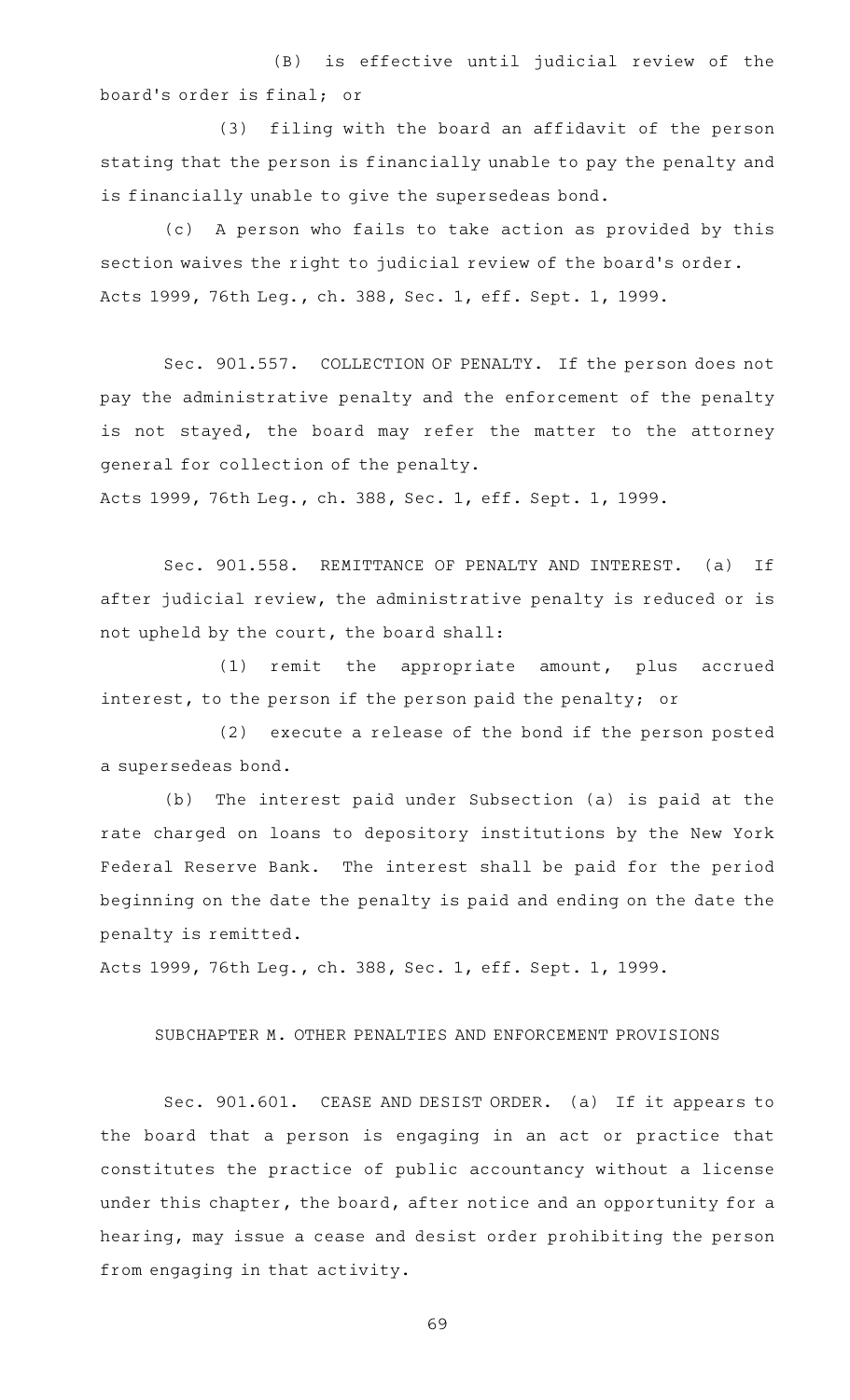(b) A violation of an order under this section constitutes grounds for imposition of an administrative penalty under Subchapter L. Notwithstanding Section [901.552,](https://statutes.capitol.texas.gov/GetStatute.aspx?Code=OC&Value=901.552) the amount of an administrative penalty for a violation of an order under this section may not exceed \$25,000.

(c) The board by rule shall adopt a schedule for purposes of this section that prescribes ranges in the amounts of administrative penalties to be imposed for specified types of conduct and circumstances that violate an order under this section. Acts 1999, 76th Leg., ch. 388, Sec. 1, eff. Sept. 1, 1999. Amended by Acts 2001, 77th Leg., ch. 1497, Sec. 38, eff. Sept. 1, 2001; Acts 2003, 78th Leg., ch. 525, Sec. 24, eff. Sept. 1, 2003.

Sec. 901.6011. INJUNCTIVE RELIEF. (a) The attorney general at the request of the board may petition a district court for an injunction to prohibit a person who is violating this chapter from continuing the violation.

(b) Venue in a suit for injunctive relief is in Travis County.

(c) After application and a finding that a person is violating this chapter, the district court shall grant the injunctive relief the facts warrant.

Added by Acts 2019, 86th Leg., R.S., Ch. 181 (H.B. [1520\)](http://www.legis.state.tx.us/tlodocs/86R/billtext/html/HB01520F.HTM), Sec. 19, eff. September 1, 2019.

Sec. 901.6015. RESTITUTION. (a) The board may order a license holder to pay restitution under Section [901.501\(](https://statutes.capitol.texas.gov/GetStatute.aspx?Code=OC&Value=901.501)a)(10) to a person harmed by the license holder 's:

 $(1)$  violation of this chapter; and

(2) failure to fulfill the terms of a contract with the person.

(b) The amount of restitution ordered under this section may not exceed the actual amount paid by the person to the license holder under the contract.

Added by Acts 2003, 78th Leg., ch. 525, Sec. 25, eff. Sept. 1, 2003.

Sec. 901.602. CRIMINAL PENALTY. (a) A person commits an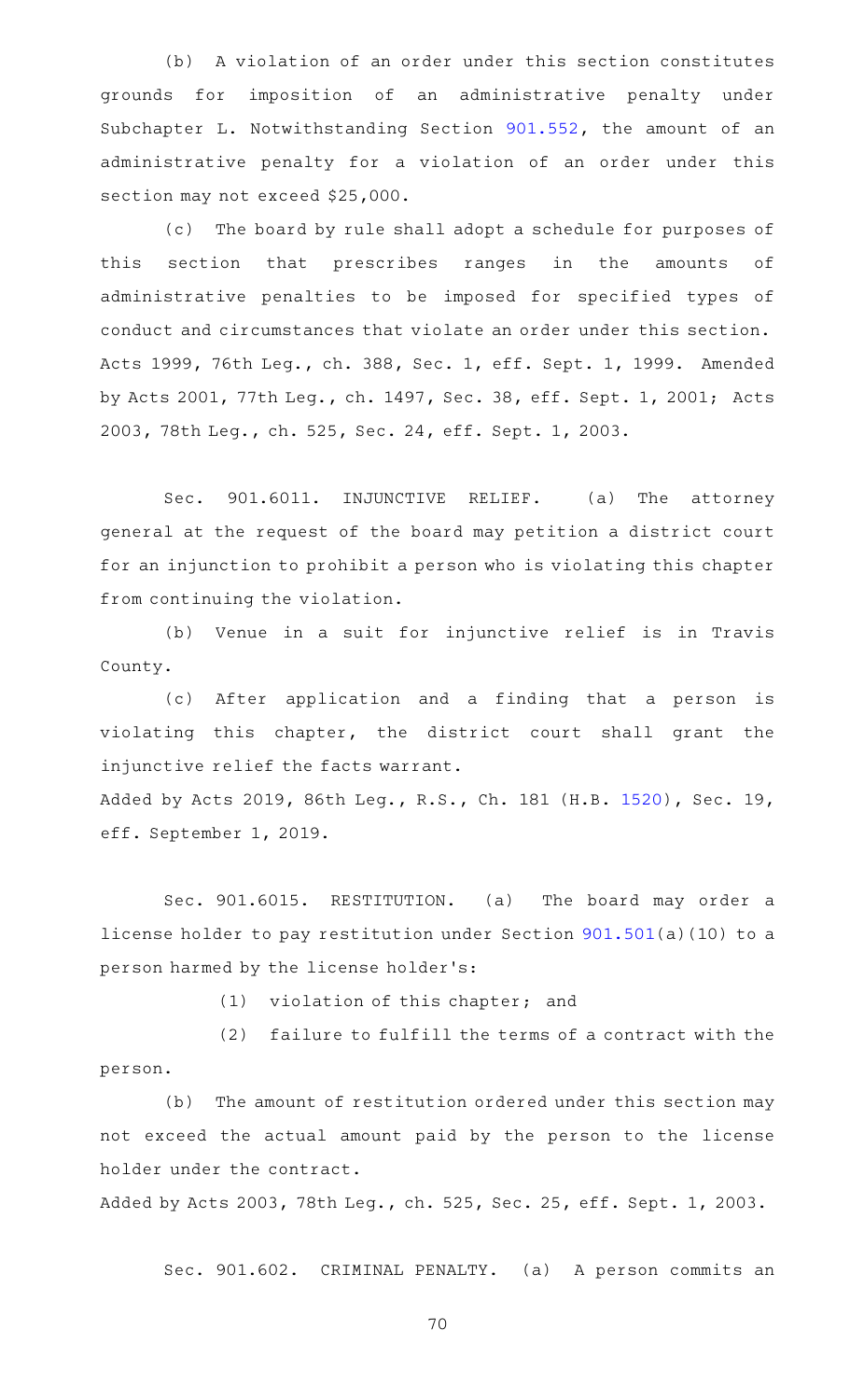offense if the person violates this chapter. Each violation is a separate offense.

(b) Except as otherwise provided by this subsection, an offense under this section is a Class B misdemeanor. An offense under this section that involves intentional fraud is punishable as:

(1) a state jail felony if it is shown on the trial of the offense that the violation resulted in a monetary loss of less than \$10,000 or did not result in a monetary loss;

 $(2)$  a felony of the third degree if it is shown on the trial of the offense that the violation resulted in a monetary loss of at least \$10,000 but less than \$100,000; or

(3) a felony of the second degree if it is shown on the trial of the offense that the violation resulted in a monetary loss of at least \$100,000.

(c) A complaint filed under this section must be filed in a district court in:

(1) Travis County, if the complaint is filed against a person who is licensed under this chapter or is not a resident of this state; or

(2) the county in which the person resides, if the complaint is filed against a person who is a resident of this state but is not licensed under this chapter.

Acts 1999, 76th Leg., ch. 388, Sec. 1, eff. Sept. 1, 1999. Amended by Acts 2001, 77th Leg., ch. 1497, Sec. 39, eff. Sept. 1, 2001; Acts 2003, 78th Leg., ch. 525, Sec. 26, eff. Sept. 1, 2003.

Sec. 901.603. INTERVENTION IN ACTION. Subject to approval by the board, a license holder or a professional organization of certified public accountants may intervene in an action by the board or may bring an action in the name of the license holder or professional organization to enforce any provision of this chapter against a person who does not hold a license or firm license. Added by Acts 2001, 77th Leg., ch. 1497, Sec. 40, eff. Sept. 1, 2001.

Sec. 901.604. SINGLE ACT AS EVIDENCE OF PRACTICE. In an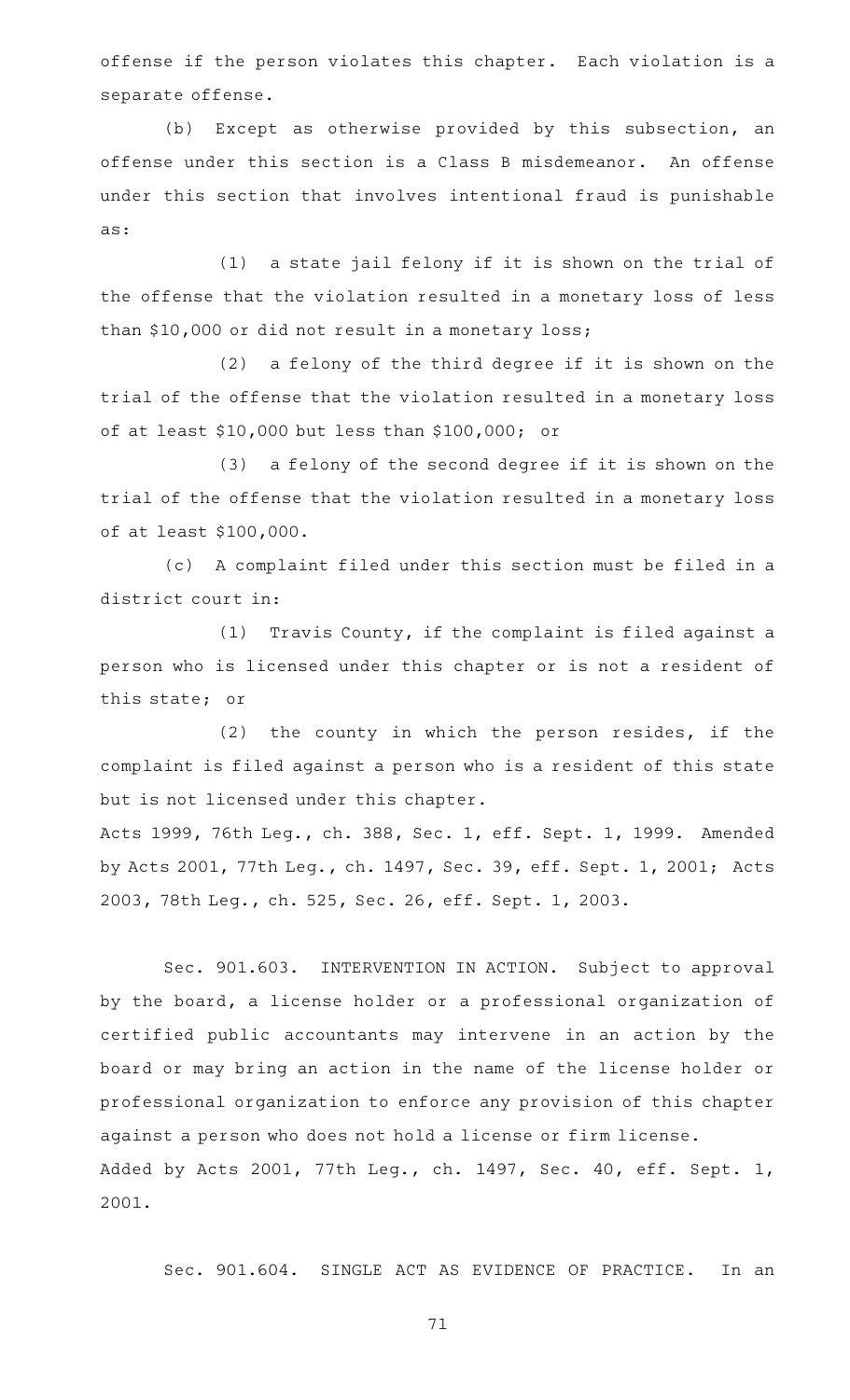action brought under this chapter, evidence of a single act prohibited by this chapter is sufficient to justify a penalty, injunction, restraining order, or conviction without evidence of a general course of conduct.

Added by Acts 2001, 77th Leg., ch. 1497, Sec. 40, eff. Sept. 1, 2001.

Sec. 901.605. APPOINTMENT OF SECRETARY OF STATE AS AGENT. A person who is not a resident of this state and who applies for a certificate or firm license is considered to have appointed the secretary of state as the applicant 's agent for service of process in any action or proceeding against the applicant arising out of any transaction connected with or incidental to professional accounting services performed by the applicant while the applicant holds a certificate or firm license.

Added by Acts 2001, 77th Leg., ch. 1497, Sec. 40, eff. Sept. 1, 2001.

Sec. 901.606. IMMUNITY FROM LIABILITY. (a) A person acting in good faith who voluntarily reports or assists in the investigation of a report of an alleged violation of this chapter or who testifies or otherwise participates in an administrative or judicial proceeding arising from a report or investigation of an alleged violation of this chapter is immune from civil or criminal liability that might otherwise be incurred or imposed.

(b) A person who reports the person's own violation of this chapter or who acts in bad faith or with malicious purpose in reporting an alleged violation of this chapter is not immune from civil or criminal liability.

Added by Acts 2003, 78th Leg., ch. 525, Sec. 27, eff. Sept. 1, 2003.

SUBCHAPTER N. SCHOLARSHIPS FOR FIFTH-YEAR ACCOUNTING STUDENTS

Sec. 901.651. DEFINITION. In this subchapter, "fifth-year accounting student" means a student enrolled in the additional hours of study required by Section [901.254.](https://statutes.capitol.texas.gov/GetStatute.aspx?Code=OC&Value=901.254)

Transferred from Education Code, Subchapter N, Chapter 61 and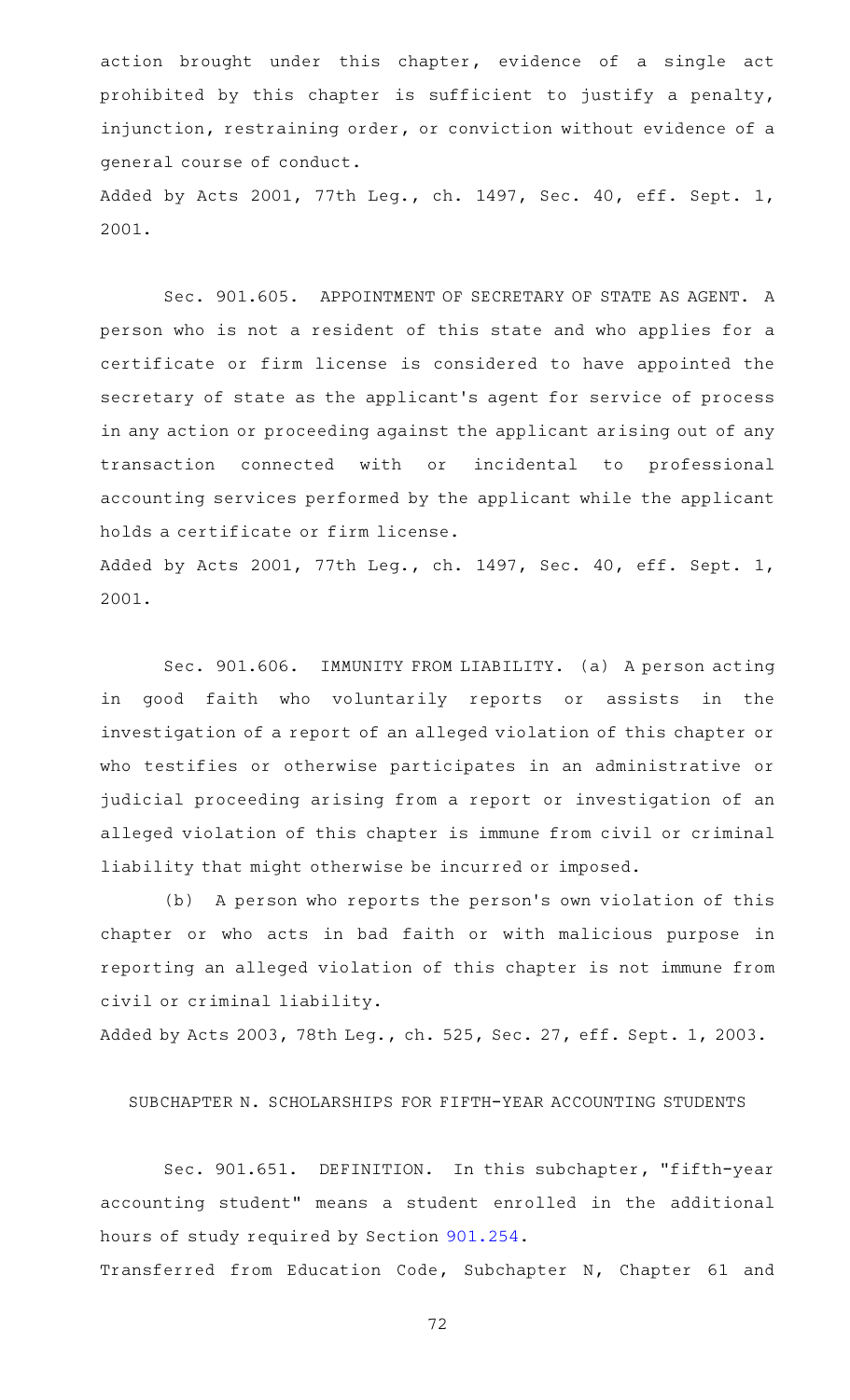amended by Acts 2009, 81st Leg., R.S., Ch. 119 (H.B. [2440\)](http://www.legis.state.tx.us/tlodocs/81R/billtext/html/HB02440F.HTM), Sec. 2, eff. September 1, 2009.

Sec. 901.652. PUBLIC PURPOSE. The scholarships required by this subchapter serve a public purpose of the state as described by Section [901.155.](https://statutes.capitol.texas.gov/GetStatute.aspx?Code=OC&Value=901.155)

Transferred from Education Code, Subchapter N, Chapter 61 and amended by Acts 2009, 81st Leg., R.S., Ch. 119 (H.B. [2440\)](http://www.legis.state.tx.us/tlodocs/81R/billtext/html/HB02440F.HTM), Sec. 2, eff. September 1, 2009.

Sec. 901.653. SCHOLARSHIPS. The board shall establish and administer, using funds collected and appropriated for that purpose and in accordance with this subchapter and board rules, scholarships for fifth-year accounting students. Transferred from Education Code, Subchapter N, Chapter 61 and amended by Acts 2009, 81st Leg., R.S., Ch. 119 (H.B. [2440\)](http://www.legis.state.tx.us/tlodocs/81R/billtext/html/HB02440F.HTM), Sec. 2, eff. September 1, 2009.

Sec. 901.654. FACTORS. (a) Scholarships shall be established and administered in a manner that the board determines best serves the public purpose of the scholarships.

(b) In determining what best promotes the public purpose, the board shall consider at a minimum the following factors relating to each person applying for a scholarship under this section:

- $(1)$  financial need;
- (2) ethnic or racial minority status; and

(3) scholastic ability and performance.

Transferred from Education Code, Subchapter N, Chapter 61 and amended by Acts 2009, 81st Leg., R.S., Ch. 119 (H.B. [2440\)](http://www.legis.state.tx.us/tlodocs/81R/billtext/html/HB02440F.HTM), Sec. 2, eff. September 1, 2009.

Sec. 901.655. RULES. (a) The board shall adopt rules as necessary for the administration of this subchapter.

(b) The board shall adopt rules relating to the establishment of the scholarships under Section [901.653,](https://statutes.capitol.texas.gov/GetStatute.aspx?Code=OC&Value=901.653) including rules providing eligibility criteria and the determination of the

73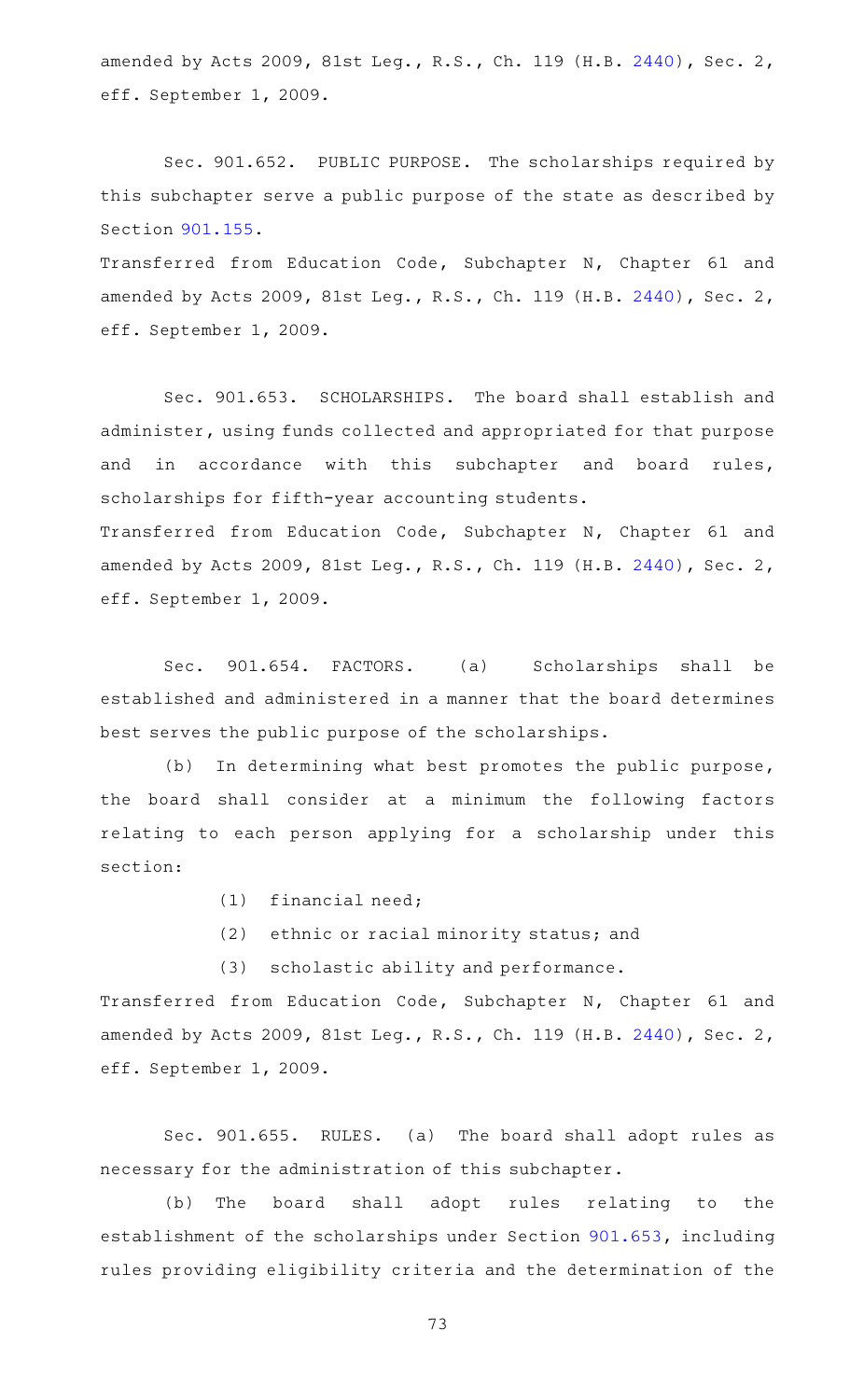amount of each scholarship.

Transferred from Education Code, Subchapter N, Chapter 61 and amended by Acts 2009, 81st Leg., R.S., Ch. 119 (H.B. [2440\)](http://www.legis.state.tx.us/tlodocs/81R/billtext/html/HB02440F.HTM), Sec. 2, eff. September 1, 2009.

Sec. 901.656. SCHOLARSHIP REGULATIONS. (a) The board shall determine the maximum amount of any scholarship awarded under this subchapter. The scholarship may be spent by the recipient on the expenses for tuition, fees, books, supplies, and living expenses incurred by the student in connection with the student 's fifth year of an accounting program. Scholarships shall be made available to eligible students attending:

(1) any institution of higher education; or

(2) any nonprofit independent institution approved by the Texas Higher Education Coordinating Board under Section [61.222](https://statutes.capitol.texas.gov/GetStatute.aspx?Code=ED&Value=61.222), Education Code.

(b) The board may award a scholarship under this subchapter only to an eligible student who intends to take the written examination conducted by the board for the purpose of granting a certificate of "certified public accountant." An applicant for a scholarship under this subchapter shall state such an intent by filing a form provided by the board stating an intent to take the examination.

(c) A scholarship under this subchapter shall be paid to the recipient in the form of periodic partial payments throughout the school year. The board by rule shall determine the manner in which these payments are made.

Transferred from Education Code, Subchapter N, Chapter 61 and amended by Acts 2009, 81st Leg., R.S., Ch. 119 (H.B. [2440\)](http://www.legis.state.tx.us/tlodocs/81R/billtext/html/HB02440F.HTM), Sec. 2, eff. September 1, 2009.

Amended by:

Acts 2019, 86th Leg., R.S., Ch. 181 (H.B. [1520\)](http://www.legis.state.tx.us/tlodocs/86R/billtext/html/HB01520F.HTM), Sec. 20, eff. September 1, 2019.

Sec. 901.658. FUNDING. The board may:

 $(1)$  use without appropriation, in accordance with this subchapter and Section [901.155,](https://statutes.capitol.texas.gov/GetStatute.aspx?Code=OC&Value=901.155) any money from the trust fund

74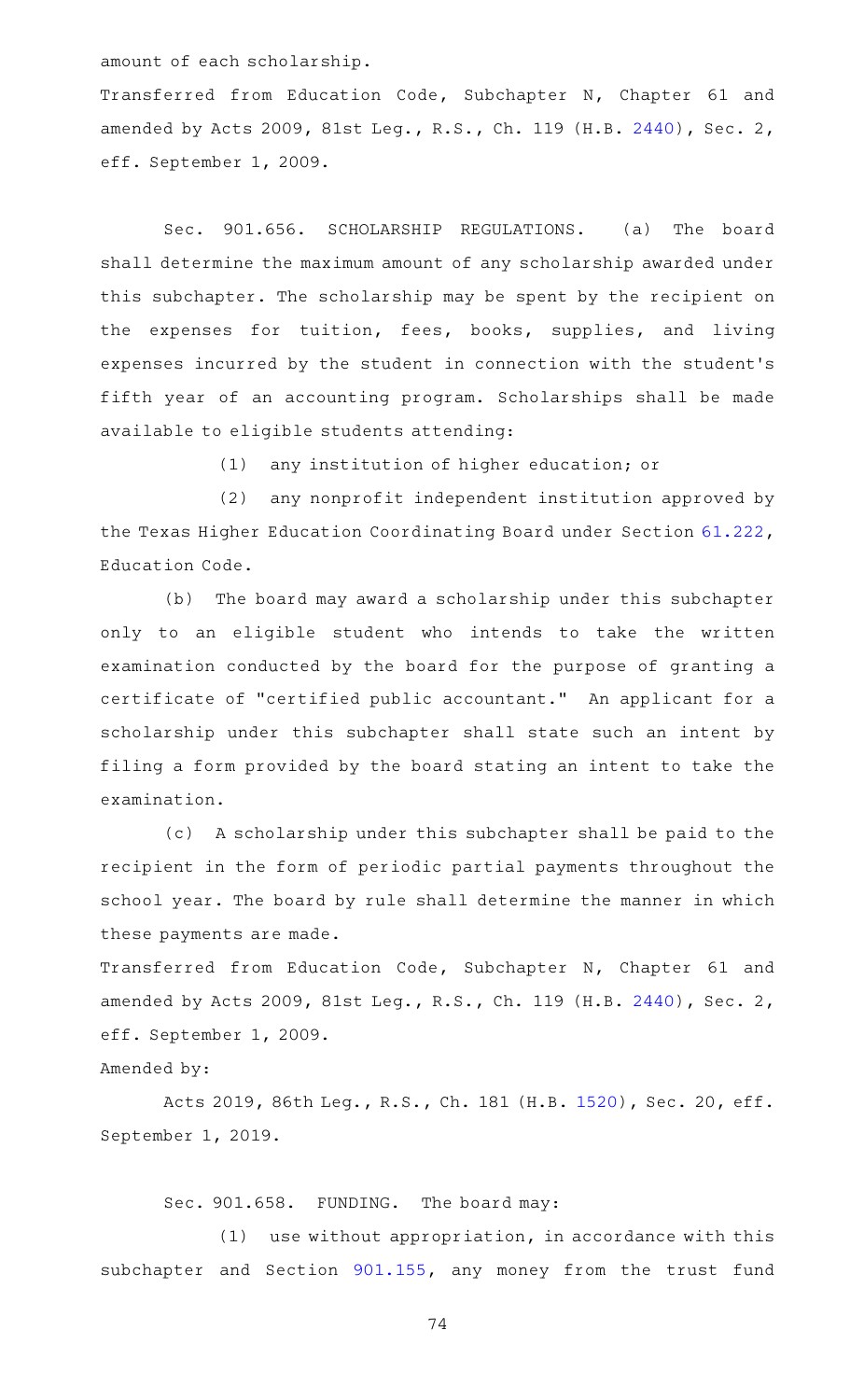## established under Section [901.155;](https://statutes.capitol.texas.gov/GetStatute.aspx?Code=OC&Value=901.155) and

(2) accept gifts, grants, and donations of real or personal property from any entity, subject to limitations or conditions set by law, for the purposes of this subchapter. Transferred from Education Code, Subchapter N, Chapter 61 and amended by Acts 2009, 81st Leg., R.S., Ch. 119 (H.B. [2440\)](http://www.legis.state.tx.us/tlodocs/81R/billtext/html/HB02440F.HTM), Sec. 2, eff. September 1, 2009.

Amended by:

Acts 2013, 83rd Leg., R.S., Ch. 150 (H.B. [1685](http://www.legis.state.tx.us/tlodocs/83R/billtext/html/HB01685F.HTM)), Sec. 2, eff. September 1, 2013.

Sec. 901.659. MINORITY AND DISADVANTAGED STUDENT INTERNSHIPS. (a) The board shall adopt rules to encourage internships for minority and disadvantaged students and certified public accountant examination candidates who notify the board not later than 90 days after the date of being accepted into an accounting internship program.

(b) The rules adopted by the board shall include standards for appropriate recognition of an accounting firm for its efforts in training and hiring minority or disadvantaged students. Transferred from Education Code, Subchapter N, Chapter 61 and amended by Acts 2009, 81st Leg., R.S., Ch. 119 (H.B. [2440\)](http://www.legis.state.tx.us/tlodocs/81R/billtext/html/HB02440F.HTM), Sec. 2, eff. September 1, 2009.

Sec. 901.660. REPORT ON ACCOUNTANT SCHOLARSHIP PROGRAM. (a) Before January 15 of each odd-numbered year, the board shall report to the legislature concerning the scholarship program for fifth-year accounting students administered by the board under this subchapter.

(b) The report expenses shall be included in the administrative costs allocated to the board under Section [901.155.](https://statutes.capitol.texas.gov/GetStatute.aspx?Code=OC&Value=901.155) The report must include:

(1) the number and amount of scholarships awarded in the two calendar years preceding the year in which the report is due; and

(2) the number of minority students, by racial or ethnic background, who have been awarded scholarships under the

75